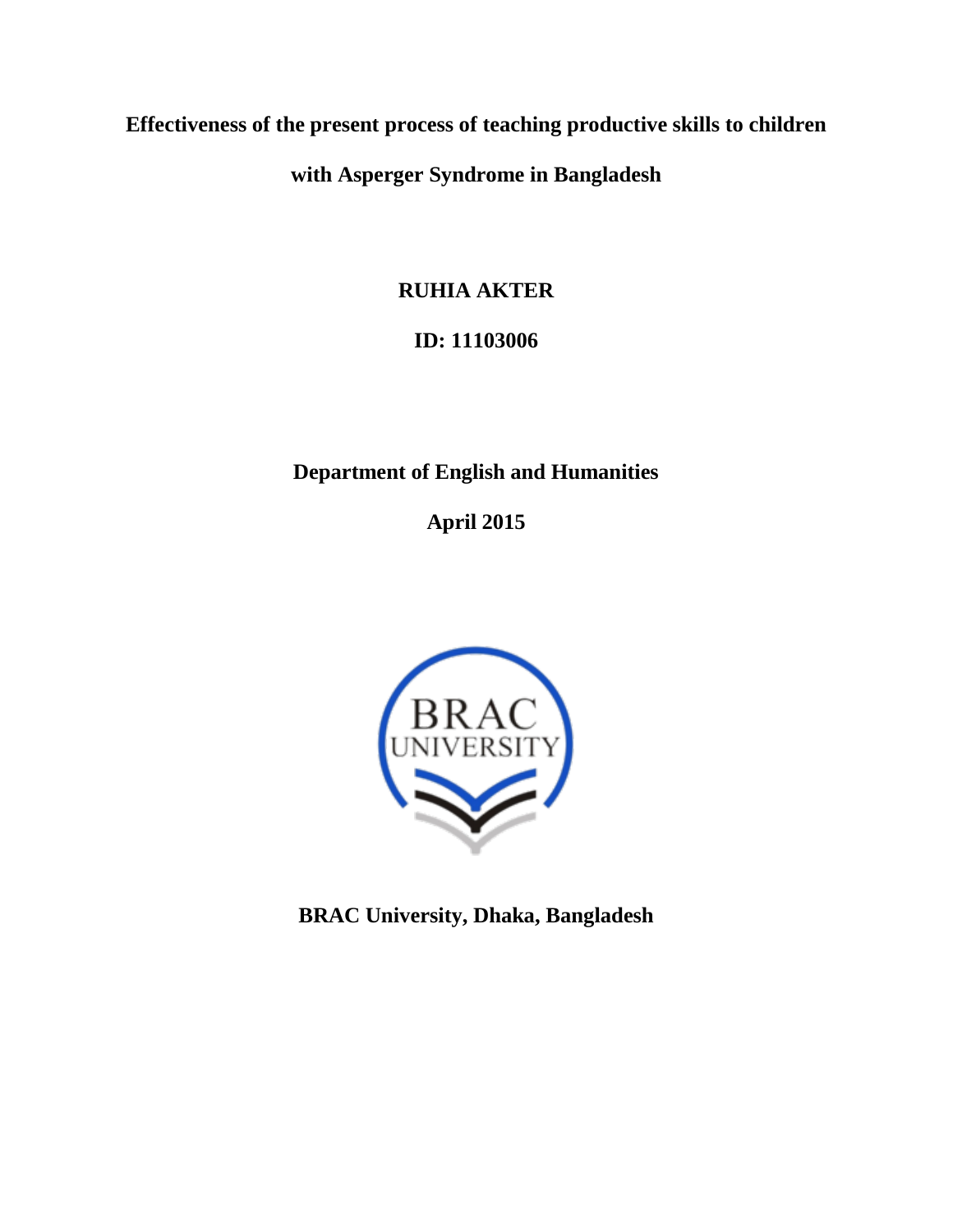## **with Asperger Syndrome in Bangladesh**

**A Thesis Submitted to the** 

## **Department of English and Humanities**

**Of** 

**BRAC University** 

**By**

**RuhiaAkter**

**ID: 11103006**

**A partial fulfillment of the requirement of the degree of**

**Bachelors of Arts in Linguistics and ELT**

**April 2015**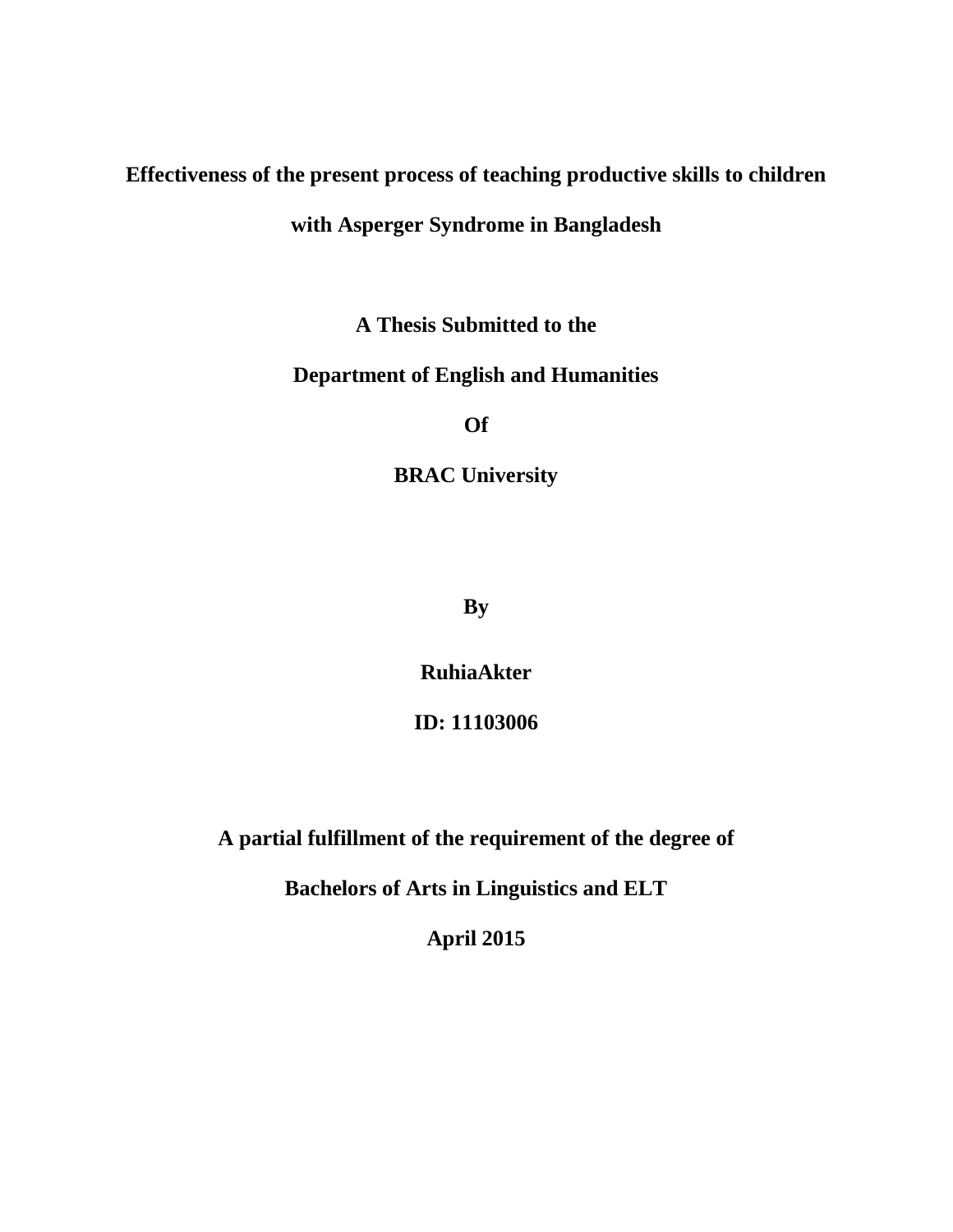## Acknowledgement

My ultimate gratitude goes to Almighty Allah for empowering me to complete this research. This paper would not have been possible without the constant guidance and assistance of my supervisor Ms. SheninZiauddin. Despite of being ill she constantly guided and gave direction and encouraged me regarding the field of special education, I am truly grateful for her contribution. I would also like to thank the teachers and authorities involved in the survey, without their cooperation, this empirical research would not have been possible. I would also like to thank my parents and my sister Shawly Samira for being there for me. I am also grateful to Sayeda Niger Sultana and KashfunNaharand other friends for constantly supporting me throughout the process and the entire English and Humanities department of BRAC University for giving the privilege of writing this thesis paper concerning Autism.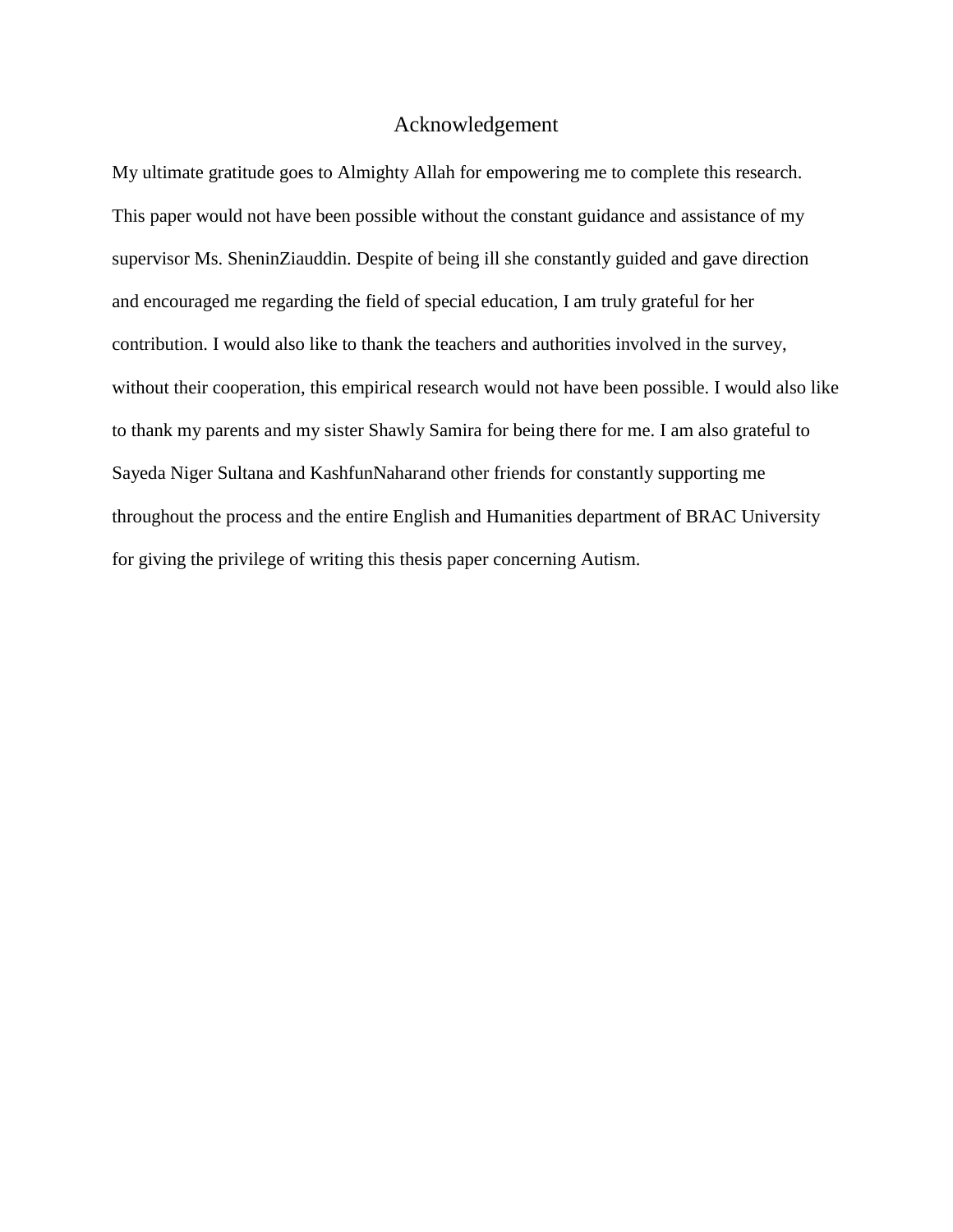#### Abstract

The research is an attempt for taking a deeper look of the present teaching process of productive skills concerning Autistic children mainly children with Asperger Syndrome and measure its effectiveness in Bangladesh. Behaviorism is a popular theory applied on these children to teach every skill along with using some of its branches. However the country is quite backward in the field of special education. Insufficient certified teachers and speech therapist, lack of implementation of technological aid, early intervention, no distinct curriculum, lack of funding and benefits, unawareness of parents and society are vital reasons for its ineffectiveness. The research on writing is much lesser than speaking. Using both qualitative and quantitative method the research was conducted. The paper was concluded with some suggestion for making the present special teaching process more effective and developed.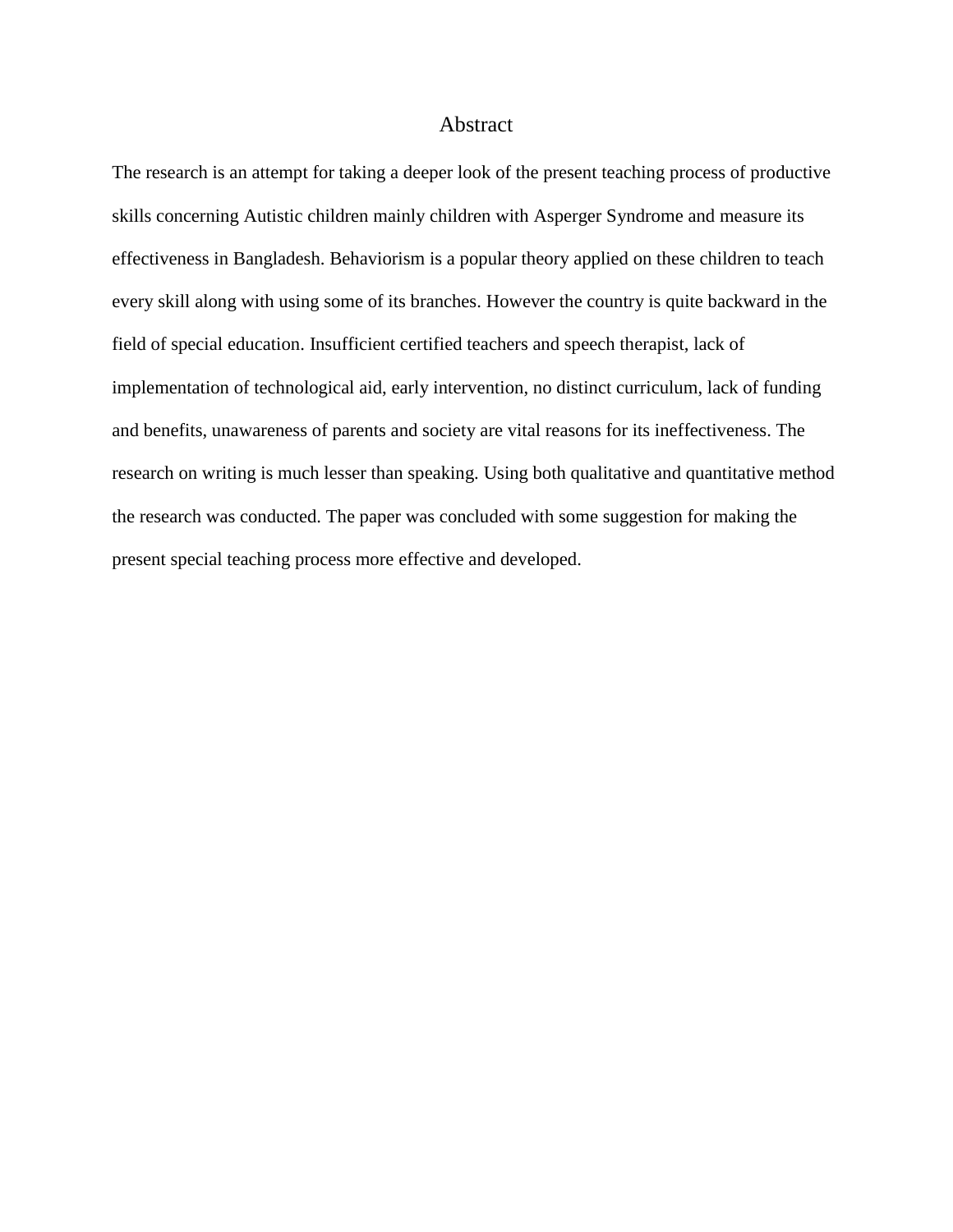# **Table of Content**

| 2.4.1Popular method and Approaches used to teach Students with ASD7          |  |
|------------------------------------------------------------------------------|--|
|                                                                              |  |
| 2.4.3                                                                        |  |
|                                                                              |  |
|                                                                              |  |
| 2.5                                                                          |  |
| 2.6                                                                          |  |
| Theory of language learning process and the change of linguistics12<br>2.7.1 |  |
|                                                                              |  |
|                                                                              |  |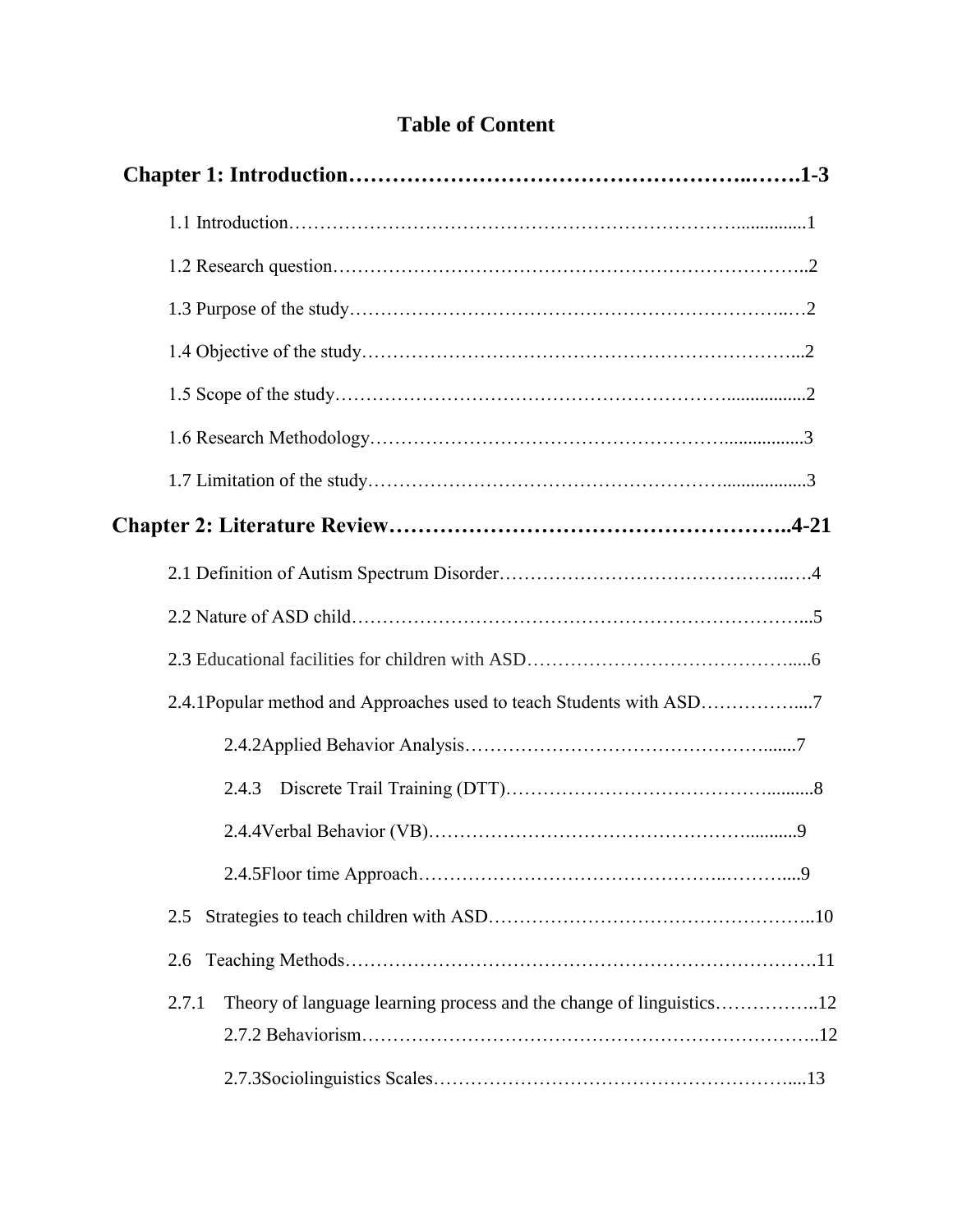| 2.10.2 Teaching speaking to Asperger syndrome children15            |  |
|---------------------------------------------------------------------|--|
|                                                                     |  |
|                                                                     |  |
|                                                                     |  |
|                                                                     |  |
|                                                                     |  |
|                                                                     |  |
| 2.11.2 Self-Regulated Strategy Development Model (SRSD19            |  |
| 2.11.3 Teaching writing to Asperger Syndrome children20             |  |
| 2.12 Educational facilities of children with Autism in Bangladesh21 |  |
|                                                                     |  |
|                                                                     |  |
|                                                                     |  |
|                                                                     |  |
|                                                                     |  |
|                                                                     |  |
|                                                                     |  |
|                                                                     |  |
|                                                                     |  |
|                                                                     |  |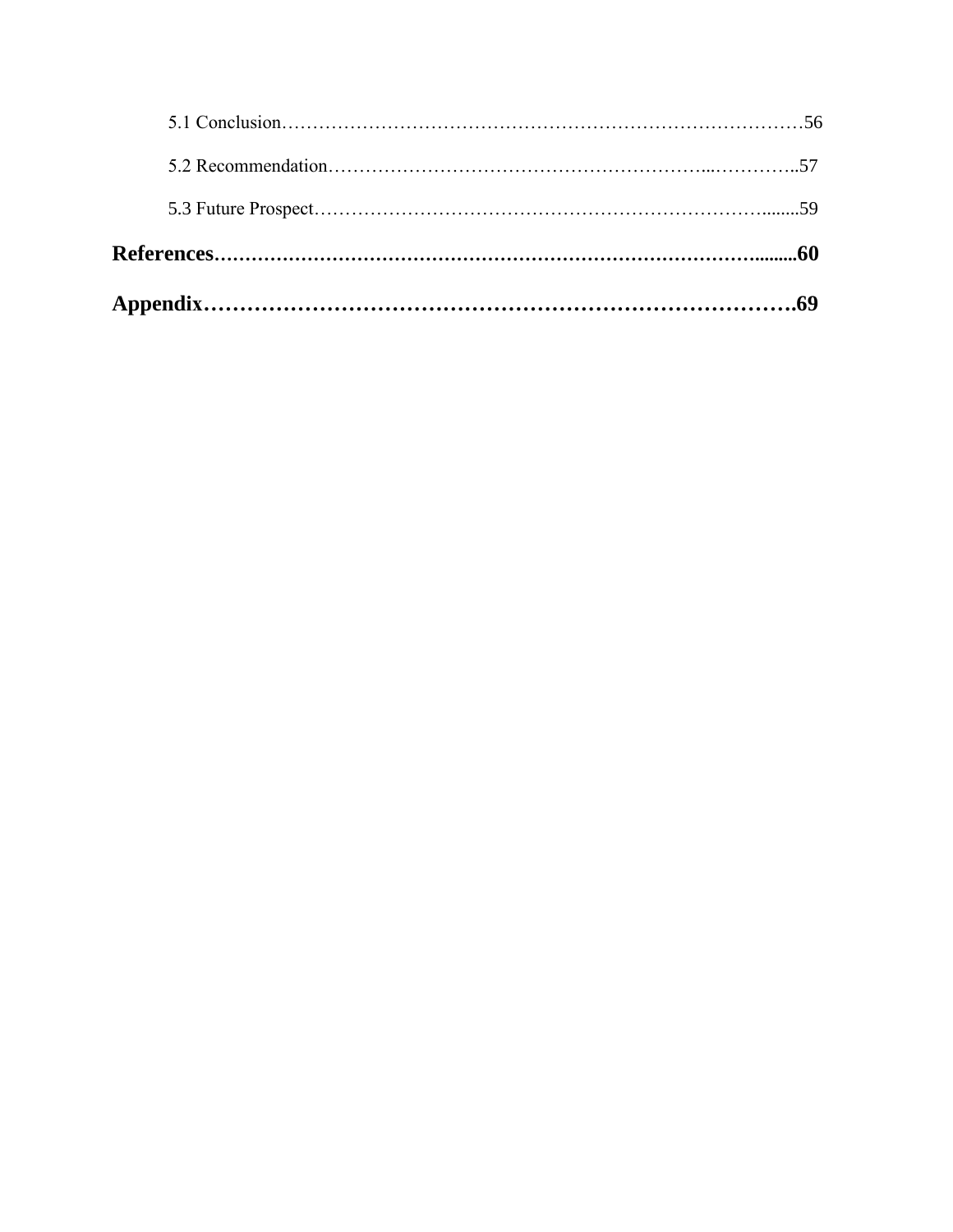## **Chapter 1: Introduction**

## **1.1 Introduction:**

Autism Spectrum Disorder (ASD) is the third largest occurring disorder of the world. It has been classified into five categories like Classic Autism, Asperger Syndrome (AS), Pervasive Developmental Disorder not otherwise specified (PDD-NOS), Childhood Disintegrative Disorder and RettSyndrome. Among these Asperger Syndrome is a High Functioning Autism (HFA) meaning that the signs and symptoms are comparatively less severe than other kinds of autism. The paper tends to focus mainly on the teaching process of productive skills (speaking and writing) for children with Asperger Syndrome slightly touching other types of autism. Special education is hardly an unknown topic for developed countries however in Bangladesh this topic is relatively new since the word "Autism" itself is new in this country. It is only after the effort of Putul, Prime ministers daughter the country is slowly taking interest on this issue. As a result the present education system of these special children is also quite outdated. Inadequate institution to provide professional degrees for educating these children is considered a major problem in this field. Besides this unawareness is a hindrance of early intervention which can go a long way to develop these children"s productive skills (speaking and writing) is again considered an issue followed by lack of implementation of technology, absence of parent"s cooperativeness and funding. Therefore the paper will discuss the present teaching process of productive skills of children with Asperger Syndrome in Bangladesh.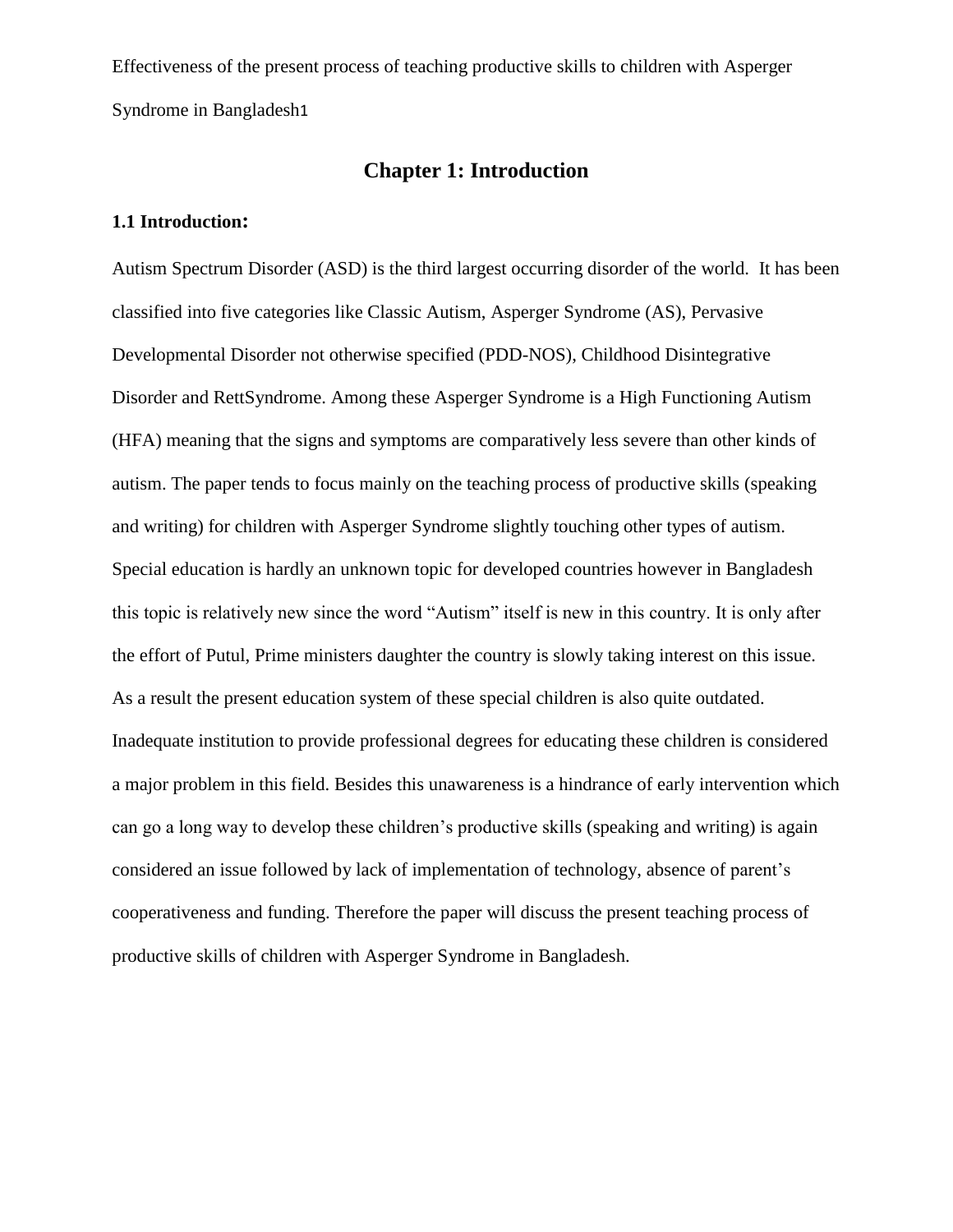#### **1.2 Research question**:

To what extend the present process of teaching productive skills to children with Asperger Syndrome at high beginner's level is effective and what should be done for further improvisation of the present process?

### **1.3 Purpose of the study:**

The purpose of the study is to measure the effectiveness of the present teaching process of productive skills (speaking and writing) to children with Autistic SpectrumDisorder more specifically with Asperger Syndrome. Besides this, the paper also aims to find loopholes for further improvisation. This paper can also be used by administrators for further study in the field of education for Autistic Spectrum Disorder and can be used for implementation of further measure in their development process.

### **1.4 Objective of the study:**

This study is conducted having the goal to investigate answers to whether the special teachers appointed for teaching productive skill to children with Asperger Syndrome are successful in their work? Is there a separate curriculum for these children?Also to find out what are the problems that still exist in teaching productive skills to them that needs to be overcome?

## **1.5 Scope of the study:**

This study requires first hand data so there is no question of authenticity in this sector. The questionnaire is designed in a way that it questions the present process of teaching productive skills to children with Asperser Syndrome disorder. Although this study requires time and research but time constrains is a major concern. The paper is composed within six months which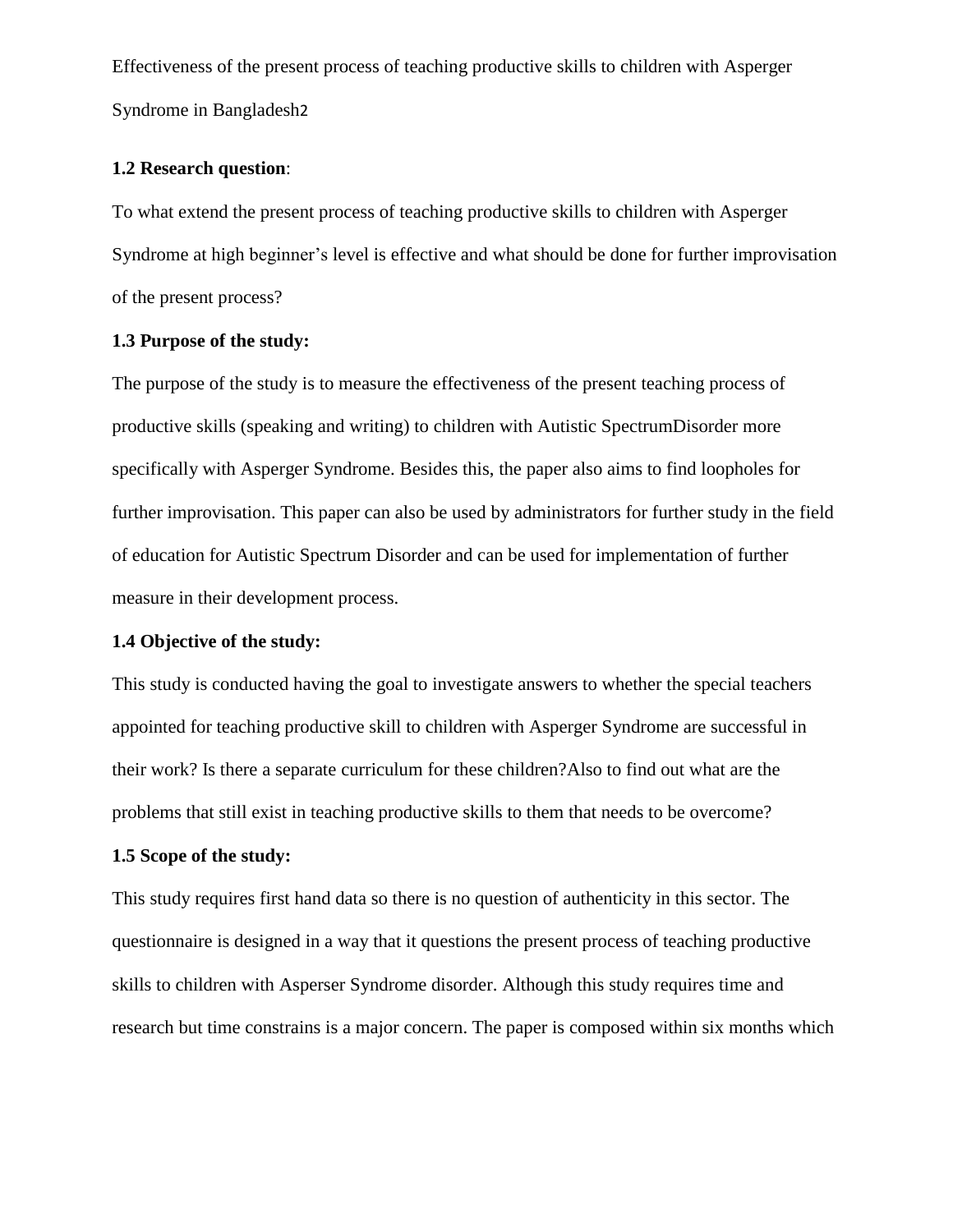is not an adequate time for a topic such intense as this. Apart from time, interviewing teachers is another major concern, since enough opportunity in this sector was unavailable.

#### **1.6 Research Methodology**:

Mixed method is used to conduct the research having both qualitative and quantitative method. A survey and an interview session was conducted having questionnaire emphasizing on the present teaching process of productive skills and its effectiveness on the children suffering fromAutism specially from Asperger Syndrome (AS) in Bangladesh.

#### **1.7 Limitation of the study**:

The paper is not free of limitations. It was completed within six months that is inadequate for a topic such vast as this. There are only few Autistic schools in Dhaka, they however were reluctant to give consent for conducting a survey. The present political crisis is another major obstruction that hindered the research. As a result the survey was only conducted on Friday and Saturday in a limited time which is not enough to complete it.

Besides time constraint, uncooperativeness of the authority of the schools, political situation and formal setting was another problem. Interviews conducted in formal setting failed to elicit adequate data and response as a secretary was constantly monitoring the session so teachers did not felt free to share their opinions. Most of the teachers responded to questionnaire only after discussing with their colleagues so one"s opinion influenced others. Majority of the teachers were not conscious of the topic as a result they could not understand some of the terms and questions related to the topic, the researcher had to explain those with examples.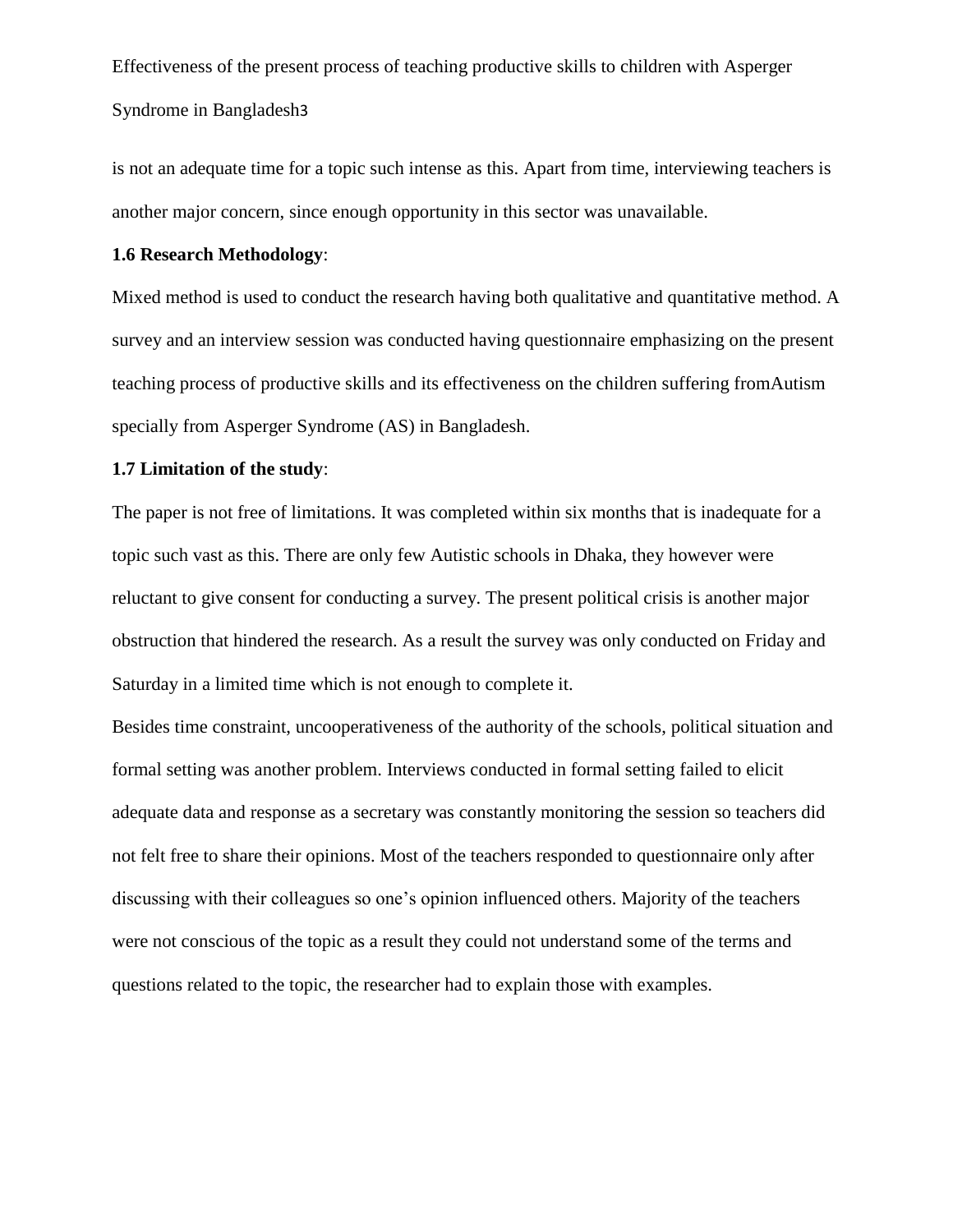## **Chapter 2: Literature Review**

Literature review is an essential chapter of any research paper as it provides insight regarding the research topic. In this chapter different perceptions of authors are shared which gave a deeper insight about the topic. All the elements related to the effectiveness of the process of teaching productive skills are given here for getting a better understanding of the topic. These helped in completing the research systematically. Moreover a deeper understanding of the process of educating a child with Asperger Syndrome Disorder both in and outside the country also helped to better understand the present scenario of Bangladesh. Various sociolinguistics and psycholinguistics theories helped the researcher to understand the language development of ASD children. As Autistic Spectrum Disorder (ASD) is currently one of the highest occurring disorders in the world so insight in this sector for educating children is essential.

### **2.1 Definition of Autism Spectrum Disorder**:

The third most frequently occurring disorder of the world Autism is referred as "developmental brain disorder" that "affects brain areas controlling language, social interaction and language thoughts, (Bridgette, 2005, p.69). Autistic Spectrum Disorder or ASD "is a complex developmental disability that essentially affects the way a person communicates and relates to people," (Autism Working Group, 2002, p. 1). "The term spectrum is used because the characteristics of the dis- order occur along a continuum, with severe symptoms at one end and very mild behaviors at the other," (Wills, 2009, p. 81). Dr Leo Kanner in 1940s was the first to identify Autism in US (as cited in Furniss, 2008, p.8). Furniss (2008), states though at first psychopathology was thought to be its cause but now it is thought to have neurological origins (p.8).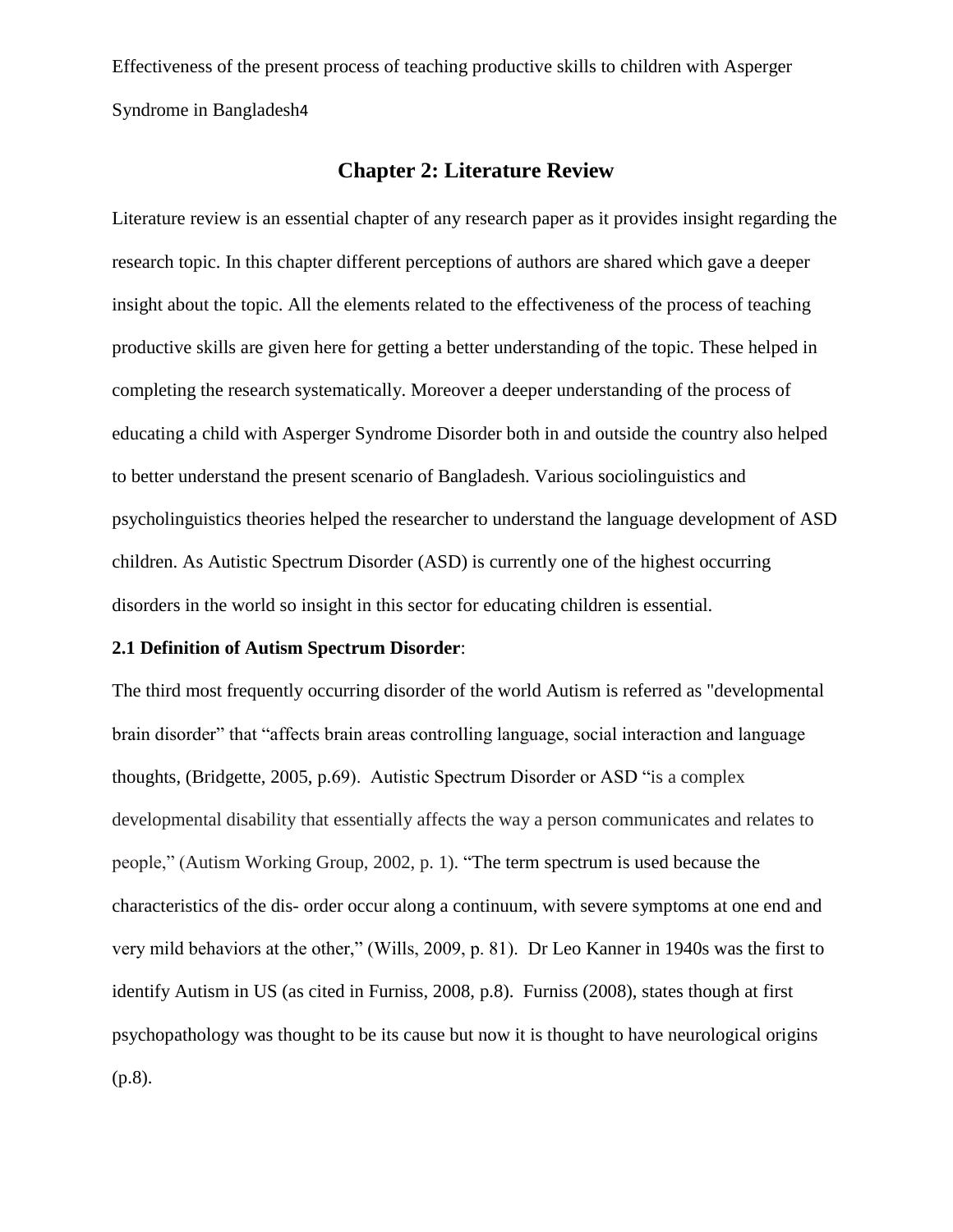According to Weintraub (2013), CDC (Center for disease control and prevention) classified the three main types of ASD such as [Asperger's](http://www.webmd.com/brain/autism/mental-health-aspergers-syndrome) Syndrome, Pervasive Developmental Disorder not otherwise specified[\(PDD-](http://www.webmd.com/brain/autism/autism-spectrum-disorders-pervasive-developmental-disorders)NOS) and Autistic Disorder or Classic Autism. Later two rare but severe autistic-like conditions, Rett syndrome and childhood disintegrative disorder where also included  $(p,1)$ . While defining various forms of Autism he states, Asperger's syndrome is mild compared to other ASD where as Children whose autism is more severe than Asperger's Syndrome but not as severe as autistic disorder are diagnosed with PDD-NOS, ( p.2). Willis while talking about PDD-NOS states this "classification allows a child with a few, but not all, of the characteristics of autism to be classified as having autism," (2009, p.2). While describing the characteristics of Classic Autism Weintraub (2013) states that, "Children who meet more rigid criteria for a diagnosis of autism have autistic disorder having severe impairments involving social and language functioning as well as repetitive behavior' (p.2). Rett syndrome "is a degenerative disorder, meaning it gets worse with time" (Willis, 2009, p.2). Most severe autism Childhood Disintegrative Disorder is also rare after a period of normal growth "Social and language skills are lost as well as intellectual abilities" (Weintraub, 2013, p.3).

### **2.2 Nature of ASD child:**

Each child with autism is distinct having various characteristics as Burns mentioned, "some with autism have no usable speech; others have ample speech but use it in atypical ways. Some students struggle to learn to read while others learn to decode and read aloud but are unable to comprehend" while "Some children are passive and self-stimulating while others are aggressive and hyperactive" (2012/2013, p. 9). As Willis mentioned, each child is unique, and no two children with autism have the same strengths and weaknesses (Willis, 2009, p. 2).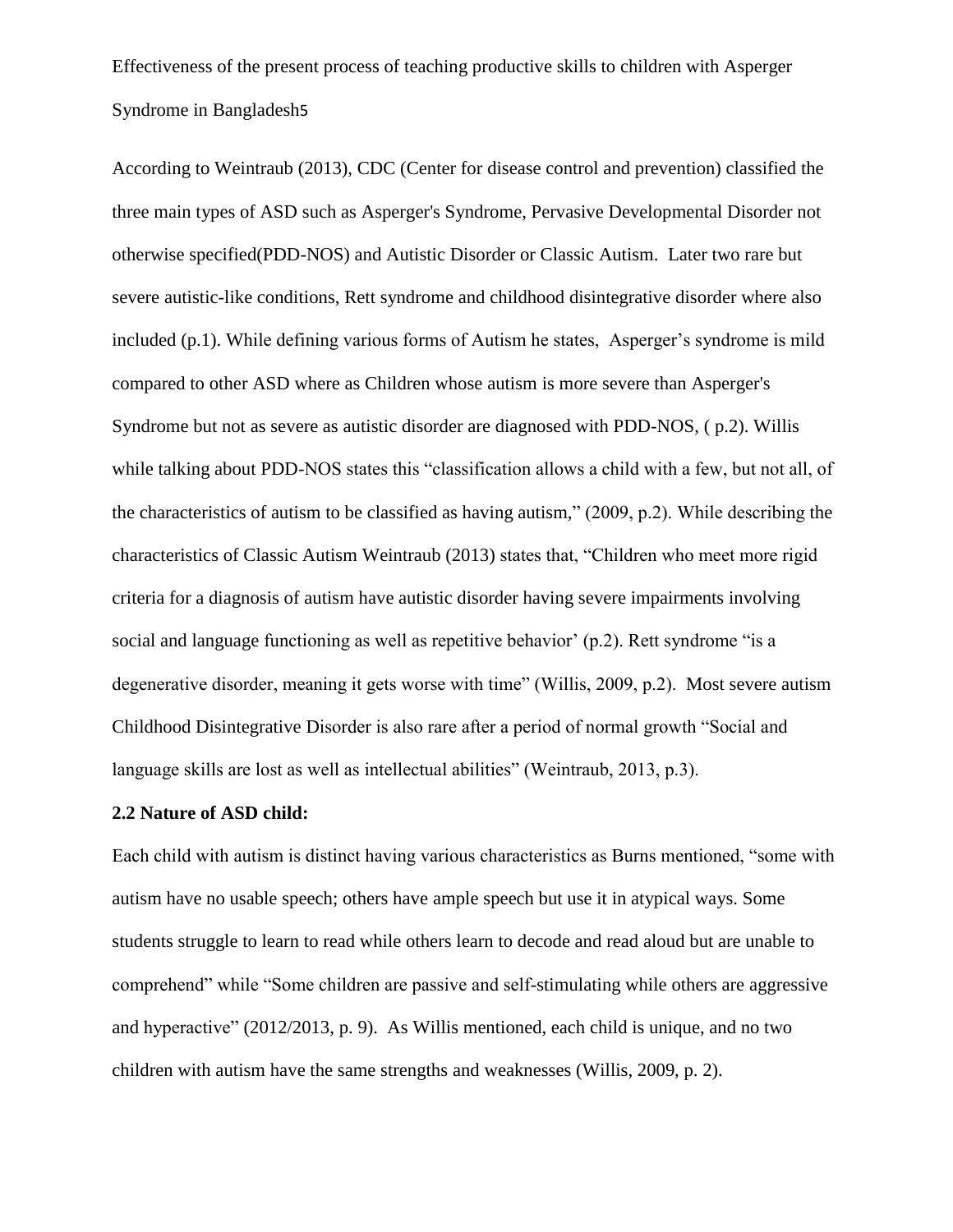Though each human being with autism differs from one another however they all exhibit same disability in areas such as language learning, communication and motor skills. Common impairments are

- 1. Ability to interact appropriately and socially.
- 2. Understanding the language and using it to communicate.
- 3. Ability to think imaginatively and showing "repetitive and restricted behavior" (Autism Working Group, 2002, p. 2).

### **2.3 Educational facilities for children with ASD**:

Wilson (2010) states that during the year 1950s and 60s, schools for special children emerged in different parts of the country some established by the parents, frustrated due to the lack of services offered for children with autism. Now almost "two dozen schools" are serving children with ASD with therapists and special teachers to help these special children cope with their individual disorder with ASD across Massachusetts, with dedicated teachers and therapists working to help these kids cope with their disorder and above all educate and teach them to function in this world (p.22).

Children containing ASD do not follow conventional education system since these children with different developmental sequence in literacy have problems in comprehending academic instructions relation to writing, reading, speaking and listening (Kluth and Latham, 2003, p. 533). As a result ASD children follows a separate curriculum than the one offered to children without ASD (cited in Kluth and Latham, 2003, p.534).

Willis (2009) mentioned in developed countries most children diagnosed with ASD are provided with Individual Family Service Plan (IFSP) and Individual Education Program (IEP) by the time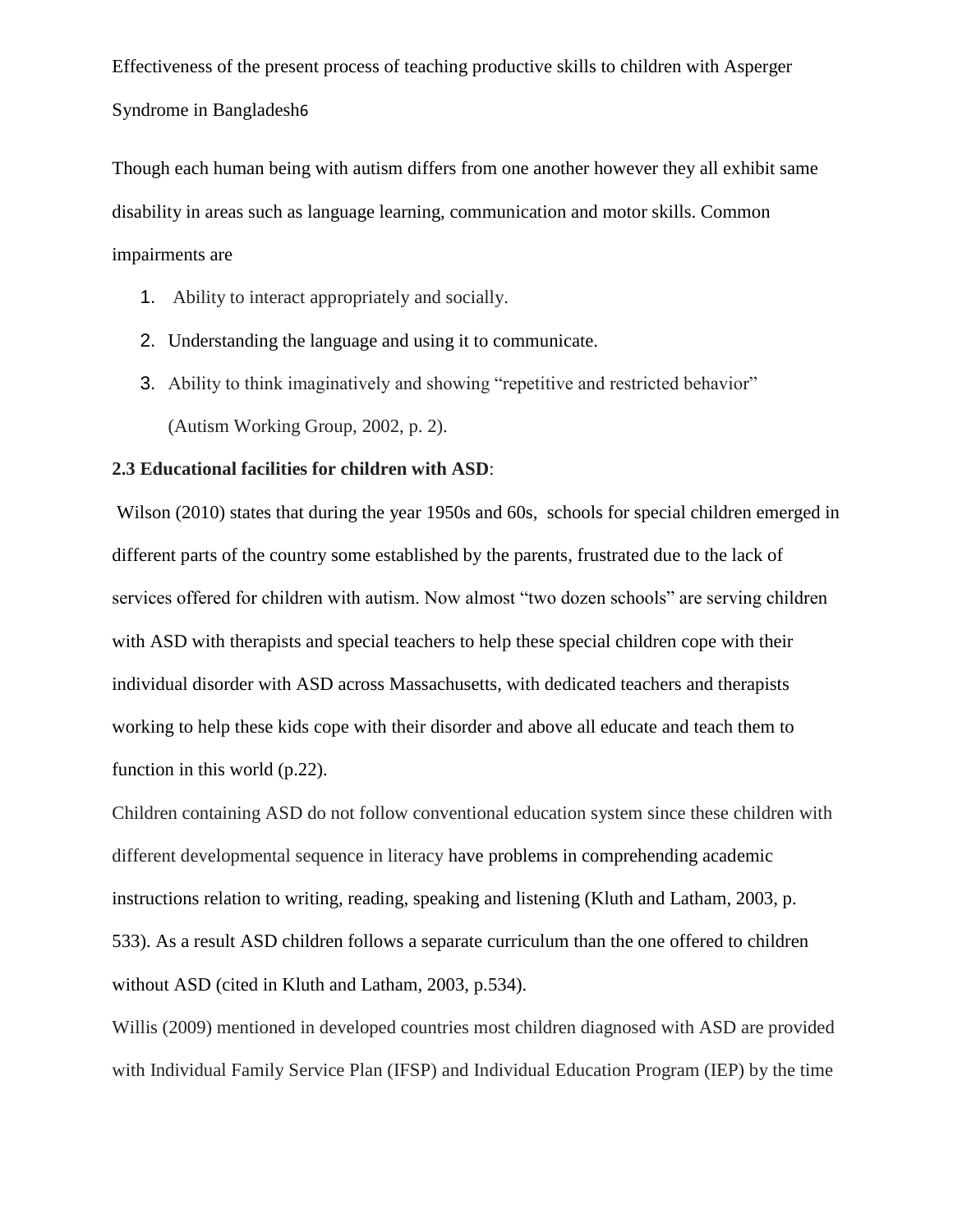they are ready to enter the classroom. These plans contain information about each child"s strength and weakness that helps in planning their activities and making changes to the curriculum (p. 1).

Along with these, several first world countries provide home school in collaborative home school partnership where both parents and teachers understands better the realities of the child at school and home using a collaborative approach to individuals program development and planning by establishing a clear communication plan at home-school (Alberta Learning, 2003, p. 24). Certified teachers and service providers to these children have access to students IEP and are also informed about when to implement.

#### **2.4.1 Popular theories of ASD:**

Different approaches are used to teach ASD children but when "there are several approaches to teaching a child with autism, there is no single method, specific program, or magic cure that can fixautism." "Many programs and methods are successful with some children, yet may not be successful with others," (as cited in Willis, 2009, p.3).

## **2.4.2 Applied Behavior Analysis:**

Most schools apply ABA (Applied Behavior Analysis) the idea of ABA is change of environment for achieving more success with children with autism. This works much better than simply telling a child what needs to be done (Wilson, 2010, p. 23).

Crissey (2009) mentioned in his book that, ABA is an intervention model which is based on Skinner's behavioral theory of operant conditioning that states that behavior can be taught through the process of reward and consequences (p. 30).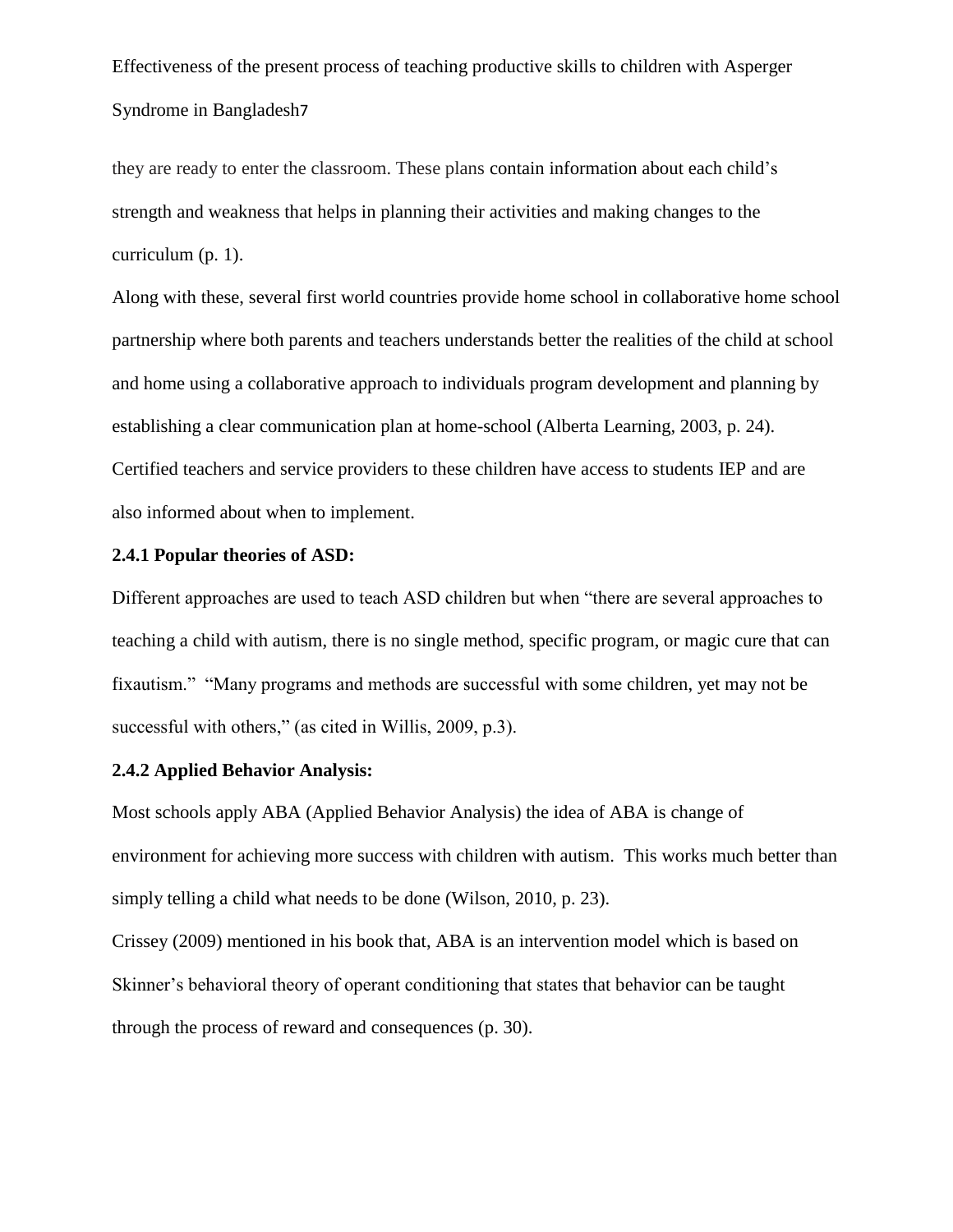While stating about ABA, Corsello gives an example about the environment of toddlers and young children, the environment offers toys and activities that are appeal to children, and teachers expands on children"s wishes (2005, p.74).

## **2.4.3 Discrete Trail Training (DTT):**

Discrete Trail Training (DTT) is a method that breaks down a skill using discrete trails to teach a skill step by step, one at a time (as cited in Cosgrave, n.d.). It is a method of Applied Behavior Analysis (ABA). Cosgrave (n.d.) mentions "DTT is used within Applied Behavior Analysis (ABA)" but "ABA is not DTT. ABA uses DTT as a "method of teaching but there are many other methods used within ABA as well."

She also stated about 6 Parts in the trails such as antecedents, prompt, response, consequence for a correct response, consequence for an incorrect response and inter-trail interval. Antecedent is the first element of the discrete trail that stimulates response. Supplementary teaching aids are prompt of various categories from full gestural form to no prompting used according to the level of students. Response comes after antecedent and prompts that is the target or expected behavior. Through correct response positive reinforcement is gained in the form of reward or verbal praise. On the contrary producing an incorrect response no reinforcement is given otherwise incorrect behavior would be strengthen. The last category is inter-trail interval that comes between the trails and signifies the ending of a trail and beginning of another one.

#### **2.4.4 Verbal Behavior (VB):**

Verbal Behavior is a method designed by B.F. Skinner focusing on the idea that the meaning of a word can be learnt through its function. For teaching language to children or adolescents with language delay "one must first teach its function;" teaching the meaning of words. For instance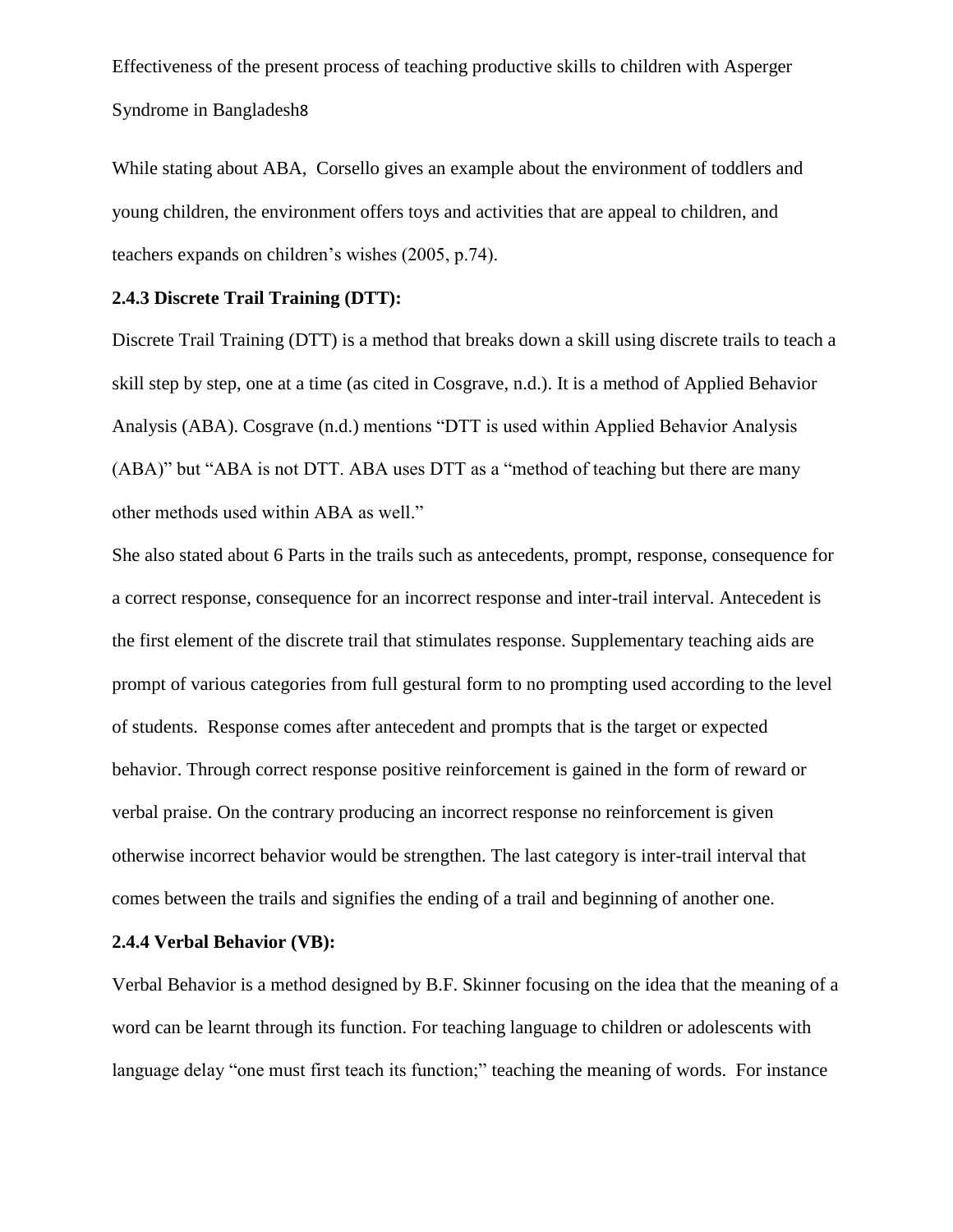opting to teach them how to "functionally apply" the word toilet in times of need, (Special learning, 2011). According to Skinner, echoics, mands, tacts and interverbals are the basic verbal parts of language. Echoics is word to word imitation of the model or speech. Mands is the verbal behavior which is controlled by states of deprivation and aversion and usually specifies its own reinforce. It is demand, request and command that stimulates behavior. "A tact is verbal behavior that is under the control of the nonverbal environment" and thought to be labeling of environment or vocabulary. It is taught only after one mastered echoics and mand. "Intraverbal is verbal behavior that is under the control of other verbal behavior and is ultimately strengthened by social reinforcement; it is considered as conversational language because they are responses to the language of another person" (Autism Community, 2011).

### **2.4.5 Floor time Approach:**

Floor time as designed by Dr. Greenspan encourages "parents, teachers and therapists" to getdown on the floor with children and engaging them with "gestures and words to build warm relationships and expand their world of ideas," (Corcoran, 2010). As cited in Corcoran (2010) floor time, "is following the child"s natural interests and affect and emotions to get all this cooking." In the article Floortime, it is stated that floor time is an approach that creates scopes for adults to engage with their children at each level. Here a child"s lead, interest is followed and communication is developed. It aims to help children reach six developmental stages crucial for the growth in emotion and intelligence, (Autism Speaks, n.d.). They are:

- i. Self-regulation and interest in the world
- ii. Intimacy, or engagement in human relations
- iii. Two-way communication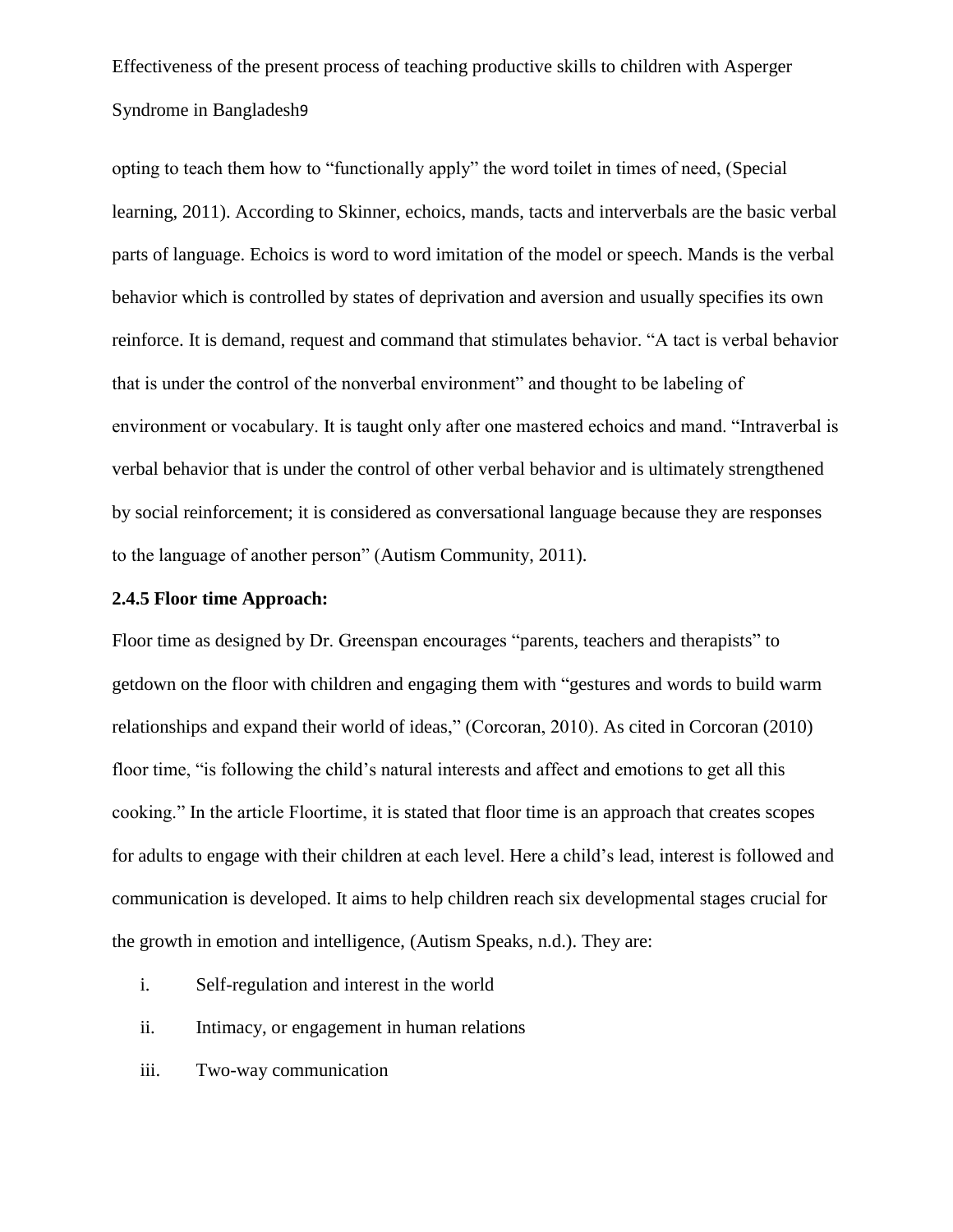- iv. Complex communication
- v. Emotional ideas
- vi. Emotional thinking

#### **2.5 Strategies to teach children with ASD**:

Any ASD children need an environment that is structured, providing consistency and clarity; children should be aware of the placement of various things in the classroom and know the expectation from them in a particular situation and also can expect what comes next, (Saskatchewan Education-Special Education Unit, 1999, p. 21). It is very important to provide choices to children with ASD. Hart mentioned, choices in classroom routines and instruction reduces excessive behaviors among these students (2012/2013, p. 25). He also states that this strategy creates scopes to select from limited options offered by teachers and helps in expressing their own preferences exerting few controls on events and classroom variables. "There should also be a definite end to the work – clearly defined by such things as reinforcement, a special activity or playtime," (Larkey, 2006, p. 2). She suggested in using students interest for giving activities.

According to Barnhill, visual schedules can help these children to know their daily schedules and also it is the duty of the parents to inform the teachers of children"s obsessive for helping teachers linking the interest with the subjects of class. If the child has writing difficulties teacher can shorten or modify child"s assignments by using word processor of computer. (2004, p. 39). It is found that Autistic children are mostly visual learners as Grandin mentioned; Pictures are their L1 or first language and words their L2 or second language (2002, p. 1). So result of visual learning strategies is more effective to teach them production skill.Grandin( 2002) suggested to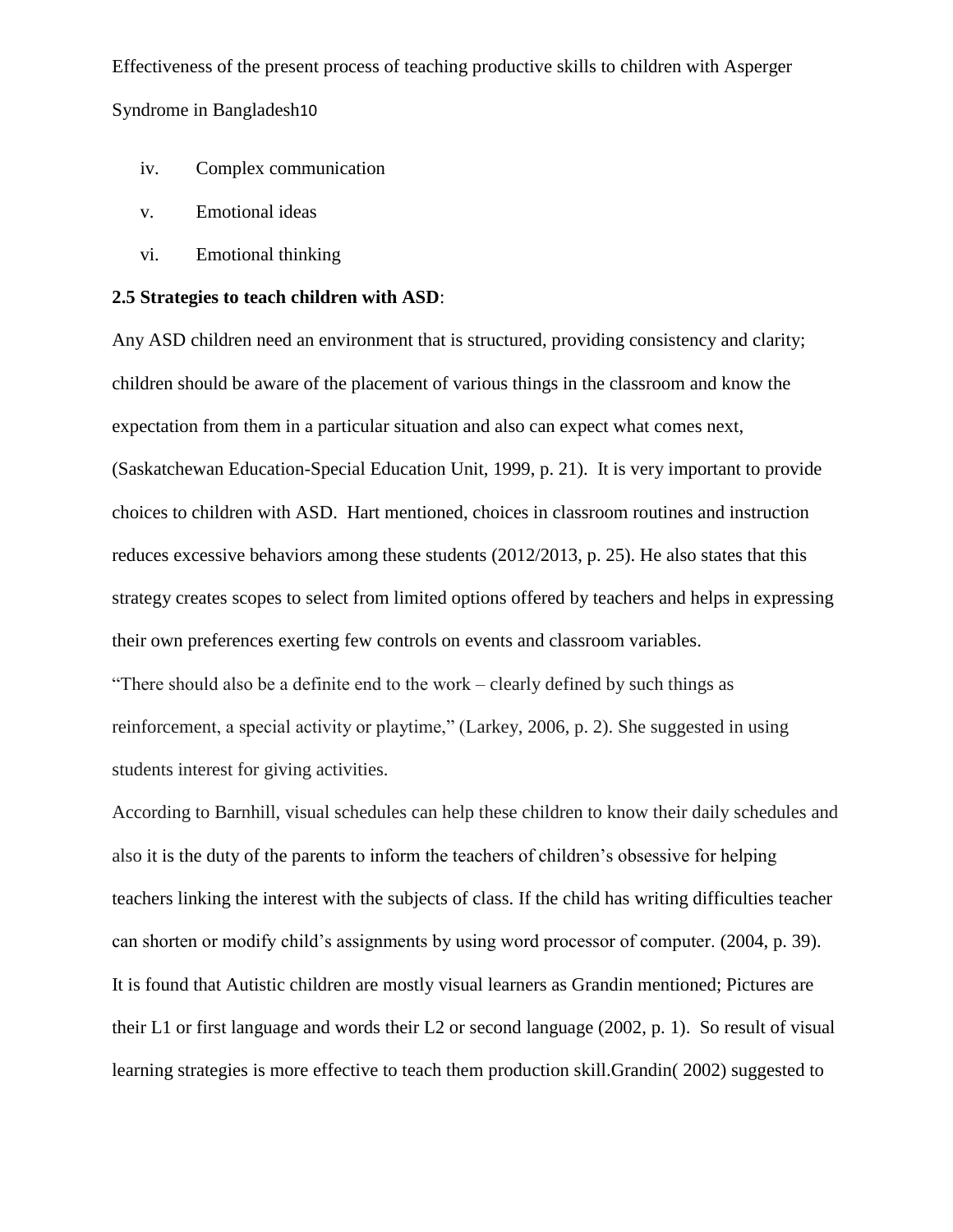avoid long strings of verbal instruction since they have problem remembering the sequence (p. 1).In case of writing as cited in Pennington, Ault, Schuster and Sanders (2010) it is seen that "the computer presentation of video clips" showing an adult replicating "correct spelling responses was effective in teaching an 8-year-old female with autism to spell trained and untrained word" (p. 25).

#### **2.6 Teaching Methods**:

i. Audio-lingual method:

It is a method that drills students the use of grammatical sentence patterns. Here language is learned through the means of habit formation. When something is repeated more often, the habit is stronger and learning is greater and this habit formation is stronger using positive reinforcement (Freeman, 2000, p. 43). Language forms occur in a context rather than occurring by themselves (Freeman, 2000, p. 42). This method believes that the sole purpose of language learning is to communicate.

ii. Multiple intelligences:

"In the language teaching field" students have attributes "having different learning or cognitive styles," Gardner suggested individuals have intelligence such as Logical, Visual, Kinesthetic, Rhythmic, Interpersonal, Intrapersonal and Verbal intelligence, (as cited in Freeman, 2000, p.169). So it is important to develop each of these intelligences through different activities in a lesson plan, (Freeman, 2000, p.170).

## iii. Total Physical Response:

It aims to develop target language through actions. "Memory is activated through learners response," (Freeman, 2000, p. 111). Here the "instructor issues commands to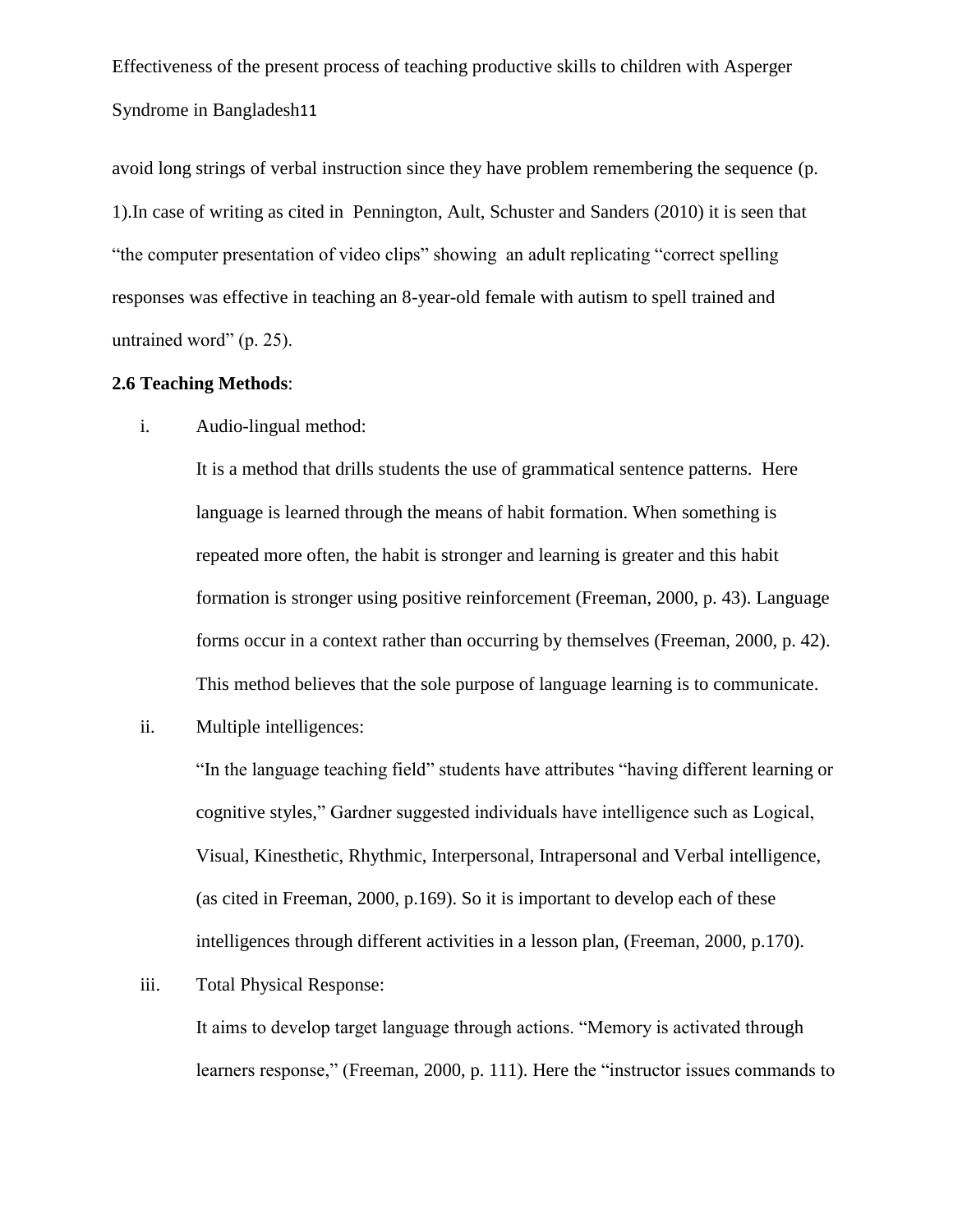> students, then performs the actions with them." Then "students demonstrate that they can understand the commands by performing them alone," (Freeman, 2000, p. 113). "After learning to respond to some oral commands, the students learn to read and write them" and when they are "ready to speak, they become the ones who issue the commands," activities expands after begin speaking, (Freeman, 2000, p. 114).

## **2.7.1Theory of language learning process and the change of linguistics:**

Several theories have been invented explaining the language learning process of the human race. Behaviorism is the oldest yet most common process of learning. Sociolinguistics scales plays a pivotal role in explaining the change of language use according to participants, status, emotion and information.

#### **2.7.2 Behaviorism:**

Behaviorism evolved in 1950s ruled as theory of learning for decades. As cited in Alduais, Behaviorists believes that learning process is going to depend on stimuli, response and reinforcement, (2012, p. 114). Stimulus is any object or event causing a response whereas reinforcement, a term introduced by B.F. Skinner, is responses from the environment that increases the number of times or possibility of the behavior being repeated, reinforcement can be both positive and negative, (Mcleod, 2007).

Behaviorist stresses on observation. For instance observing learners behaviors and then deciding what they need to learn, how they can learn it. In other words, we observe our learners behaviors and then we can decide what do they need to learn, how learn it and in what occasion they can may make the most of it (as cited in Alduais, 2012, p. 114). B.F. Skinner believed looking at the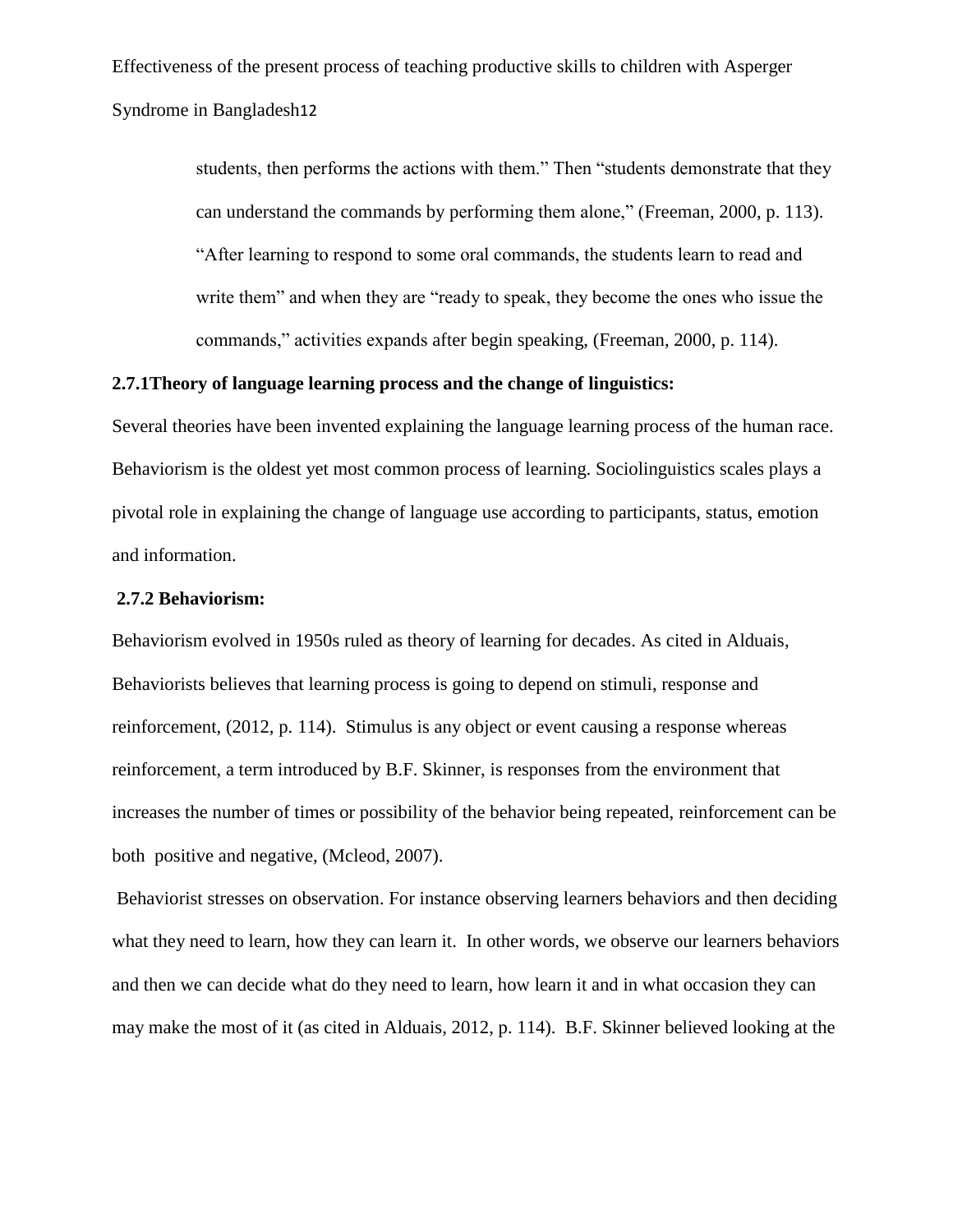cause of actions and its consequences is the best way to understand behavior. He named this approach "operant conditioning" (Mcleod, 2007)

Alduais (2012), states about behaviorism, "learning and acquisition occur more and can be achieved by imitation, practice, drills and exercises," (p. 114).

#### **2.7.3 Sociolinguistics Scales:**

According to Holmes (2013), Status again is a significant factor in linguistics. People holding higher status means superior position so the level of respect is higher in speech indicated to them. On the contrary lower status equal to subordinate position followed by less respect. This is the status scale which is concerned with relationship among the participants (p. 13). He also states "Language can convey objective information of a referential kind; and it can also express how someone is feeling," referential scale and affective scale, respectively, more referentially orientated an interaction, less it intends to express speakers feelings. Referential scale measures the amount of information being provided whereas affective scale is the measurement of feelings in a speech. Providing an example he illustrated that "Gossip may provide a great deal of new referential information" also providing how the speaker felt about"those referred to," (p. 14).

## **2.8 Asperger Syndrome:**

According to Corsello (2005), Asperger disorder like Classic Autism includes impairment,reciprocal interaction and stereotype, repetitive and restricted patterns of interest, behavior and activities but unlike Classic Autism or Autism disorder it does not have qualitative impairments in communication field (p. 74). Austrian Hans Asperger in 1944 was the first to identify this disorder, (Barnhill, 2004, p. 37).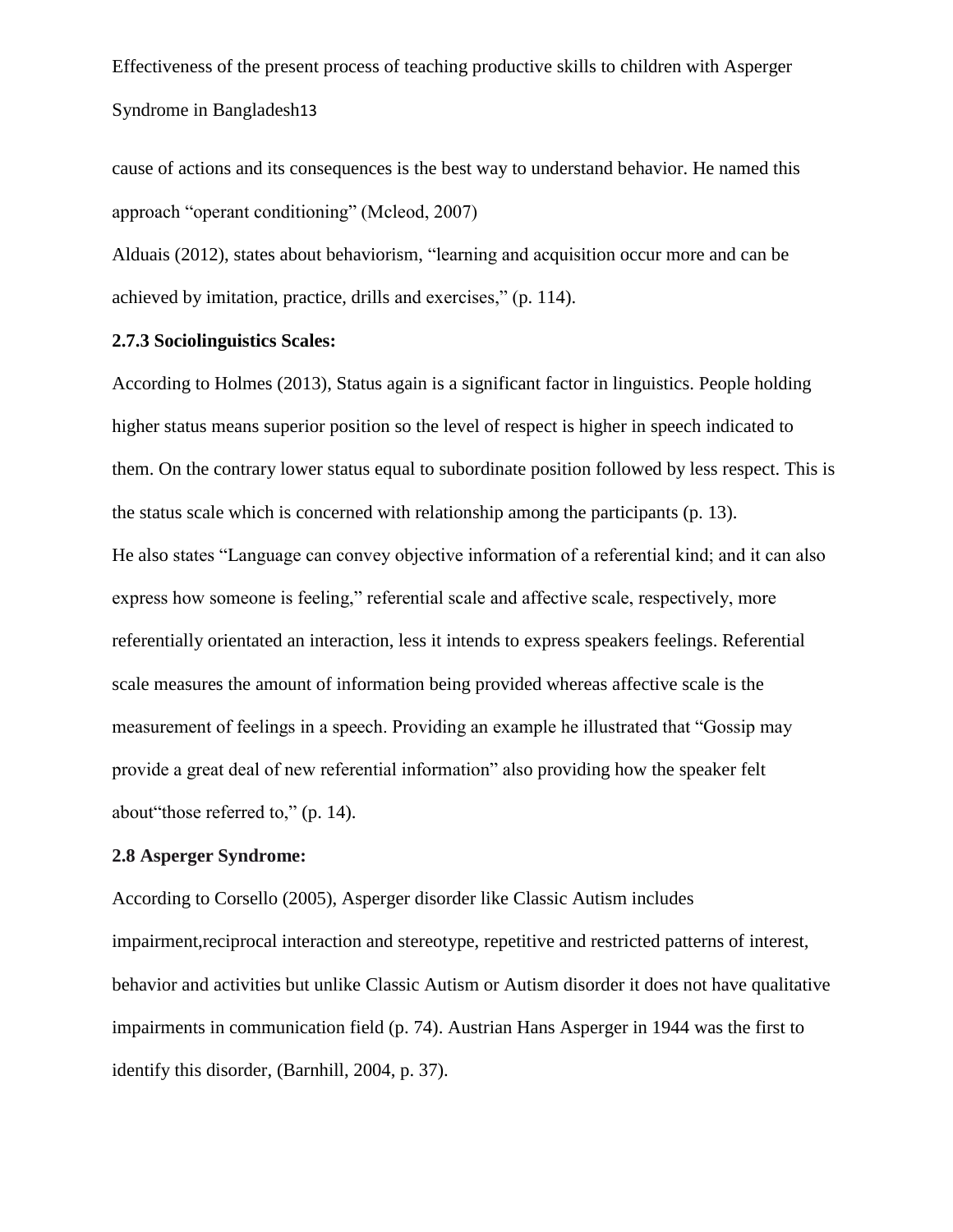Weintraub states Children having AS are obsessively interested in a particular object or topic and they often tend to have intelligence ranging from normal to above average intelligence as a result, some doctors call it "High-Functioning Autism," ( 2013, p.2).

There is a debate regarding the language development in children with Asperger Syndrome disorders while some state that "there is no clinically significant general delay in language" whereas "the results from several studies indicate that some children whose symptoms seem otherwise to be consistent with Asperger"s disorder have experienced significant difficulties in language development," (as cited in Macintosh and Dissanayake, 2004, p. 423). While taking about writing of students with Asperger Syndrome Styslinger mentions that students having Asperger face difficulties with hand writing so she suggested " New technologies, espe- cially voice-recognition," might alleviate much difficulties and create scope

for them for instance Asperger students writing with their own voice. (2012/2013, p. 44).

## **2.9 Characteristics of Asperger Syndrome:**

Behaviors associated with Asperger Syndrome are:

- 1. Inappropriate or limited social interactions.
- 2. Repetitive speech.
- 3. Difficulties with nonverbal communication like "gestures, facial expression, etc." with "average to above average level verbal skills."
- 4. Propensity of discussing self than others.
- 5. Inability to recognize "social/emotional issues or "nonliteral phases."
- 6. Absence of eye contact or mutual conversation.
- 7. Obsession with specific or often unusual topics.

These characteristicsare seen in any one individual with varying degree, (Autism Speaks, n.d.).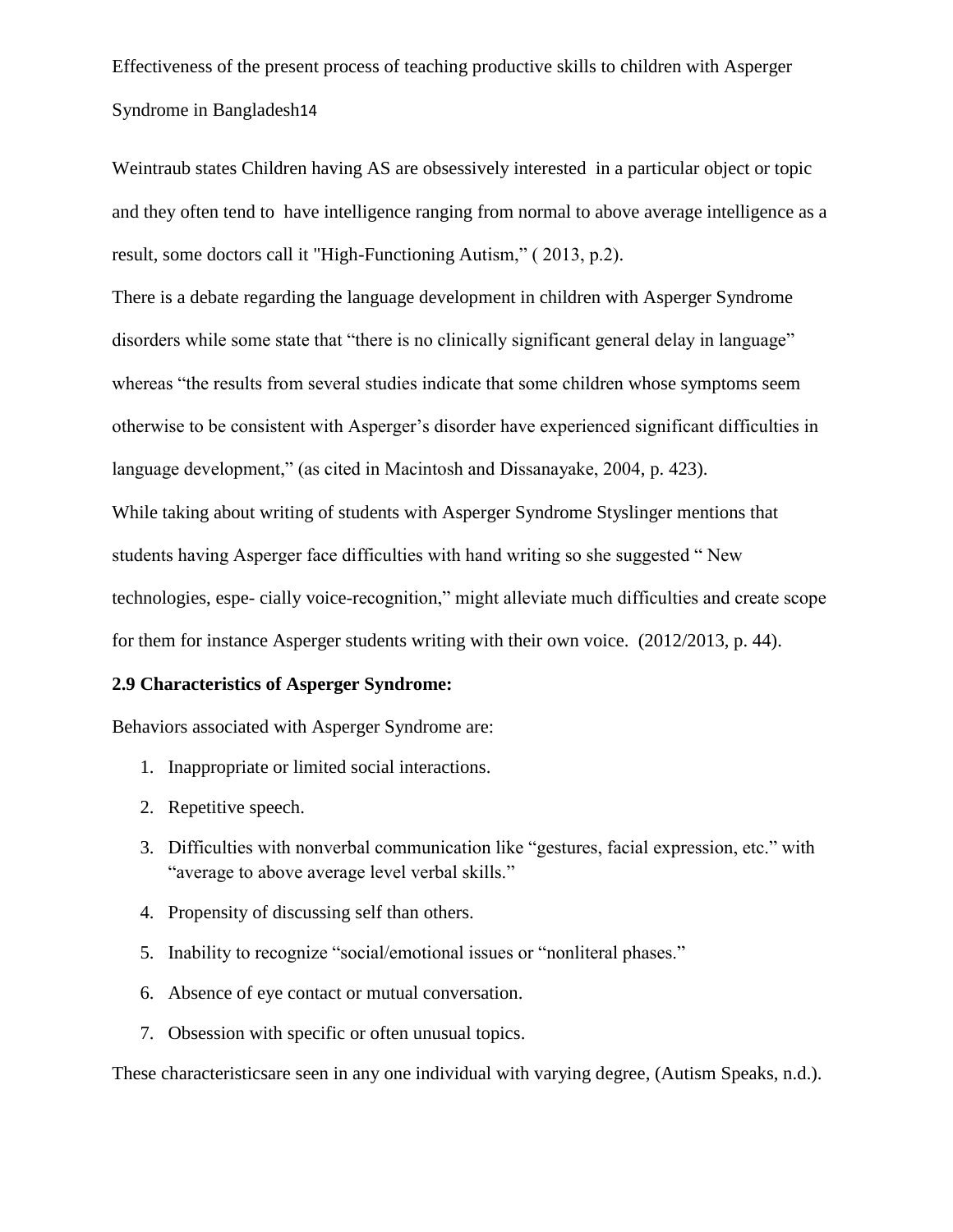#### **2.10.1 Speaking, a major production skill:**

Speaking is obviously an important skill however despite it, speaking was neglected in schools and universities until recently it came into limelight. Spurr(2001) states that Oral speech covers every aspect of our lives from giving evidence in court, making diagnosis to delivering speech to expressing love, (p. 32).

#### **2.10.2 Teaching speaking to Asperger syndrome children:**

Since one of the main characteristics of Autism is impairment in social and communication skill, verbal production is a major challenge for them. **"**In current practice impairments in verbal and non-verbal communication form an important part of the diagnostic criteria for autism, (as cited in Frith and Happe, 1994, p. 98).

As cited in Frith and Happe (1994):

At one extreme is the child with no language and, strikingly, no compensating gesture or sign-language. Such a child may be aloof in characterization and, because of his/her failure to orient to speech, deafness may be suspected (though subsequently ruled out). The child may be mute, but need not be silent: odd vocalizations, which do not resemble speech sounds or babbling, may be voiced, and can sometimes be decoded by parents as signals of the child's mood or needs. These cries, however, are idiosyncratic: they are not understood by parents of other autistic children.

Whereas the second type of child, contains some language while having inability to communicate. This type of Autistic children uses words or phrases in "idiosyncratic"" way, repeating after hearing a phrase the process is known as Echolalia. As mentioned in Frith and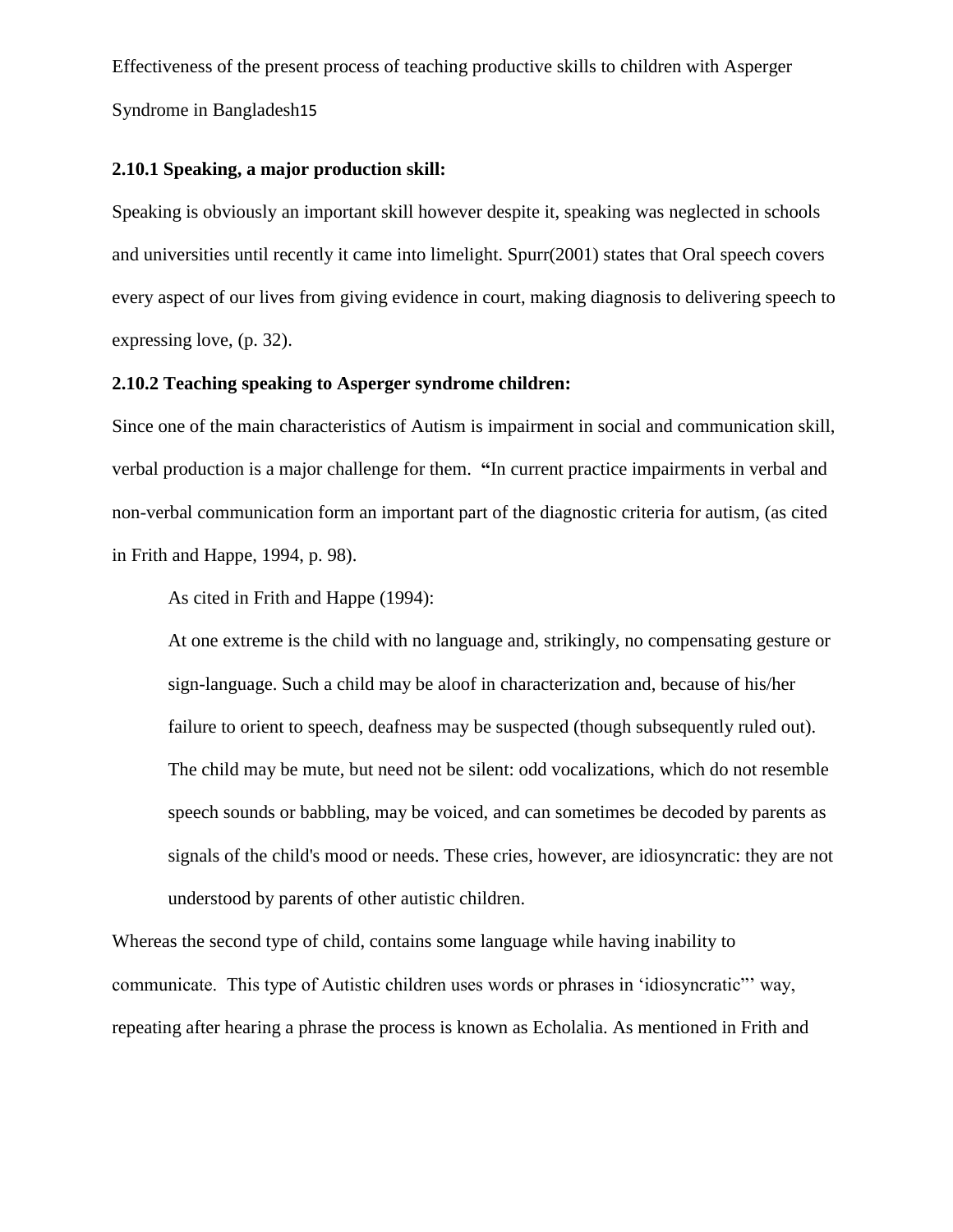Happe (1994), echolalia both immediate and delayed can serve as a self-stimulatory function while others can use this as code like way, (p. 98).

Seven strategies that can help in the language development of nonverbal children with autism are

- 1. Encouraging play and social interaction- interactive plays or games for helping in language development.
- 2. Imitating the child"s sounds or mimicking.
- 3. Focusing on nonverbal communication- focusing on gestures and eye contact.
- 4. Leaving space for the child to talk- giving them time to respond.
- 5. Simplify your language- since it will be easier for them to imitate.
- 6. Following the child"s interest- utter words that a child is doing, for example, saying "Shape" when he holds any shape.
- 7. Considering assistive devices and visual support- devices, apps which they can a use to produce words, (Autism Speaks, n.d.).

## **2.10.3 Theory of Mind:**

As cited in Frith and Happe (1994), "One recent and influential theory has proposed that children and adults with autism lack a theory of mind," that is specifically the aptitude to attribute independent mental states of others and self for explaining and predicting behavior. This theory has been successful in "predicting impairments in the ability to understand false beliefs, deception, ignorance and knowledge," and also gives an explanation in the lacking of empathy, social understanding and pretend play by children with Autism, (p. 98). In an experiment based on the theory of mind it was seen autistic subjects were impaired where listener"s feelings and perspective were to be taken account. From this research one of the major findings was that they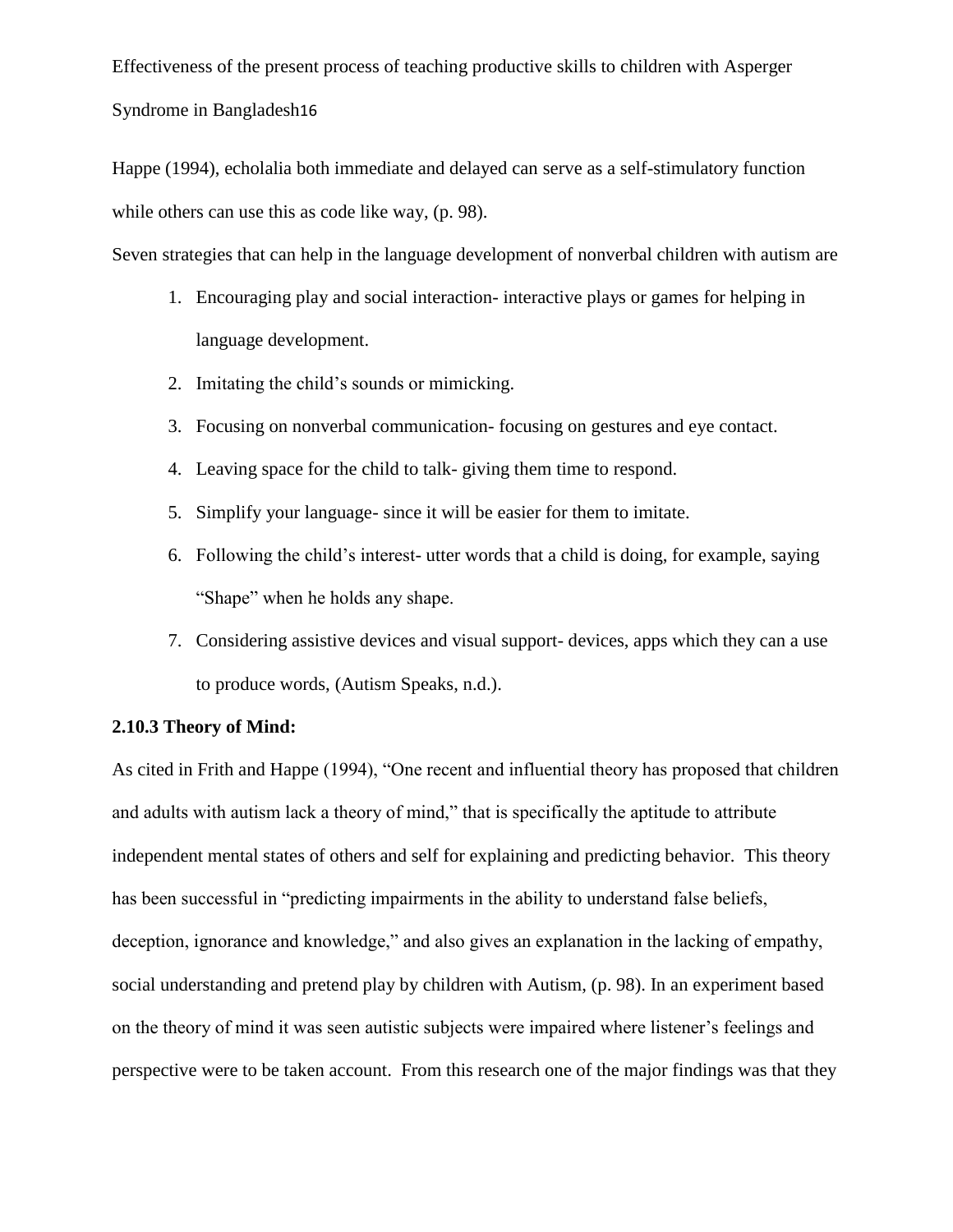may have the ability to provide information however not take account "of listeners needs in supplying the relevant missing facts," (p. 99).

### **2.10.4Echolalia:**

Echolalia is repeating a word or phrases said by another. As Laura (2008) states "echolalia is actually a positive sign that children with autism may eventually be able to learn to use language to communicate." It is two types delayed echolalia and immediate echolalia. Delayed echolalia is the inappropriate statement of any speech which the child heard in the past whereas immediate echolalia is called "parrot speech" is repeating a sentence or some phrase immediately after hearing (Charlop, 1983, pg. 111). As cited in Wang (2012) the presence of these indicates "how the child is trying to process the language."

### **2.10.5Speech-Language therapy:**

Speech- Language therapy plays a significant part in the treatment concerning autism since "difficulty with communication and difficulty with social interaction," two of the vital characteristics are addressed with speech language therapy. (Vann, 2010). She also says the therapy is individualized according each child needs and abilities.

Enderby and Emerson (1996) stated about the strategies used in speech therapies:

- i. Assessment and diagnosis of communication or swallowing disorders and identification of retained abilities.
- ii. Advice and support of patient and carer to prevent, maintain, or improve communication and swallowing.
- iii. Therapy to restore and improve impaired speech, language, voice, fluency, or swallowing.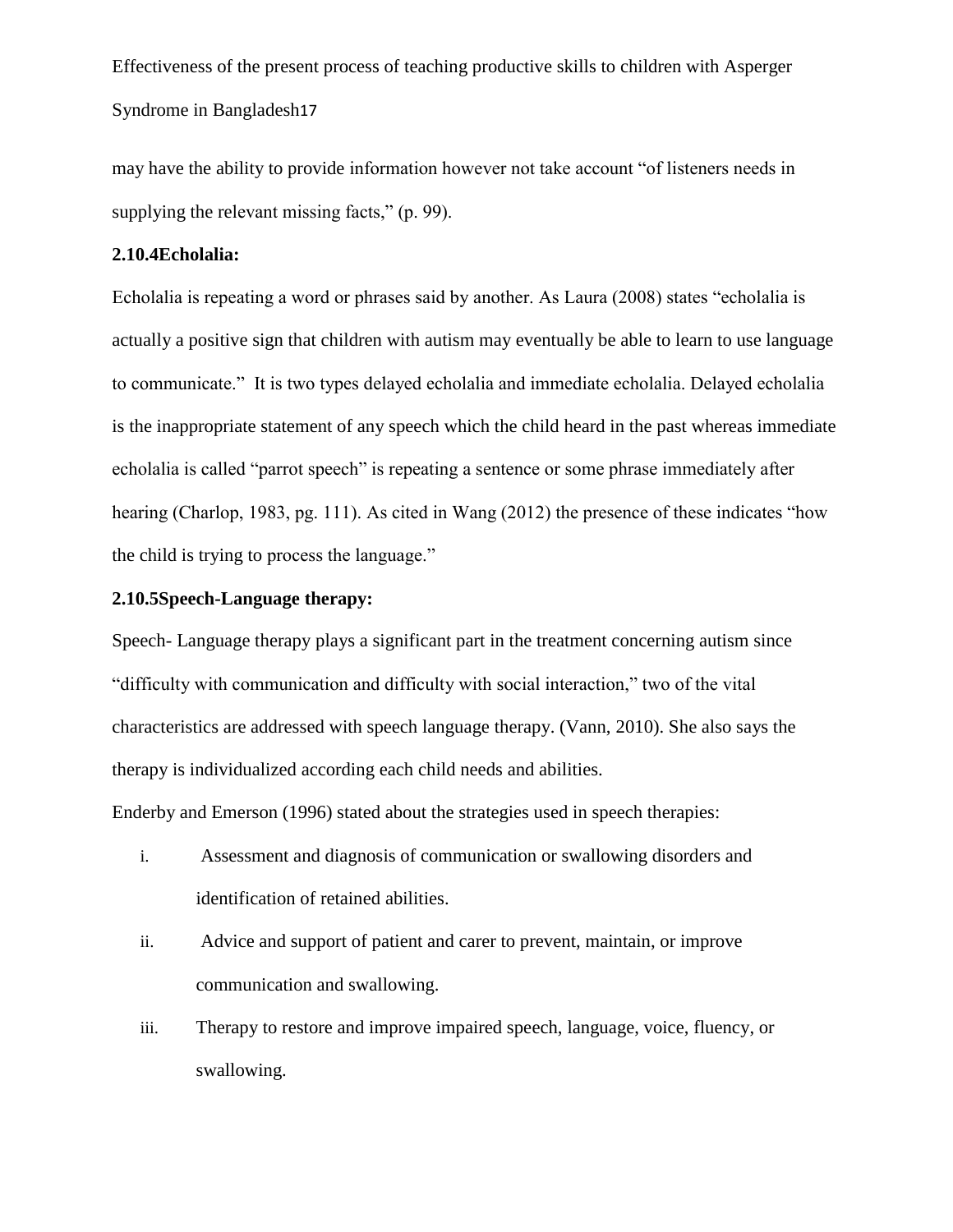- iv. Teaching compensatory strategies to improve intelligibility and general communicative effectiveness.
- v. Therapy to improve functional communication by using adaptive techniques, such as augmentative and alternative communication systems.
- vi. Therapy to restore, improve and maintain social consequences of the speech disability.
- vii. Manipulation of the environment for example, by making physical surroundings more conducive to communication by amending carer's communication, (p. 1658).

## **2.10.6 Sensory therapy:**

Often sensory issues "such as textures, sounds, smells, tastes, brightness and movement" hinders information processing obstructing daily functions of life for children and adults with Asperger syndrome and other kinds of autism. Sensory integration therapy includes play activities designed for changing the reaction of brain to "touch, sound, sight and movement." By changing the way brain process sensation, it helps them to better sense the information received and participate in daily tasks (Autism Speaks, 2013).

## **2.10.7 Occupational therapy:**

In a webpage about Occupational therapy it is stated that it is a healthcare profession aiming to provide help to people for better performing tasks which occupies their time. In case of children it means learning and playing as well as grooming for getting dressed, eating etc. It provides cautiously designed challenges for building up a child"s unique " strength and interest to build developmental skills such as attention span, sensory processing skills, fine and gross motor skills, handwriting, Visual perceptual skills etc.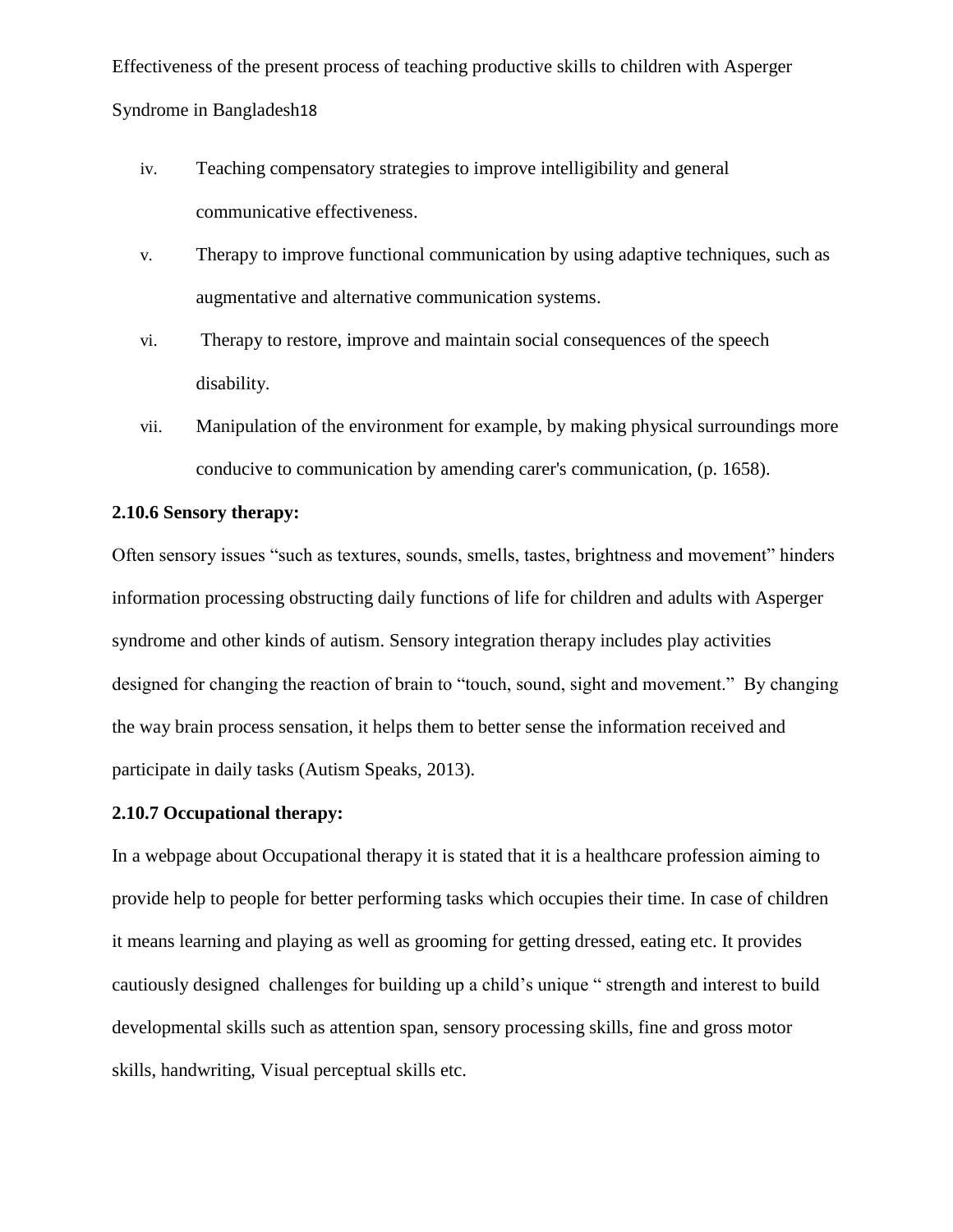#### **2.11.1Writing, a fundamental skill of literacy:**

Of the four skills writing is considered a vital skill to be eligible of being literate. As Pennington, Ault, Schuster and Sanders (2010), states written expression is a key expertise for individual involved in community and educational contexts (p. 24).

Though writing has different aspects according to level but in beginners level according to Vukelich and Golden (1984), in paper children often has difficulty recognizing "each symbol or cluster of symbols as representing a specific word" (p. 4). They also stated that children normally moves to various stages in writing which is known as "renegotiation"", suggesting that students at this stage moves freely between different types of writing and drawing (p. 5)

#### **2.11.2 Self-Regulated Strategy Development Model (SRSD)**

Mastering writing skill is a challenging task. This difficulty is evident among learners having learning problems or disabilities. Their writings are full of errors and brief. So SRSD was designed to enhance writing skill. The major goals of SRSD includes "helping students (a) master the higher-level cognitive pro-cesses involved in composing; (b) develop autonomous, reflective, self-regulated use of effective writing strategies; and (c) form positive attitudes about writing and about themselves as writers" (Graham and Harris, 2003, pg. 170). However students with learning problems face considerable challenges with the "mental operations" and lack adequate knowledge and organizing ideas. "Their approach to revising is superficial: correcting mechanical errors, changing one word for another, and making the end prod- uct neater" so an important goal for these students is developing an "effective strat- egies for planning and revising" (Graham and Harris, 2003, pg. 170). Graham and Harris (2003) while stating about the effectiveness of SRSD for students with learning problems states that Self-Regulated Strategy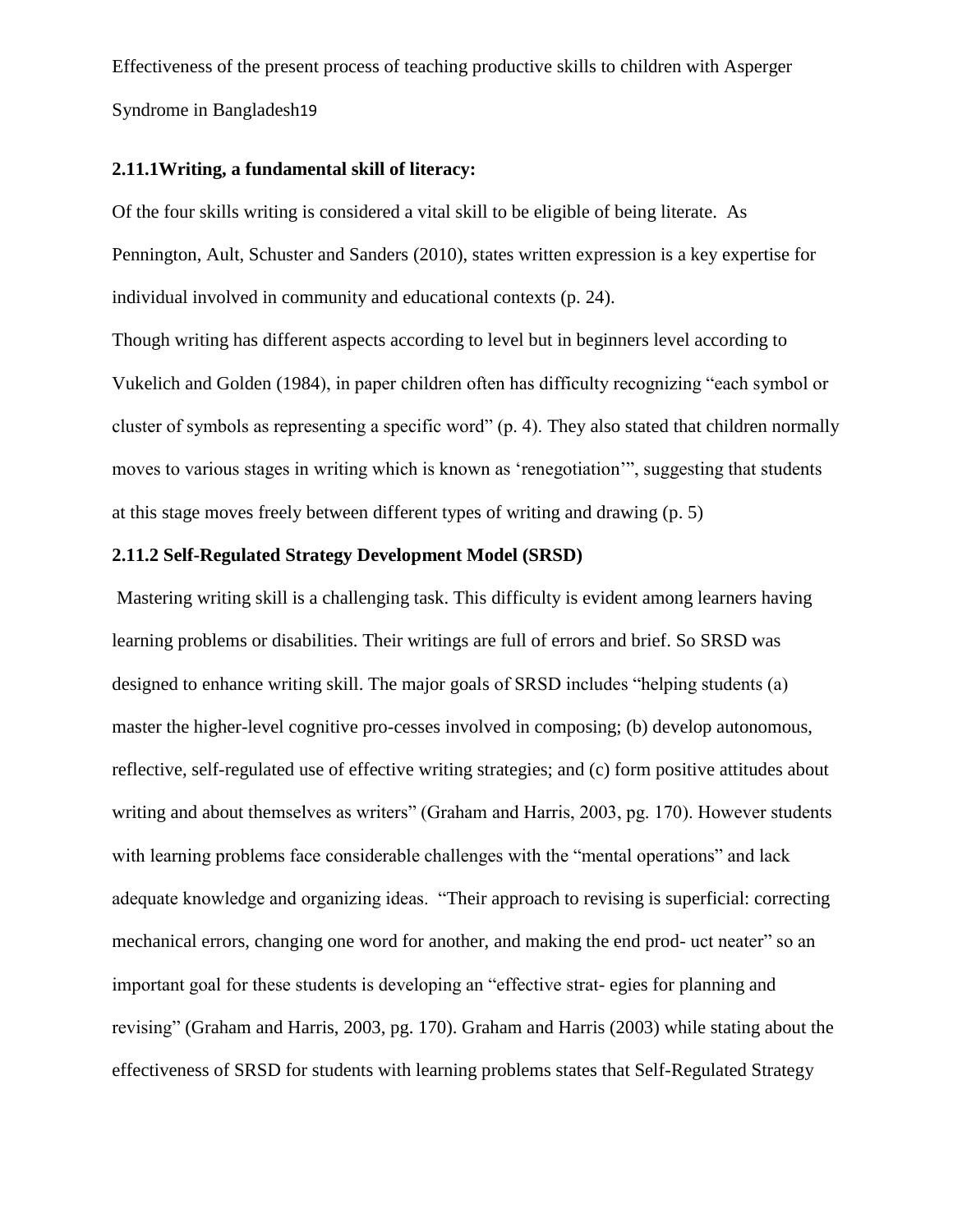instructions is an effective model for serving the students with learning disability and cognitive problem "because it uses a variety of mechanisms for pro- moting active involvement, enriching the cognitive resources students can draw on, and altering their beliefs"

## **2.11.3 Teaching writing to Asperger Syndrome children:**

Despite the importance of writing little research has been done in this sector. In case of children with ASD, Researchers suggested that "individuals with autism spectrum disorders (ASD) may have difficulty acquiring writing skills" (as cited in Pennington, Ault, Schuster and Sanders, 2010, p. 24). There was mainly research on "written expression" on "spelling responses" using "computer-assisted instruction (CAI)"

As Grandian mentions many autistic children have difficulties with motor control autistic so neat handwriting is almost unachievable, this frustrates them so in order to reduce their frustration typing on computer is preferable since it is easier (2002, p. 2).

"Students with Asperger Syndrome display more variability in written language performance in standardized test than non-disabled students" produces writings "that are brief" and less complex structures (Delano, 2007, p. 345). She also states that Self-Regulated Strategy Development Model (SRSD) has been evaluated before with students with learning disability where result indicated implementing this model improves both quality and quantity of their writing skill. SRSD involves interactive learning of students with the guidance of teachers and is also structured "so that students gradually learn to select and implement specific writing strategies independently," (2007, p. 345). This strategy was implied on adolescents with Asperger Syndrome in Delano's research of SRSD where the outcome was impressive increase in the rate of words with the help of Video Self modeling. Here the students watched a video of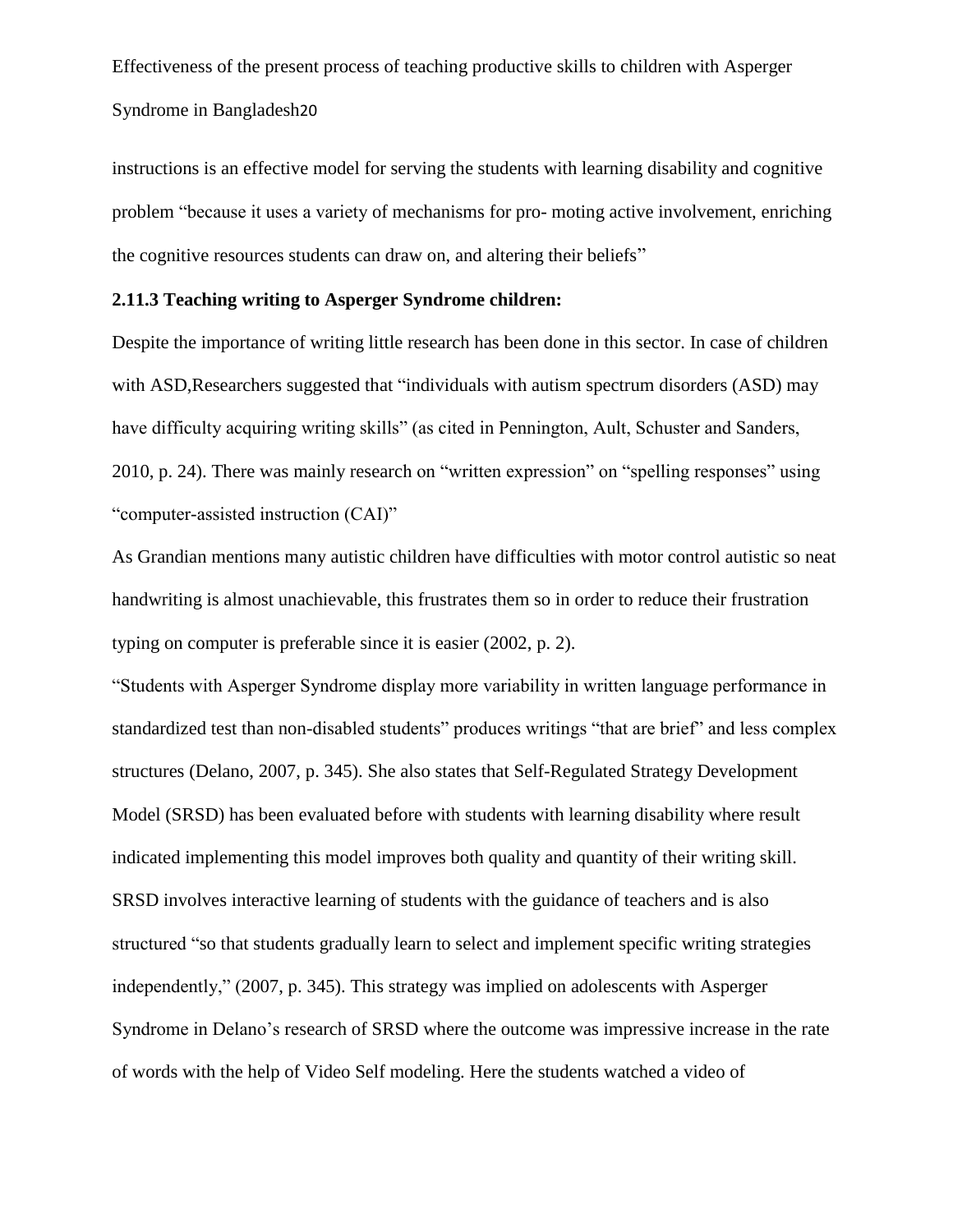accomplishing a writing task. As cited in Delano (2007), video may facilitate in acquiring faster academic skills and generalization for individuals with autism (p. 346).

## **2.12 Educational facilities of children with Autism in Bangladesh:**

Bangladesh is not lacking behind in the ratio of autism, it is estimated that one child of every 500 has autism, meaning children affected by ASD is no less than 280,000 in Bangladesh (Zerin, 2015). She also writes "Most of the Government Primary schools directly refused to accommodate the autistic children in their institutions," furthermore there are only 20 schools for disabled children and all of them are situated in Dhaka. The problem is aggravated with insufficient centers to train trainers or teachers to work with these children. In addition to this these available institutions relating autism children "are not effective and reachable for the people of all classes."

However some Schools provide different therapies to their students also giving importance to dance and sports. They also arrange counseling programs for parents to educate them ASD and help them to further help their children (Purnata, 2014).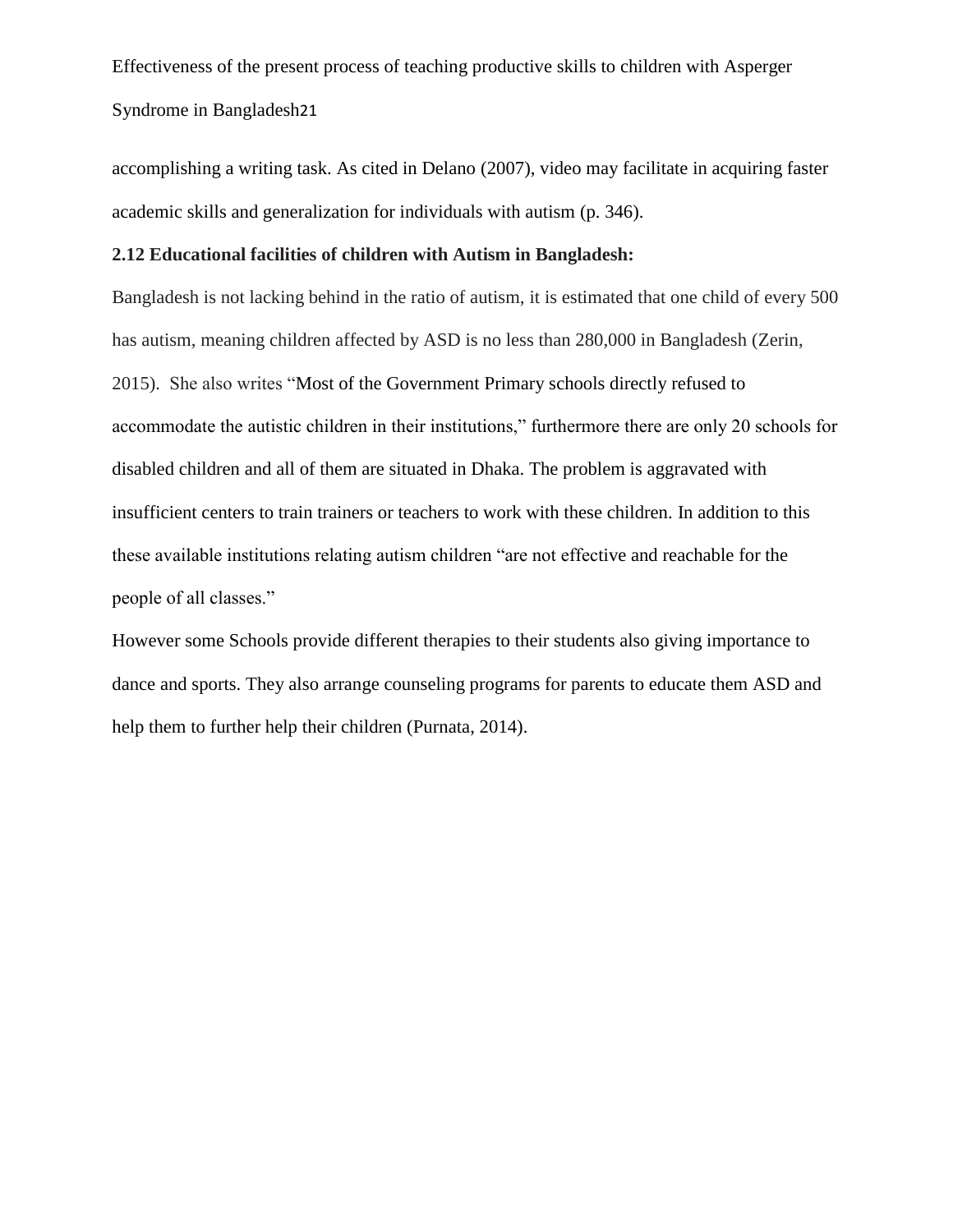## **Chapter 3: Research Methodology**

Research Methodology is the chapter in which the researcher explains the procedure of the survey conducted for obtaining answers of the research questions. This chapter illustrates the method used for conducting the survey along with describing the respondents of the survey. Besides these, instrumentation, setting and Time frame of the survey are also included here.

#### **3.1 Research Method**:

Mixed method was used to measure the effectiveness of teaching productive skills to Autistic children specially children with Asperger Syndrome. Mixed method is a method comprising both Qualitative (data"s are subjective and cannot be coded numerically)method and Quantitative (data"s that are objective and can be numerically coded) method. Both questionnaire and interview were used for accomplishing the result of the research questions. Five level likertitem was used to measure the general agreement and disagreement level. It is not possible to rate every answer using likert item so interview was conducted encompassing subjective questions to get more insights. Since using only quantitative method would not generate reliable data so mixed method was used to get authentic data and finding in depth problem regarding the teaching process of the children with Asperger syndrome. Ratings of the likert item are converted into percentage and Microsoft Excel"s bar chart and pie chart are alternatively used to illustrate the data"s graphically.

### **3.2 Respondents:**

The survey was conducted on special teachers teaching in special schools for students with Autism.As maximum special schools in Bangladesh are Dhaka based so researcher only conducted survey in Dhaka. In total 30 special teachers attended questionnaire whereas among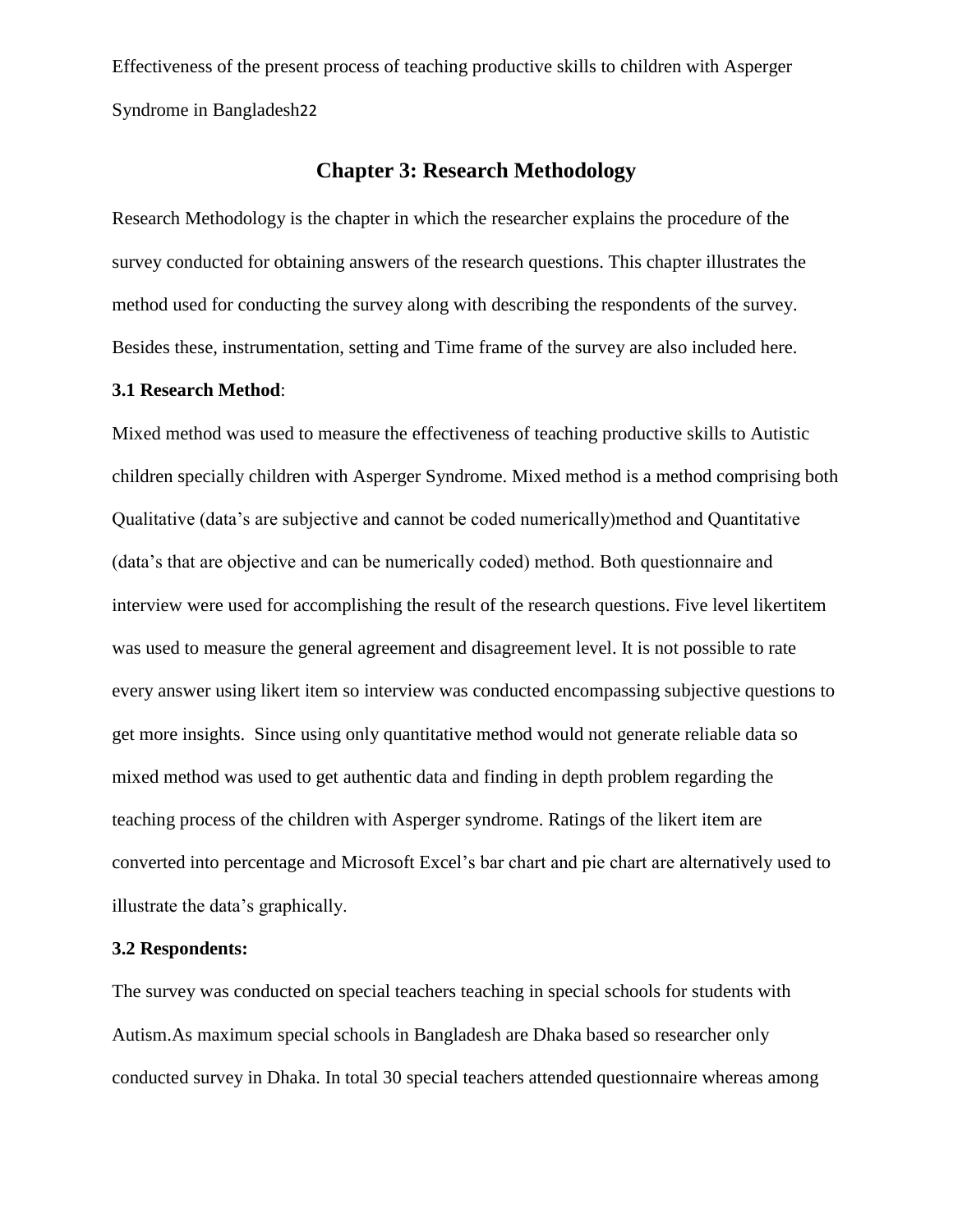them 13 gave interview. The ratio of teachers giving interview was less since they were packed with make-up classes due to blockade and also since most of the teachers had the responsibility in taking care of their students from the beginning of the shift until the very end. All of them have some elementary knowledge about different characteristics of ASD children and received some training in handling them.

#### **3.3 Instrumentation of research:**

i. Questionnaire: the questionnaire contained 17 questions designed in an attempt of measuring the effectiveness of the present process of teaching productive skill to children with Asperger syndrome. The proficiency level of students was high beginners. All the questions included in the questionnaire had to be rated in likert scale containing five points such as strongly agree, agree, somewhat agree, disagree, strongly disagree. They had to fill the questionnaire by simply ticking the appropriate answer according to them.

ii. Interview: the interview was conducted in an informal setting with 13 teachers. They had to answer 7 questions and justify their claim. However enough time was not given by the teachers as they were all in a rush to get back to their ASD children.

### **3.4 Time Frame:**

The survey was conducted within only six days. Some of the schools were not keen in giving permission for survey but later gave appointment. Also due to the prevailing political situation of the country very few schools were able to give time for accomplishing the survey. Instead of two weeks initially allocated for the survey, it was extended to total four weeks. Except in one school only Friday and Saturday were used to do the survey since rest of the week was filled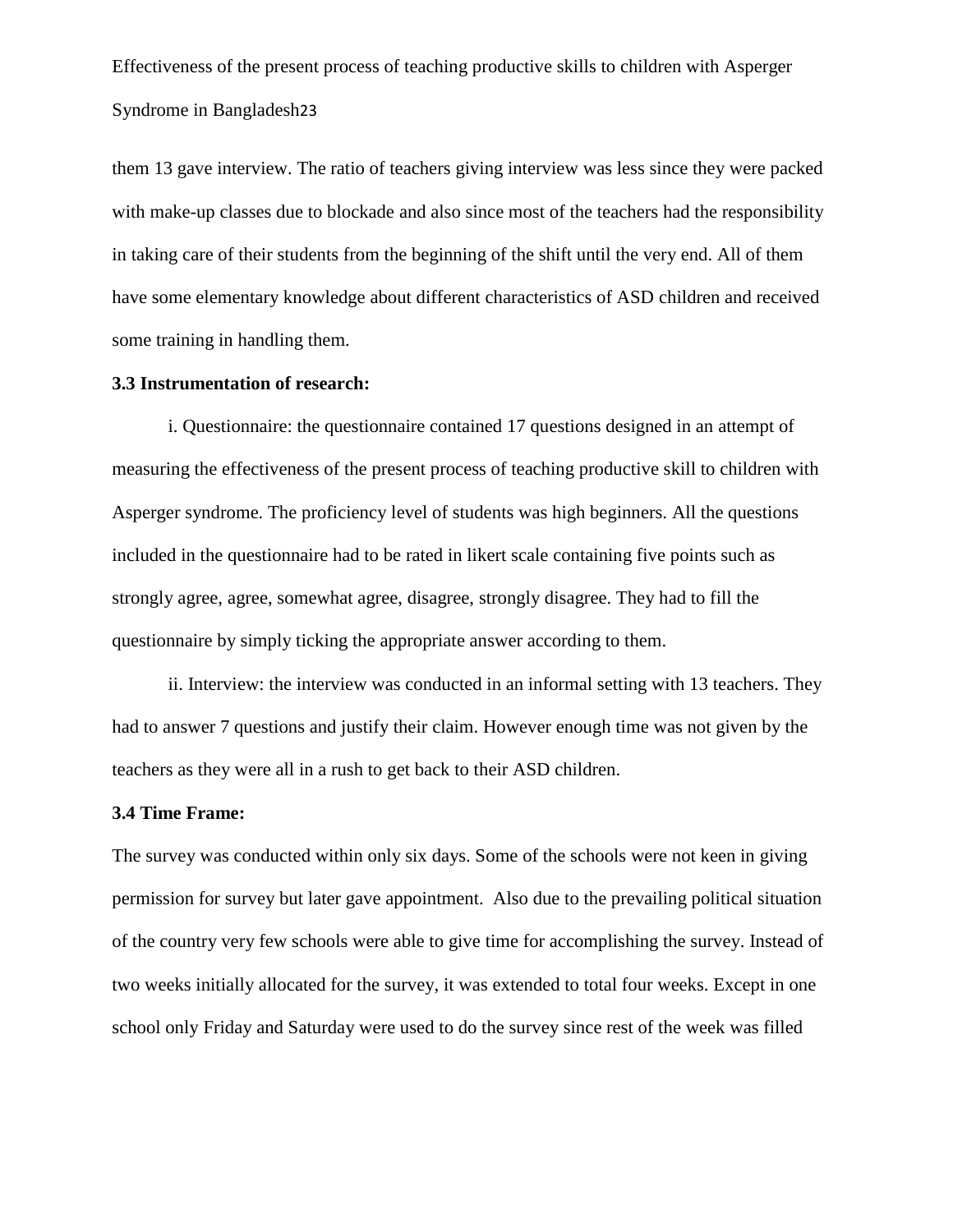with blockades. The questionnaire took more or less 12 minutes to fill. The interview was held after filling the questionnaire which took 6-8 minutes.

#### **3.5 Setting:**

Both the survey and questionnaire was completed mostly in informal settings but in some cases interview was taken in a formal setting. Questionnaire was conducted informal settings in the cafeteria of the school. So the setting was relaxed and they felt free to even share further opinion regarding the questions. Help was provided when necessary by the researcher. However it was seen that most of the teachers filled the questionnaire after discussing with other teachers. In spite of reminding them to tick answers appropriated to each of them they choose to give the same answer after discussing. Thus the survey was not free from influence.

Most of the interview was done in a more formal setting. However some interview conducted in informal setting elicited more valid responses as the teachers felt free to share their insights and opinions without being influenced by the setting. Besides this, those interview conducted in a formal setting was short and did not elicited enough data as in most cases a secretary was often there to listen the interview. Thus some teachers avoided giving appropriate answers to avoid getting trouble with the authority for giving accurate information. While talking it was felt that most of the teachers had the same mentality of being criticized however after explaining and clarifying the research topic they soon felt relaxed and encouraged to work in such fields aiming to develop ASD student"s education system.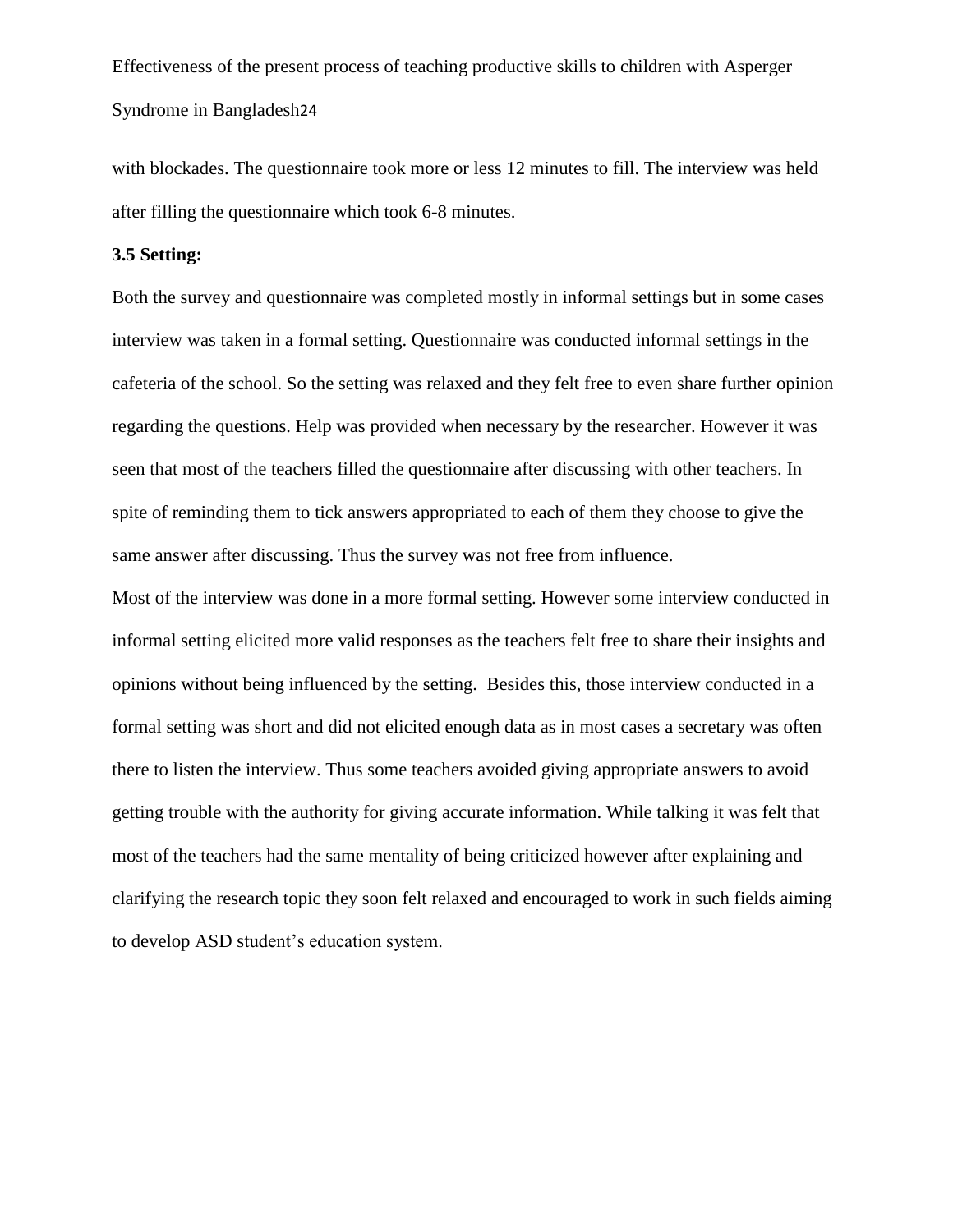Syndrome in Bangladesh25

## **Chapter 4: Finding and Analysis**

This chapter shares the researcher"s finding through the survey and interview taken on special teachers along with analysis.

## **4.1 Analysis of questionnaire:**

1. Environment does not play a major role for ASD children**.** 

| <b>Five level likert item</b> | <b>Number of teachers</b> | Percentage $(\% )$ |
|-------------------------------|---------------------------|--------------------|
| <b>Strongly Agree</b>         | 3                         | 10%                |
| Agree                         | 3                         | 10%                |
| Somewhat Agree                | 4                         | 13.3% Approx.      |
| Disagree                      | 15                        | 50%                |
| <b>Strongly Disagree</b>      | 5                         | 16.6% Approx.      |

50% of the teachers disagree that environment does not play a major impact for ASD children followed by 17% of them strongly disagreeing with the statement. On the contrary 20% (strongly agree and agree) of teachers agreed with the statement that environment does not play a major role for ASD children. As a result it is seen that a significant percentage of people who are involved in teaching and taking care of ASD children disagrees with the role of environment not having any impact on the teaching process of ASD children. Thus the role of environment for ASD children does influence ASD children as proven by the result here.The response of the teachers to this question is demonstrated in the bar chart below: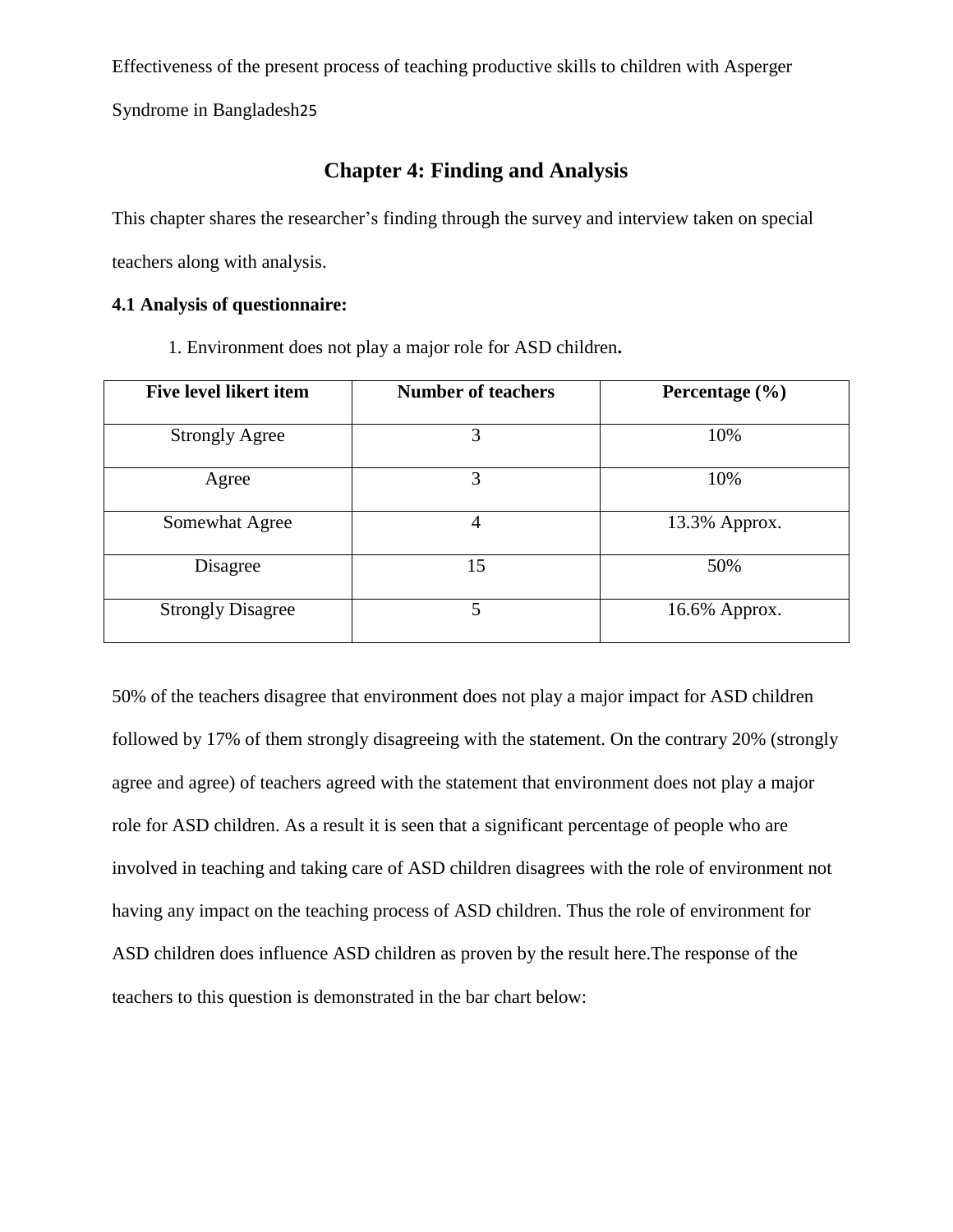Syndrome in Bangladesh26



Figure 1: Environment does not play a major role for ASD children.

2. A Certified degree is necessary for teaching in special schools.

| <b>Five level likert item</b> | <b>Number of teachers</b>   | Percentage $(\% )$ |
|-------------------------------|-----------------------------|--------------------|
| <b>Strongly Agree</b>         | 17                          | 56.6% (Approx.)    |
| Agree                         | 11                          | 36.6 % (Approx.)   |
| Somewhat Agree                | $\mathcal{D}_{\mathcal{L}}$ | $6.6\%$ (Approx.)  |
| Disagree                      | $\theta$                    | 0%                 |
| <b>Strongly Disagree</b>      | $\theta$                    | 0%                 |

While teaching in special schools, a special degree or a certified degree on special education emphasizing on the characteristics, these children"s different needs and varies aspects regarding their education and survival, theoretically is essential. Above result also illustrates the point which shows approximately 56.6% strongly agreed and 36.6% of the teachers agreed with the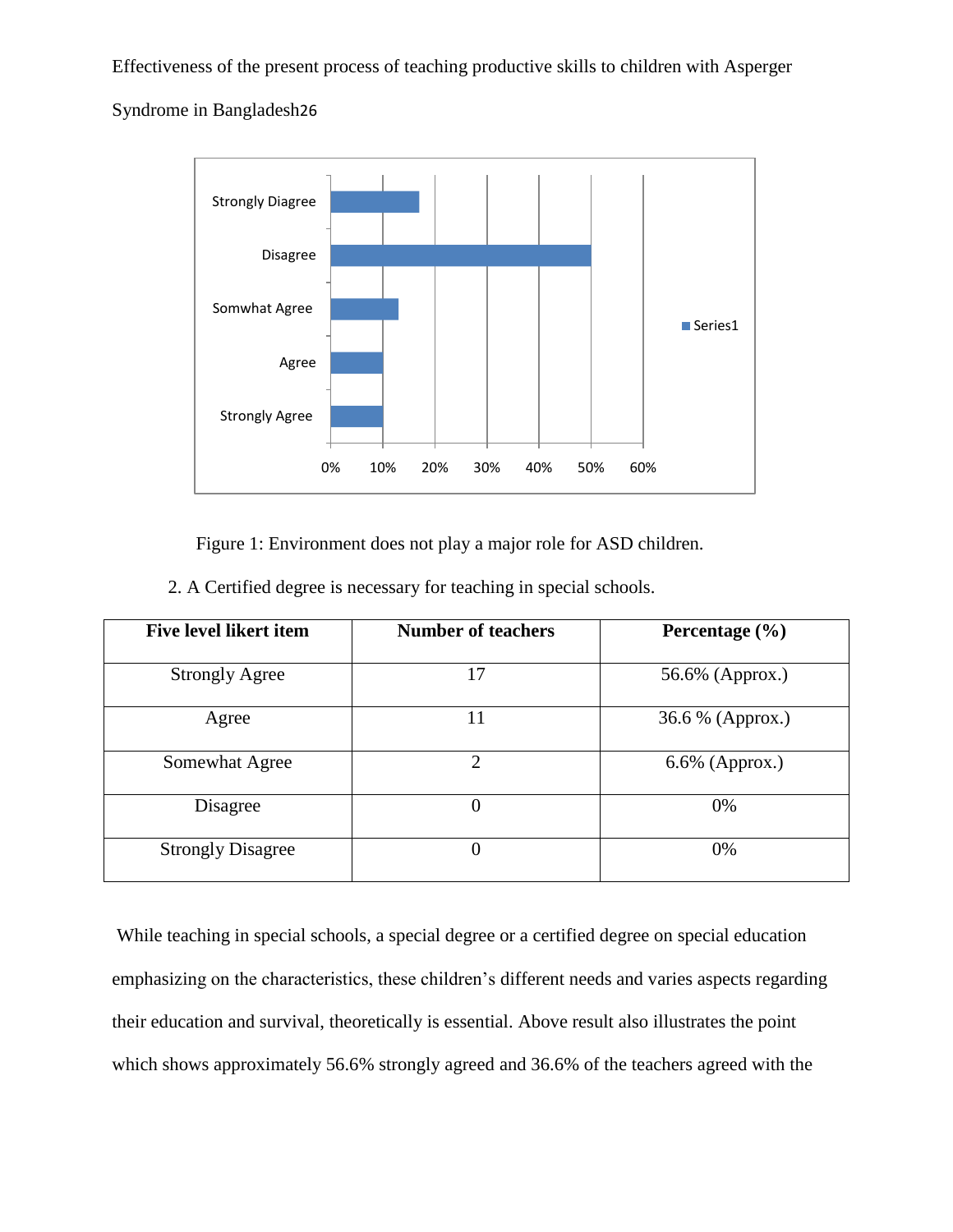Syndrome in Bangladesh27



statement. Only 6.6% were neutral regarding the statement. The result is shown in pie chart for further understanding.

Figure 2: A Certified degree is necessary for teaching in special schools.

3. Teachers should receive training on the characteristics and educational needs of ASD

children.

| <b>Five level likert item</b> | <b>Number of teachers</b> | Percentage $(\% )$ |
|-------------------------------|---------------------------|--------------------|
| <b>Strongly Agree</b>         | 23                        | 77%                |
| Agree                         | 6                         | 20 %               |
| Somewhat Agree                | $\Omega$                  | 0%                 |
| Disagree                      |                           | 3%                 |
| <b>Strongly Disagree</b>      | $\overline{0}$            | 0%                 |

Only theoretical knowledge regarding diversified traits and educational needs of ASD children is incomplete without the practical knowledge. Proving this, large proportion of the respondents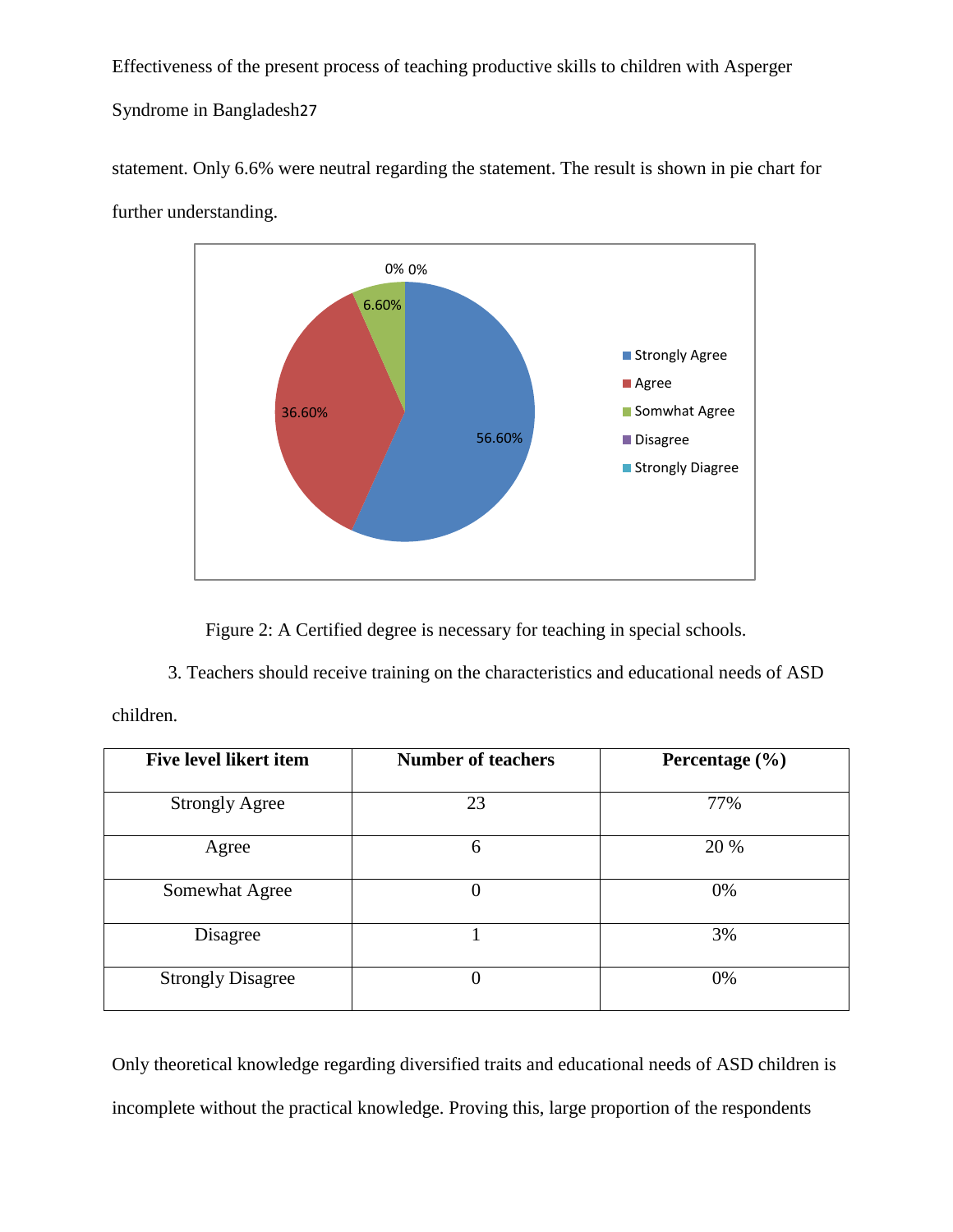strongly agreed with the statement followed by 20% of them agreeing with the statement. On the contrary only 1 respondent (3%) choose to go against the statement believing training on the different characteristics and educational needs is not necessary for ASD children. Pie chart below shows the responses of the survey graphically.



Figure 3: Teachers should receive training on the characteristics and educational needs of ASD

children.

4. Children with ASD should not be divided into different sections according to their IQ

level.

| Five level likert item | <b>Number of teachers</b> | Percentage $(\% )$ |
|------------------------|---------------------------|--------------------|
| <b>Strongly Agree</b>  |                           | 13%                |
| Agree                  |                           | 7 %                |
| Somewhat Agree         |                           | 0%                 |
| Disagree               | 19                        | 63%                |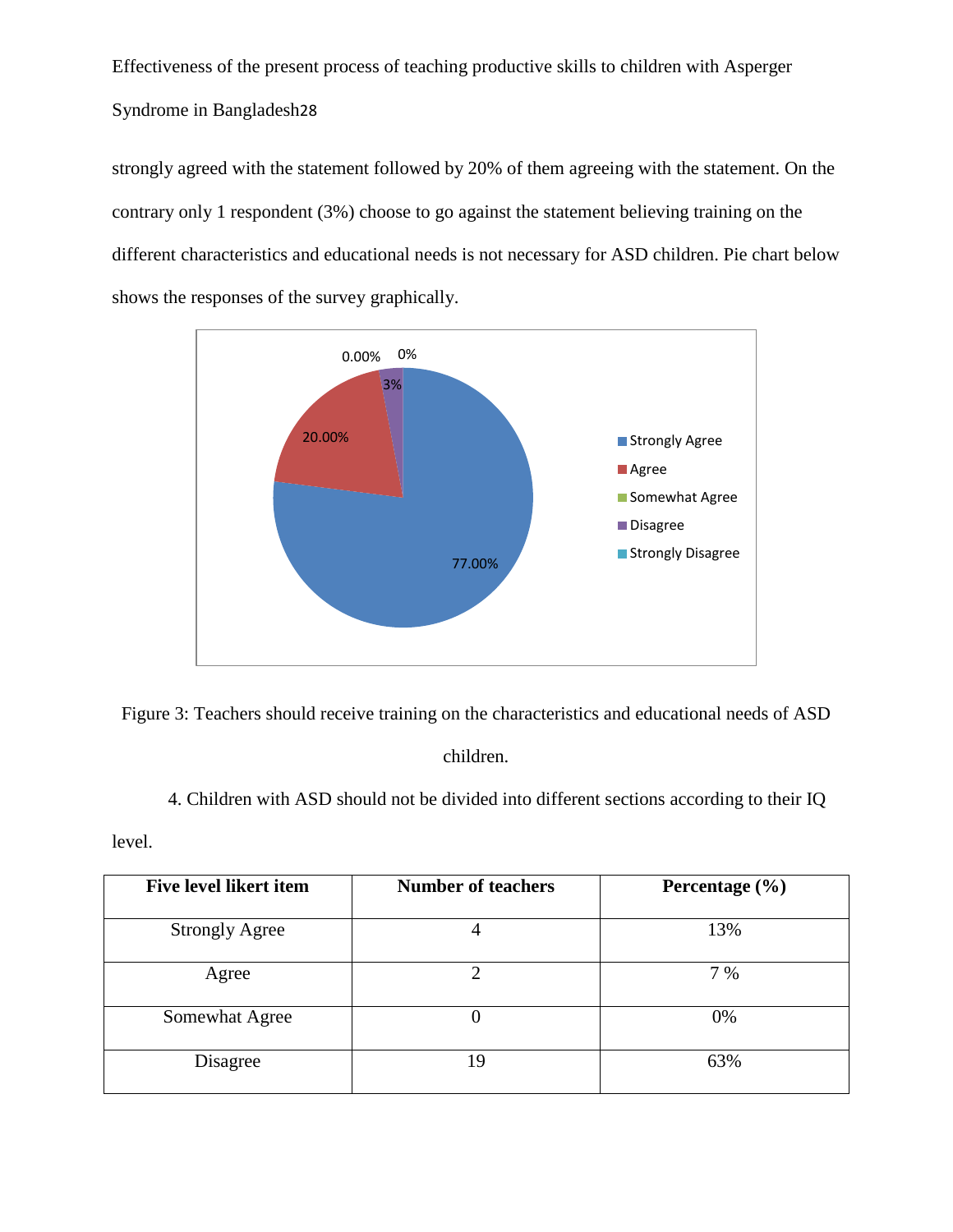Syndrome in Bangladesh29

| Strongly<br>ر $\cup$ isagree | 7% |
|------------------------------|----|
|                              |    |

This question highlights a significant point whether students with ASD should be divided according to their 1Q level. 19% respondentsdisagreed with the statement whereas 5% of the total respondents strongly disagreed with the statement that ASD children should not be divided according to IQ level. Some teachers also stated their school do not divide the students according to their IQ level consequently in a class of 3 students their performance varies to a large extend creating difficulties for the teachers to handle them at the same time. They further added that since the school is dividing the students according to age but not according to IQ hence some students are lacking behind the schedule whereas some are better achievers in the same class. 13% of the respondents had a contradictory view as they strongly agreed with the statement with 7% of them agreeing. The bar chart below demonstrates the result of the respondents:



Figure 4: Children with ASD should not be divided into different sections according to their IQ

level.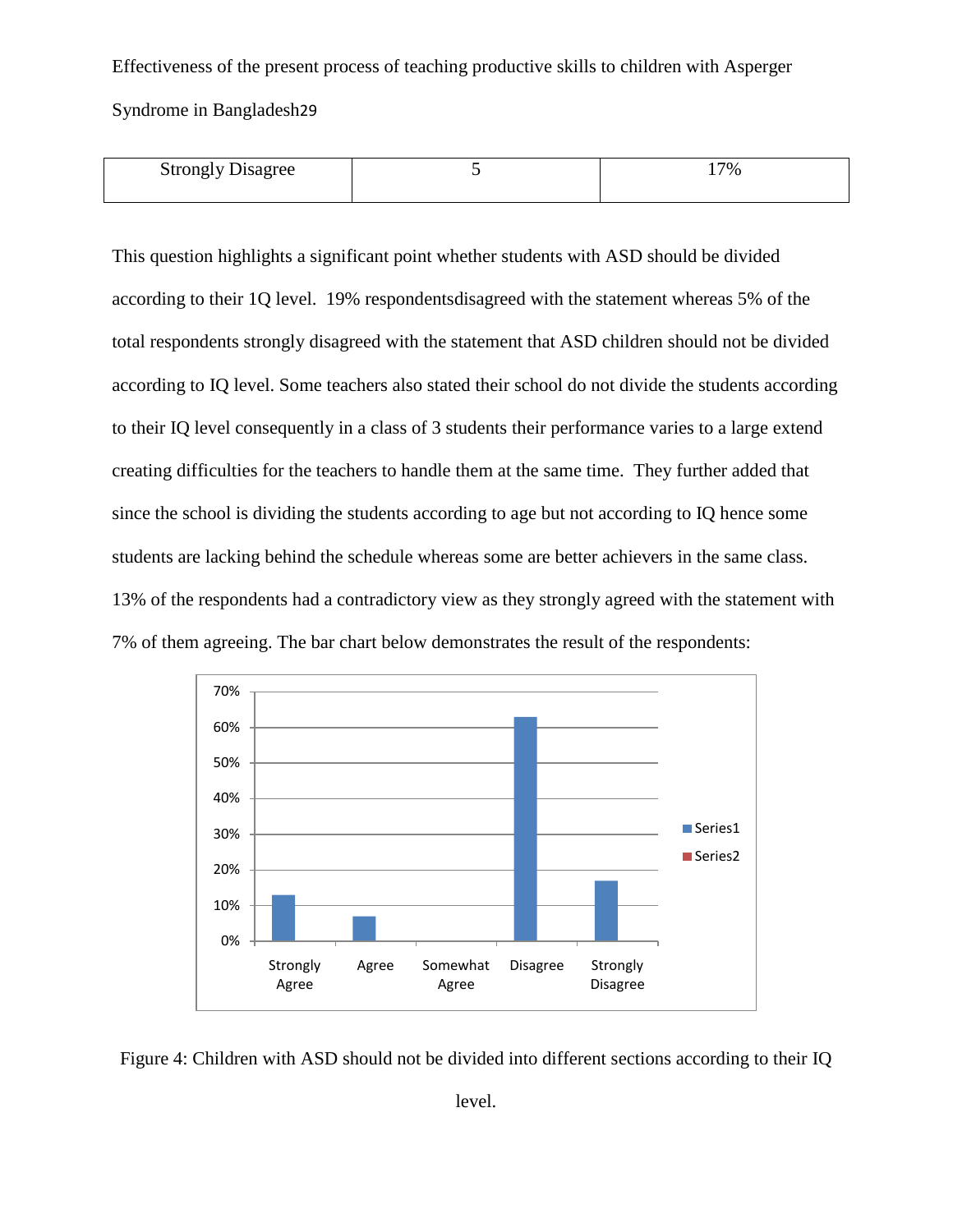Syndrome in Bangladesh30

| 5. Schools should have Individual Family Service Plan (IFSP) or an Individual Education |  |
|-----------------------------------------------------------------------------------------|--|
| Program (IEP) for each child with ASD.                                                  |  |

| Five level likert item   | <b>Number of teachers</b> | Percentage $(\% )$ |
|--------------------------|---------------------------|--------------------|
| <b>Strongly Agree</b>    | 22                        | 73.3% (Approx.)    |
| Agree                    | 7                         | 23.3 % (Approx.)   |
| Somewhat Agree           |                           | 3.3% (Approx.)     |
| Disagree                 | $\Omega$                  | $\%$               |
| <b>Strongly Disagree</b> | $\Omega$                  | %                  |

As different child varies in traits and needs so IFSP or IEP is essential for every student with ASD. Approximately 73.3% of the teachers strongly agreed with the statement and 23.3% simply agreed. They also added their schools have IEP for each child and they renew the program after 3-4 months with their parents. So the statement of Wills (2009) that developed countries has IEP or IFSP for each child can be mentioned here since although not a developed country but Bangladeshi Autistic schools also provide IEP to each child. Only 3.3% of the respondent chooses to be neutral with the statement. The responses are presented using pie chart below: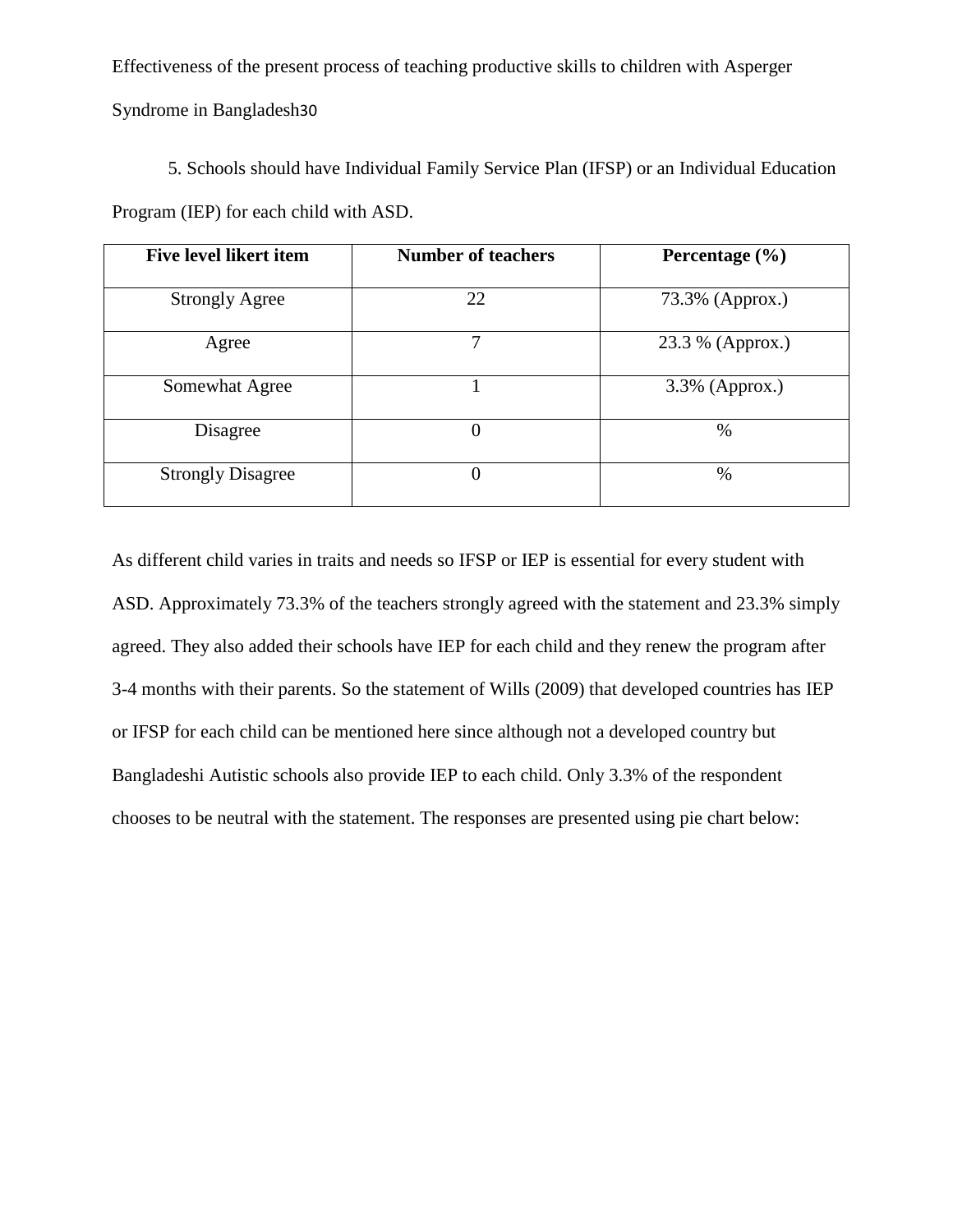Syndrome in Bangladesh31



Figure 5: Schools should have Individual Family Service Plan (IFSP) or an Individual Education

Program (IEP) for each child with ASD.

| Five level likert item   | <b>Number of teachers</b> | Percentage $(\% )$ |
|--------------------------|---------------------------|--------------------|
| <b>Strongly Agree</b>    |                           | $3.3\%$ (Approx.)  |
| Agree                    | $\overline{0}$            | 0%                 |
| Somewhat Agree           |                           | $3.3\%$ (Approx.)  |
| Disagree                 | 15                        | 50%                |
| <b>Strongly Disagree</b> | 13                        | 43.3% (Approx.)    |

6. Schools should not follow a separate curriculum for ASD children.

50% of the respondents simply disagreed with the statement that schools should not follow a separate curriculum for ASD children whereas approximately 43.3% of them strongly disagreed. This proves Kluth and Latham (2003) claim that following conventional educational system is challenging for ASD children so they follow a separate curriculum. Only approximately 3.3%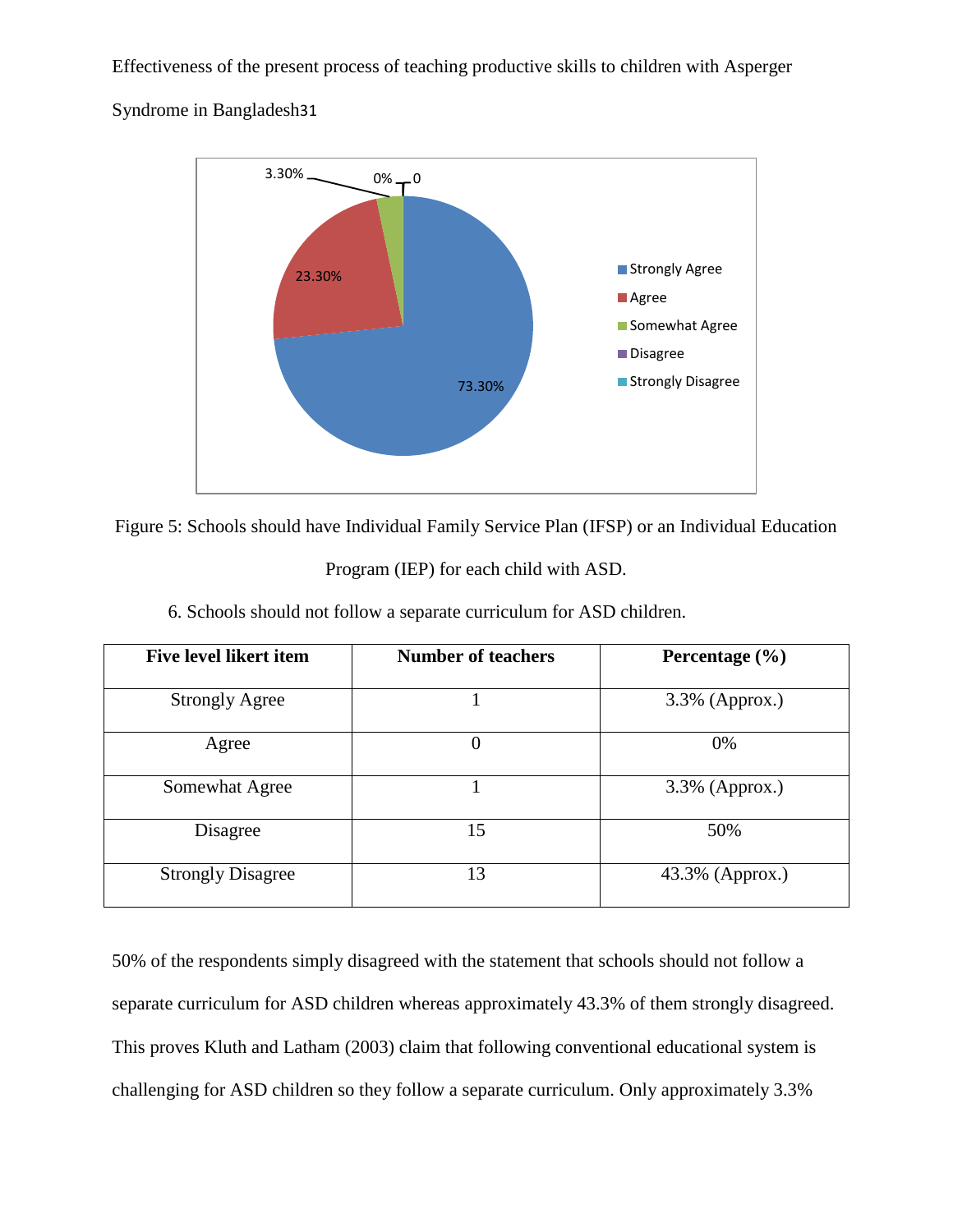choose to remain neutral regarding the issue. However approximately 3.3% of the respondent had a contradicting view. So since children with ASD are incapable of comprehending conventional curriculum a distinct curriculum is necessary for them. This claim is supported by majority as seen above as they too believe a separate curriculum is essential for them. A pie chart is given below in order to highlight the result.



Figure 6: Schools should not follow a separate curriculum for ASD children.

7. Parents have a major role in the teaching process of ASD children.

| <b>Five level likert item</b> | <b>Number of teachers</b> | Percentage $(\% )$ |
|-------------------------------|---------------------------|--------------------|
| <b>Strongly Agree</b>         | 19                        | 63.3% (Approx.)    |
| Agree                         | 10                        | 33.3% (Approx.)    |
| Somewhat Agree                |                           | 3.3% (Approx.)     |
| Disagree                      | $\theta$                  | 0%                 |
| <b>Strongly Disagree</b>      | $\overline{0}$            | 0%                 |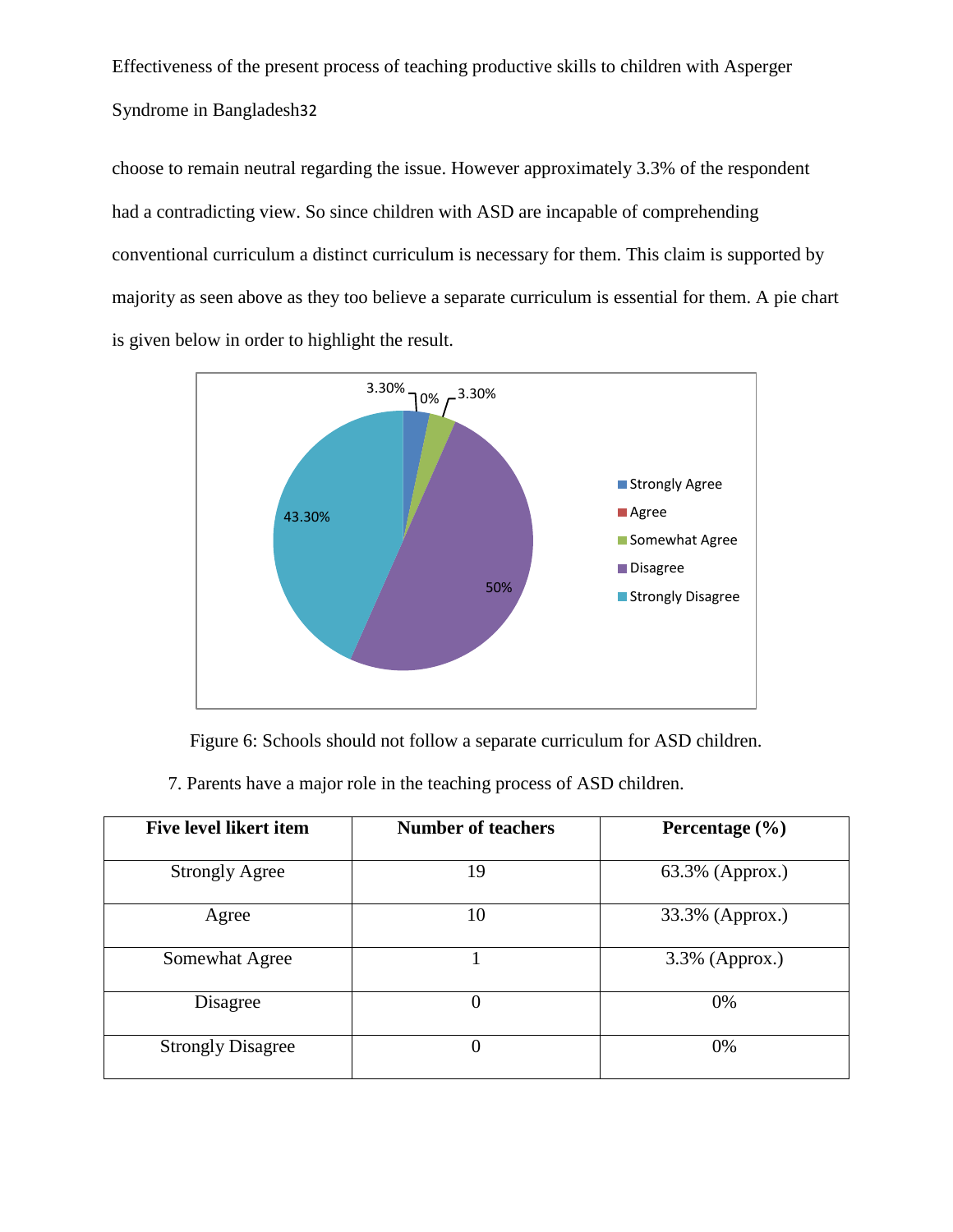About 63.3% of the teachers strongly claimed that parents do have a pivotal role in the overall teaching process of children with ASD followed by 33.3% agreeing with it. Teaching process does not only include the teachers and environment but it is a collective effort including the parents as well. Thus the above result proves the point that parents have a significant role in the teaching process of the children with ASD. 3.3% of the respondent remained neutral with the statement. The result is demonstrated below with a bar chart.



Figure 7: Parents have a major role in the teaching process of ASD children.

8. ABA or Applied Behavior theory (behaviors taught by using a system of reward and

through consequences) should be applied in schools to educate ASD children.

| <b>Five level likert item</b> | <b>Number of teachers</b> | Percentage $(\% )$ |
|-------------------------------|---------------------------|--------------------|
| <b>Strongly Agree</b>         | 20                        | 67%                |
| Agree                         |                           | 33%                |
| Somewhat Agree                |                           | 0%                 |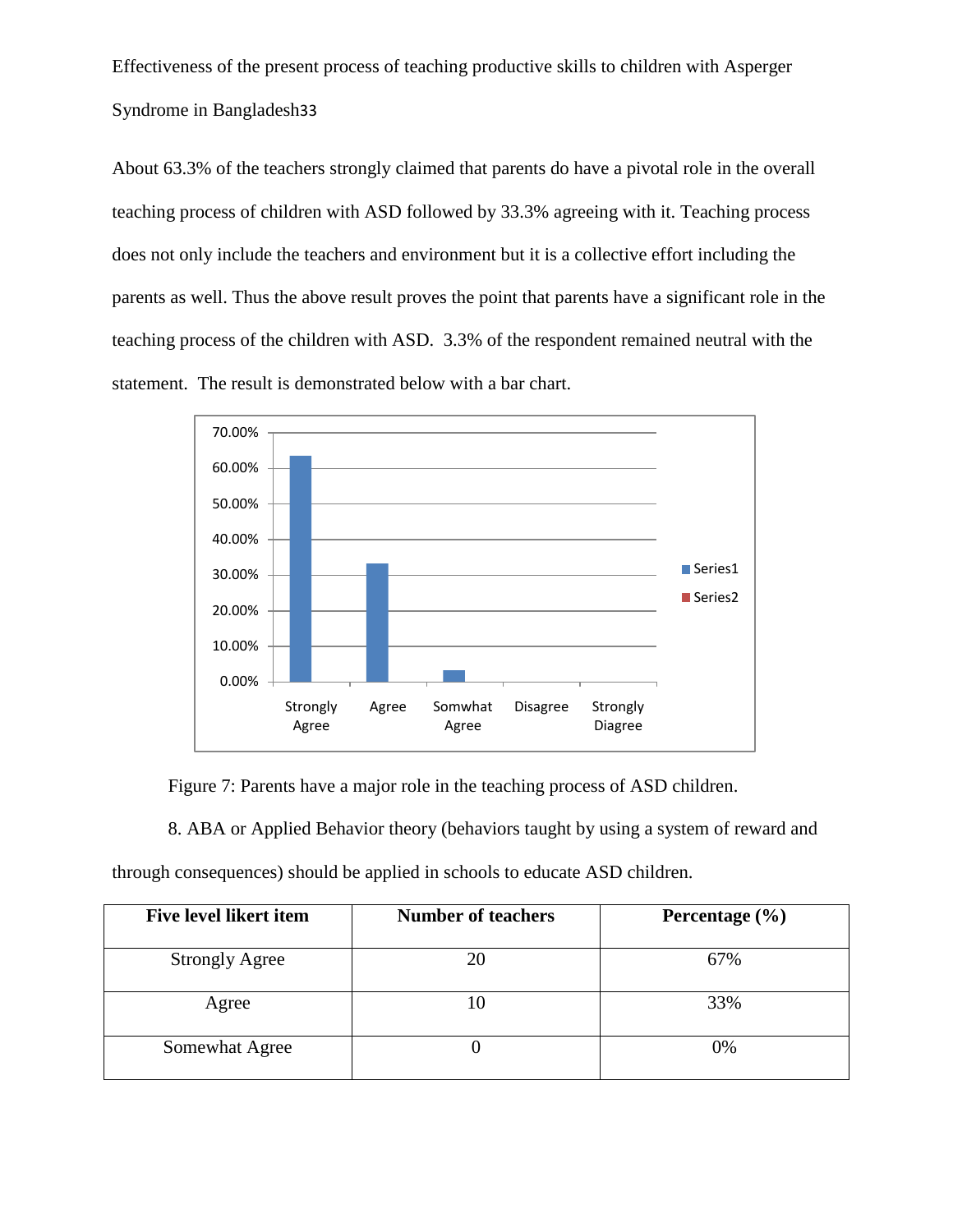Syndrome in Bangladesh34

| Disagree                 | 0% |
|--------------------------|----|
| <b>Strongly Disagree</b> | 0% |

ABA the most traditional method is also used widely in Bangladesh to teach students with ASD. All respondents were in favor of the statement. 67% of the respondent strongly approved the claim whereas 10% of them agreed with it. In answering the question some of the teachers shared their insight that the use of reinforcement is essential in their teaching process. Otherwise students do not cooperate or react to any teachings. Teachers mostly use positive reinforcement like applause or giving reward to strength the behavior. The result is illustrated below in pie chart:



Figure 8: ABA or Applied Behavior theory (behaviors taught by using a system of reward and through consequences) should be applied in schools to educate ASD children.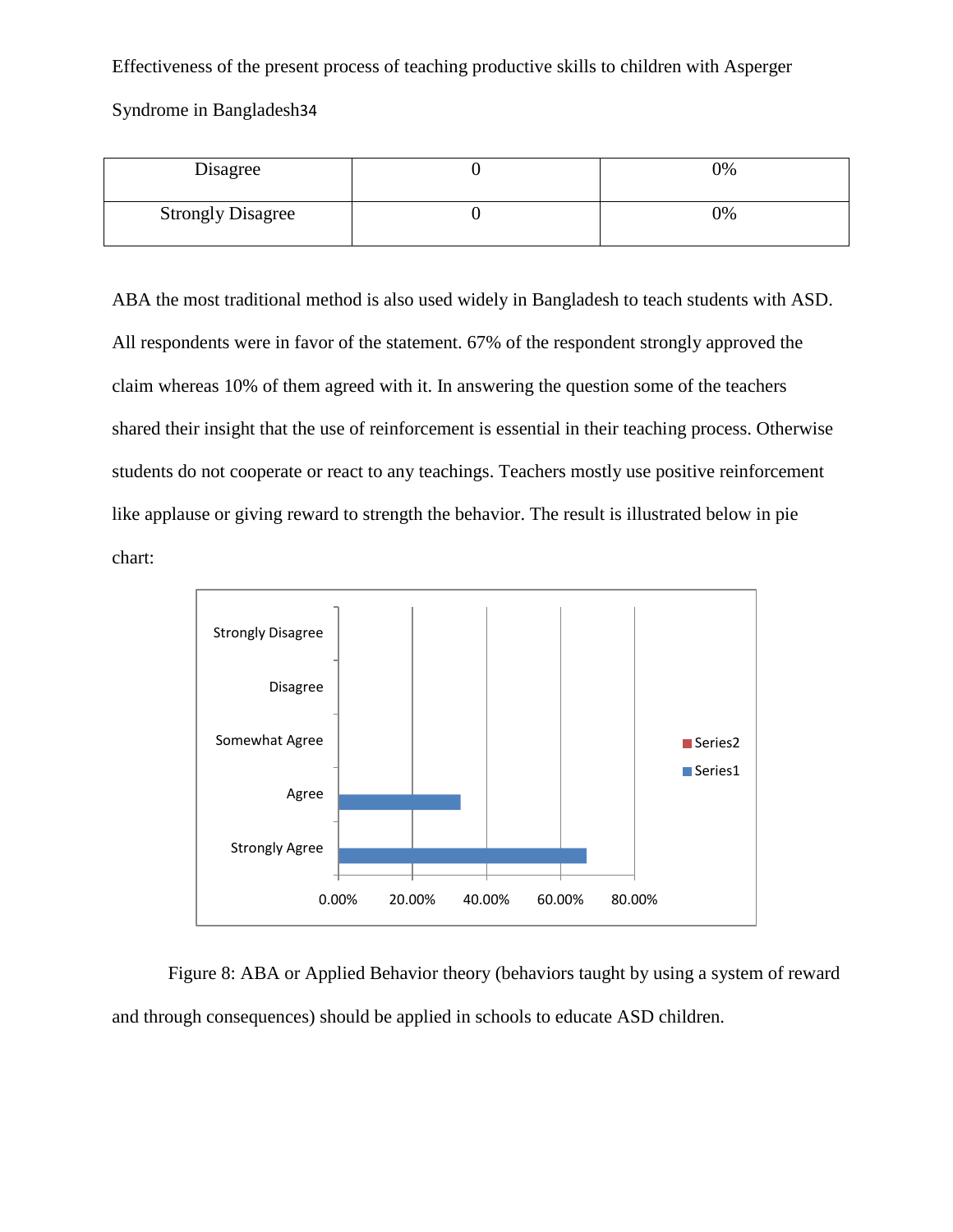9. Technology does not play a major role to teach productive skill (Speaking and Writing) to teach children with Asperger Syndrome.

| <b>Five level likert item</b> | <b>Number of teachers</b> | Percentage $(\% )$ |
|-------------------------------|---------------------------|--------------------|
| <b>Strongly Agree</b>         | 0                         | 0%                 |
| Agree                         |                           | 3.3% (Approx.)     |
| Somewhat Agree                |                           | 3.3% (Approx.)     |
| Disagree                      | 24                        | 80%                |
| <b>Strongly Disagree</b>      | 4                         | $13.3\%$ (Approx.) |

As Grandin (2002) mentioned pictures are ASD children"s first language and word their second language so most of the children with ASD are visual learners. Thus the role of technology cannot be denied in both the cases of productive skills (Speaking and Writing). Proving this about 80% of the teachers disagreed with the statement that technology does not play a major role in teaching productive skills to Asperger Syndrome whereas approximately 13.3% of the teachers strongly opposed the statement. Only a minor percentage of teachers agreed with statement followed by 3.3% opting for neutrality. The response of the question is shown in a pie chart below: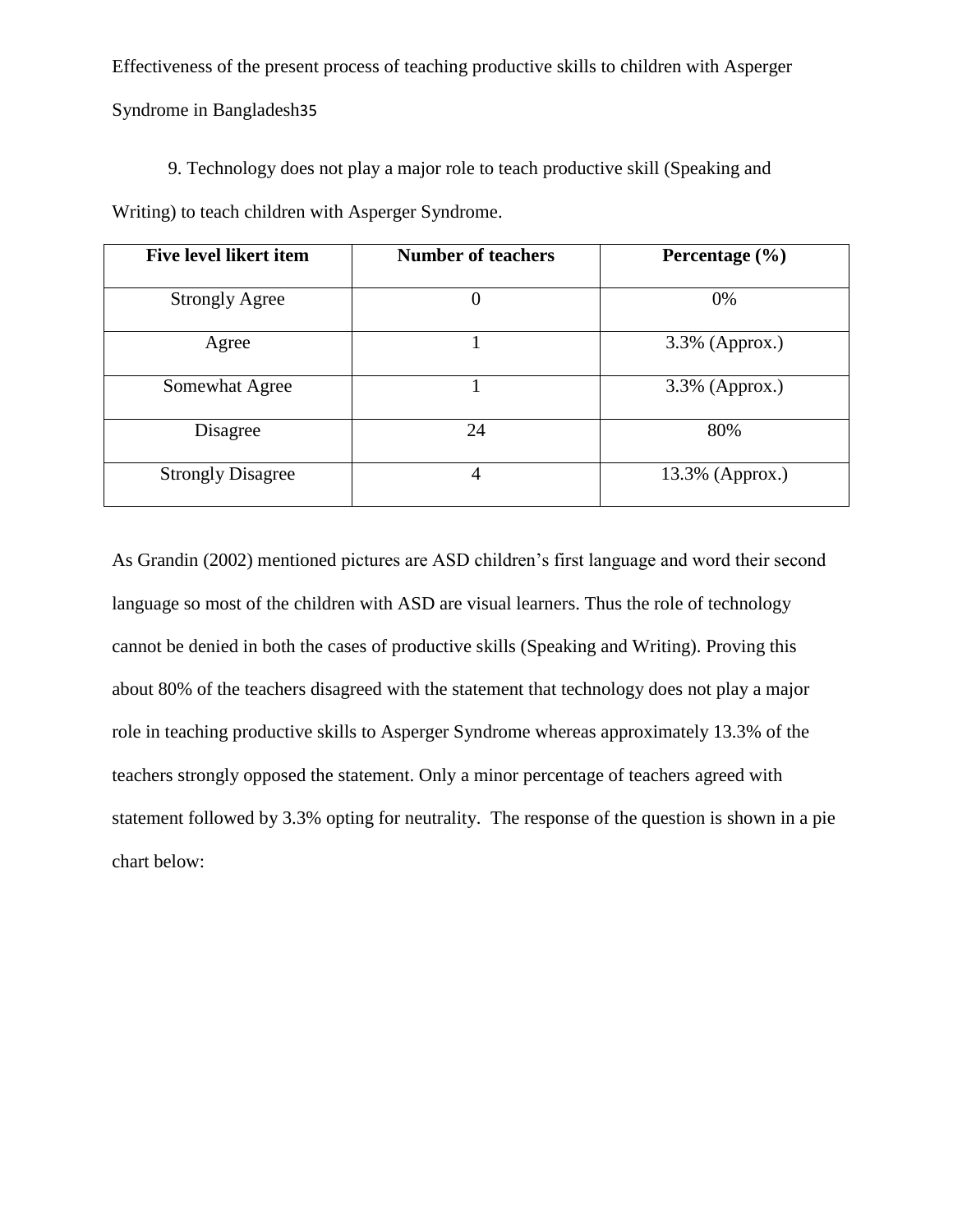Syndrome in Bangladesh36



Figure 9: Technology does not play a major role to teach productive skill (Speaking and

Writing) to teach children with Asperger Syndrome.

10. Use of computer, mobile etc. devices having keyboard is beneficial for teaching

writing to them (children with Asperger Syndrome).

| <b>Five level likert item</b> | <b>Number of teachers</b> | Percentage $(\% )$ |
|-------------------------------|---------------------------|--------------------|
| <b>Strongly Agree</b>         | 8                         | 27%                |
| Agree                         | 18                        | 60%                |
| Somewhat Agree                | 4                         | 13%                |
| Disagree                      | $\Omega$                  | 0%                 |
| <b>Strongly Disagree</b>      | $\Omega$                  | 0%                 |

Since most of the Asperger syndrome children have difficulty in motor control so writing is challenging for them. In order to overcome this challenge developed countries use computers or devices having key board to polish their writing skill. Here majority (60%) of the teachers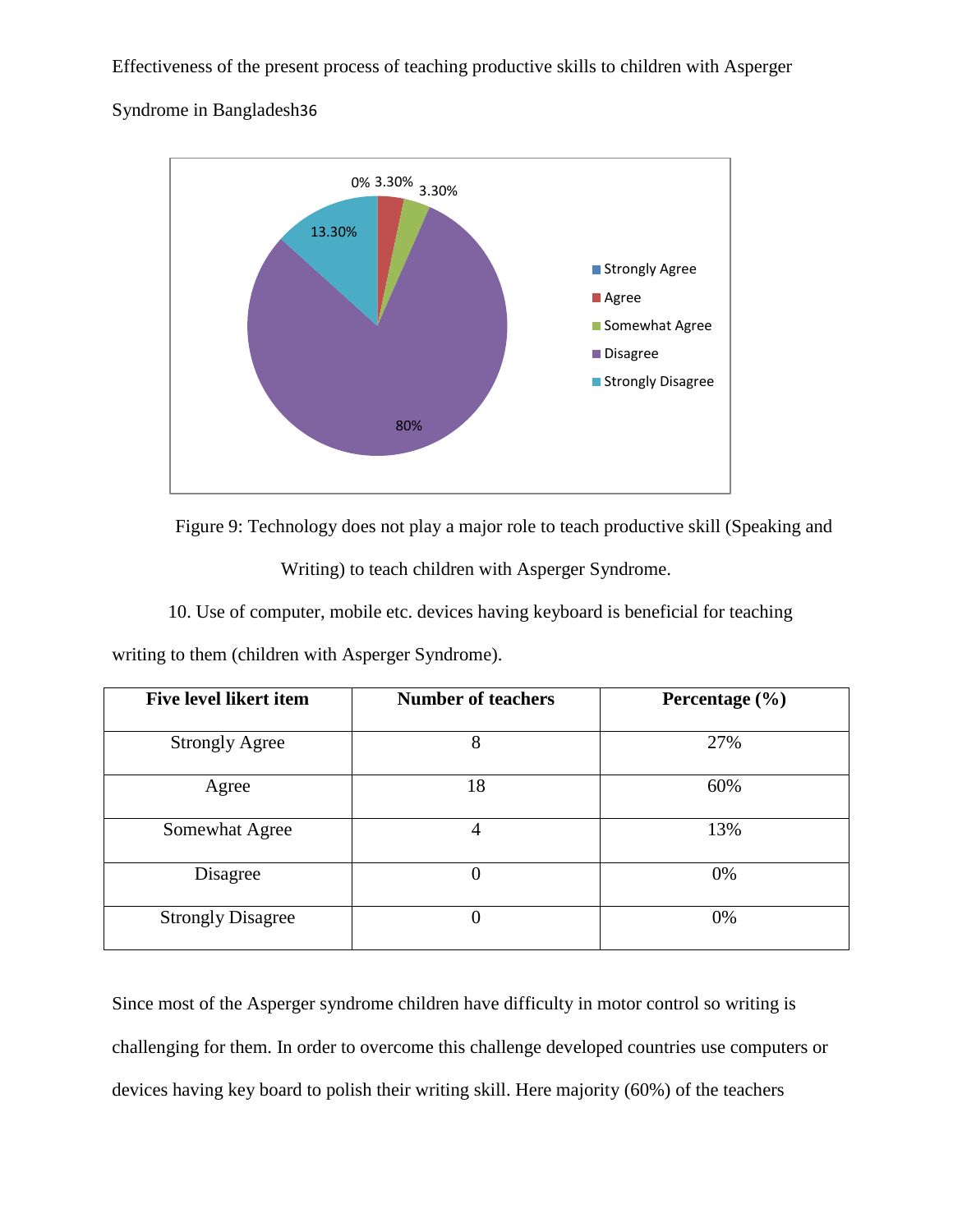agreedwith the statement followed by 27% strongly approving the statement. This response supports Grandian (2002) suggestion that as these children face writing difficulties so it can be achievable by typing in computer. On the contrary 13% of teachers somewhat agreed with the statement. So the use of technology for teaching productive skill cannot be denied in case of Asperger Ayndrome students. A bar diagram is given below to illustrate the responses graphically.



Figure10: Use of computer, mobile etc. devices having keyboard is beneficial for

teaching writing to them (children with Asperger Syndrome).

11. Children with Asperger Syndrome do not filter verbal instruction and lesson due to

their sensory issues.

| Five level likert item | <b>Number of teachers</b> | Percentage $(\% )$ |
|------------------------|---------------------------|--------------------|
| <b>Strongly Agree</b>  |                           | 0%                 |
| Agree                  |                           | 10%                |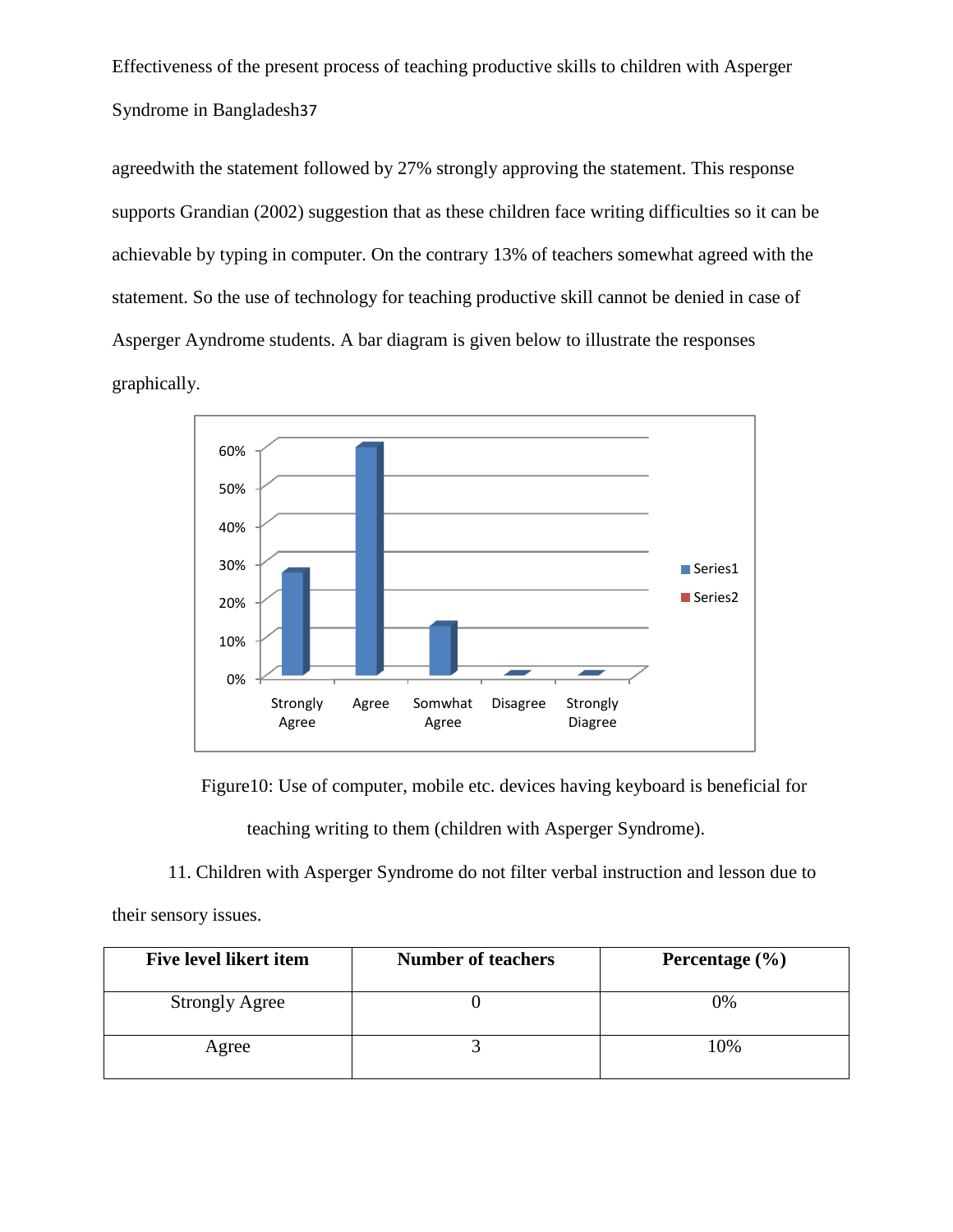Syndrome in Bangladesh38

| Somewhat Agree           | 23% |
|--------------------------|-----|
| Disagree                 | 57% |
| <b>Strongly Disagree</b> | 10% |

Due to vivid sensory issues children with Asperger syndrome often filter most of the verbal instruction indicated to them. Proving this about 57% of the teachers disagreed with the statement that children"s suffering from Asperger Syndrome does not filter verbal instruction due to their sensory issues followed by 10% of the teachers strongly opposing the claim. In contrast to that 10% of the teachers agreed with the statement whereas 23% of them choose be neutral regarding the subject matter. Most of the respondents stated since these children"s sensory issues are intense so they do not react or respond immediately after providing them an instruction. They need time to process verbal instruction due to slow cognitive development. This also happens due to their vivid sensory issues as a result children with Asperger Syndrome filters oral instruction. The result is show in a bar diagram below:

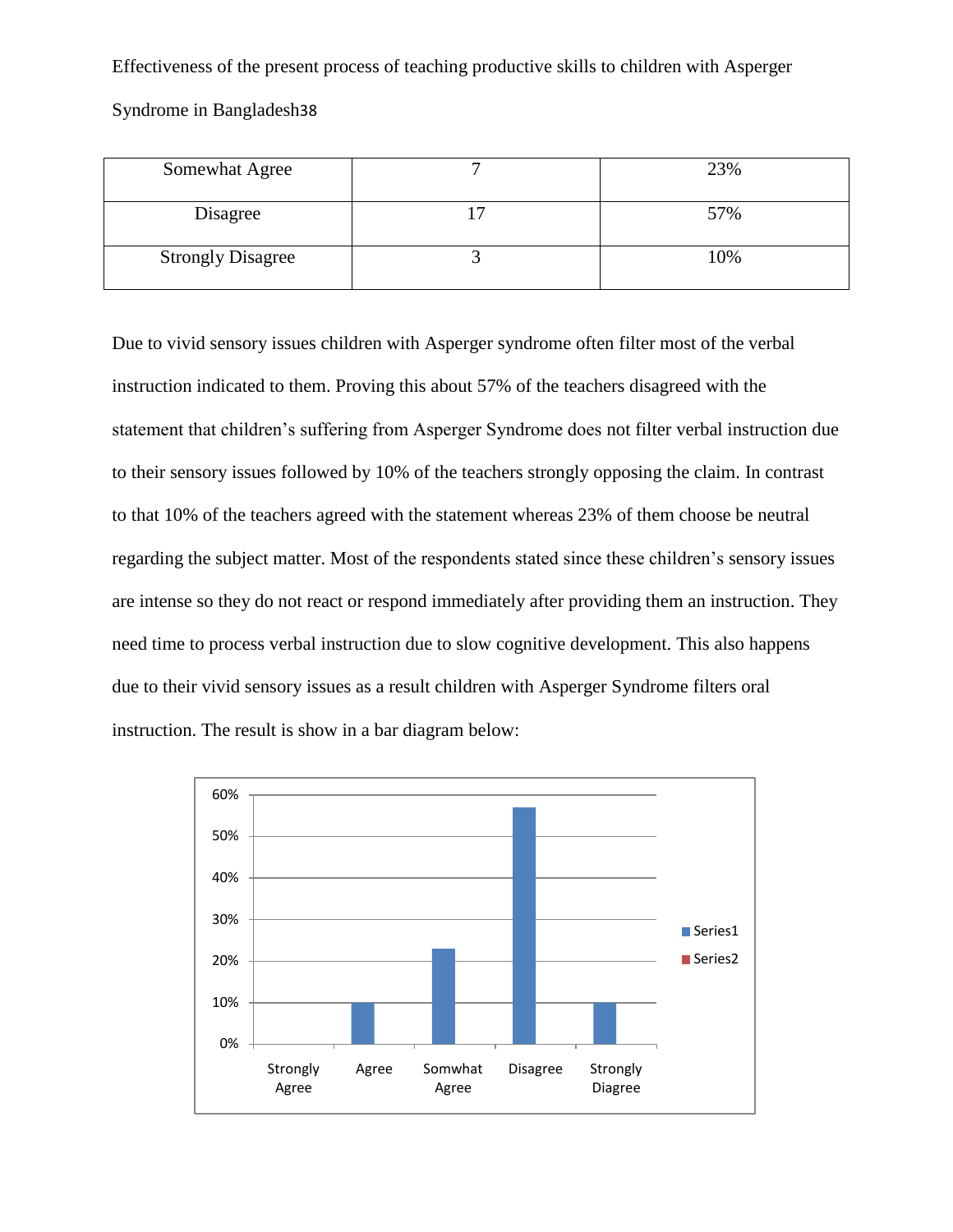Syndrome in Bangladesh39

Figure 11: Children with Asperger Syndrome do not filter verbal instruction and lesson due to

### their sensory issues.

12. As most children with Asperger Syndrome have echolalia (the immediate and involuntary repetition of words or phrases just spoken by others), it can be used to develop their speaking skill.

| <b>Five level likert item</b> | <b>Number of teachers</b> | Percentage $(\% )$ |
|-------------------------------|---------------------------|--------------------|
| <b>Strongly Agree</b>         | 11                        | 37%                |
| Agree                         | 12                        | 40%                |
| Somewhat Agree                | 6                         | 20%                |
| Disagree                      |                           | 3%                 |
| <b>Strongly Disagree</b>      | 0                         | 0%                 |

Majority of respondents approved the statement with 37% strongly agreedthat echolalia can be used to develop children with Asperger Syndrome's speaking skill and 40% simply agreed with it. A minimal amount about 3% of the respondent's disagreed the statement and 20% of them opted for neutrality. As believed by majority of the respondents who are involved in the teaching process of ASD children it can indeed be used to develop their verbal production.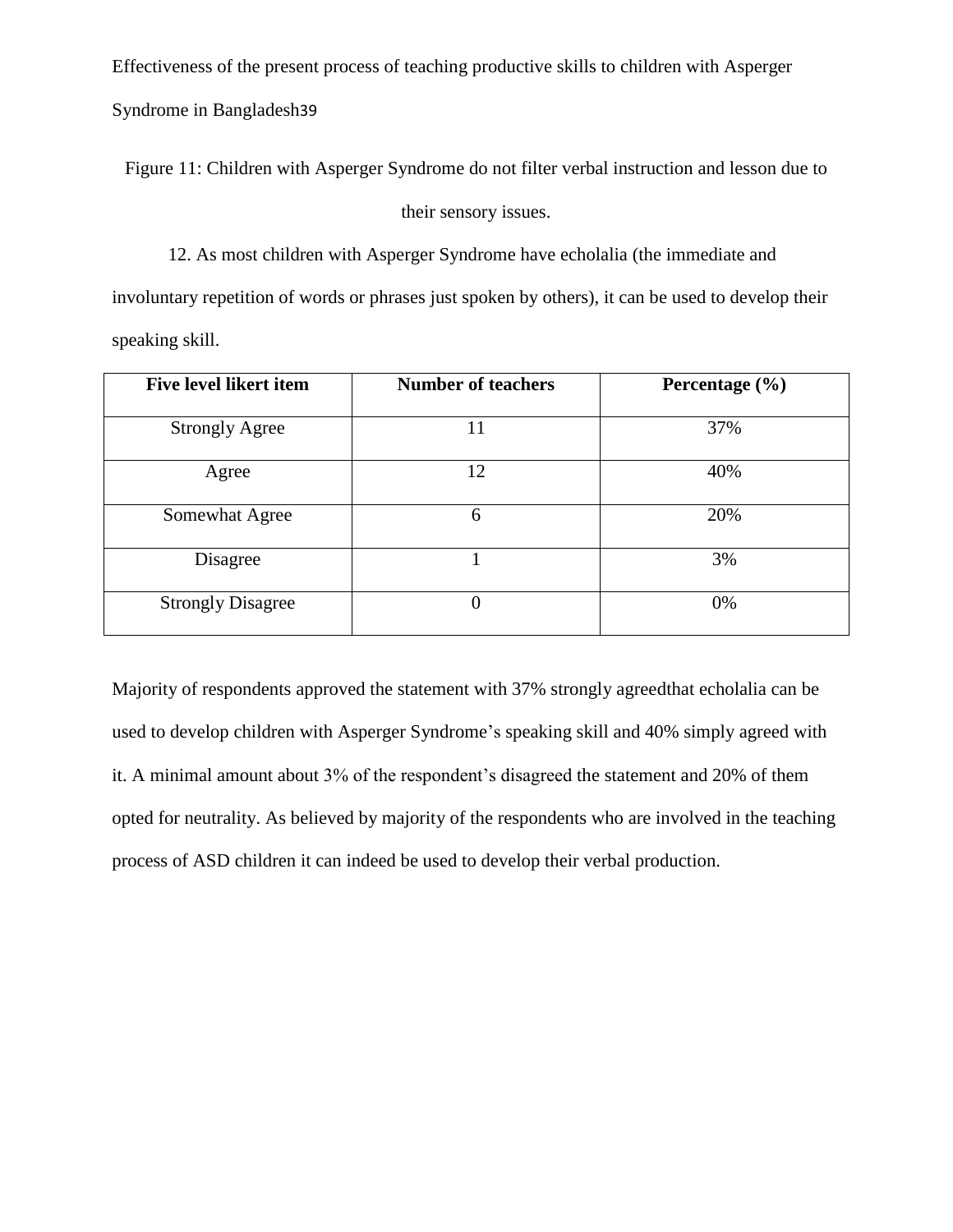Syndrome in Bangladesh40



Figure 12: As most children with Asperger Syndrome have echolalia (the immediate and involuntary repetition of words or phrases just spoken by others), it can be used to develop their speaking skill.

# 13. Curriculum should have activities that aim not only developing their nonverbal

communication but also developing their verbal production.

| <b>Five level likert item</b> | <b>Number of teachers</b> | Percentage $(\% )$ |
|-------------------------------|---------------------------|--------------------|
| <b>Strongly Agree</b>         | 22                        | 73.3% (Approx.)    |
| Agree                         | 4                         | $13.3\%$ (Approx.) |
| Somewhat Agree                | 3                         | 10%                |
| Disagree                      |                           | 3.3% (Approx.)     |
| <b>Strongly Disagree</b>      | $\overline{0}$            | 0%                 |

Curriculum must cover all the skills otherwise it lacks validity. So a sound curriculum should include both verbal production and nonverbal communication skill. This statement is favored by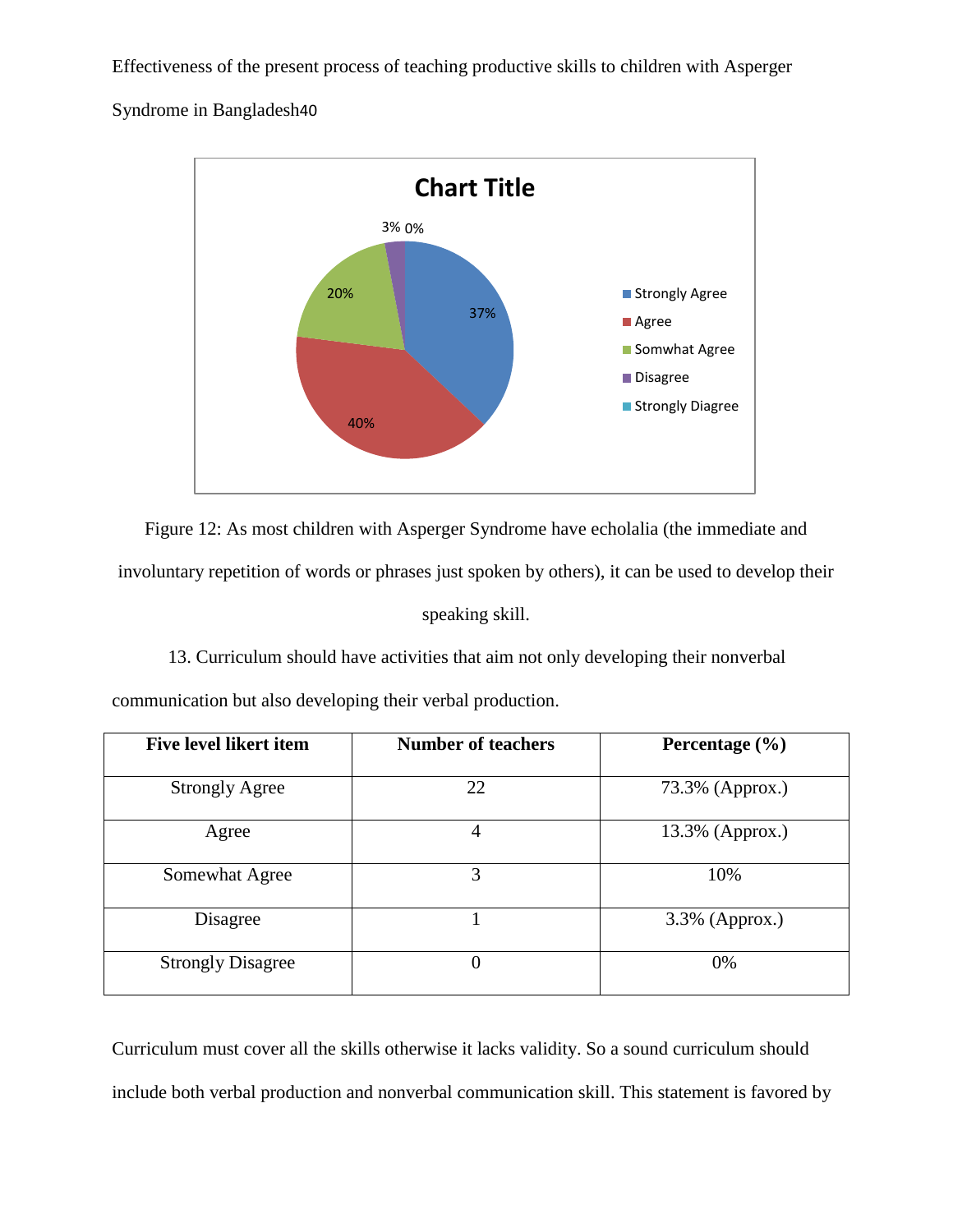almost all the respondents. Approximately 73.3% of the respondents strongly supported the claim and approximately 13.3% of them although not strongly but supported the claim. 3.3% choose to oppose the claim and about 10% of them choose neutral response. The result of the question is shown in a bar diagram.



Figure 13: Curriculum should have activities that aim not only developing their nonverbal

communication but also developing their verbal production.

14. Instead of teaching social skills first, children with Asperger Syndrome needs to be

**Five level likert item Number of teachers Percentage** (%) Strongly Agree 18 18 60% Agree 10 10 33% Somewhat Agree 2 2 7% Disagree 0 0 0%

taught to deal with their sensory issues.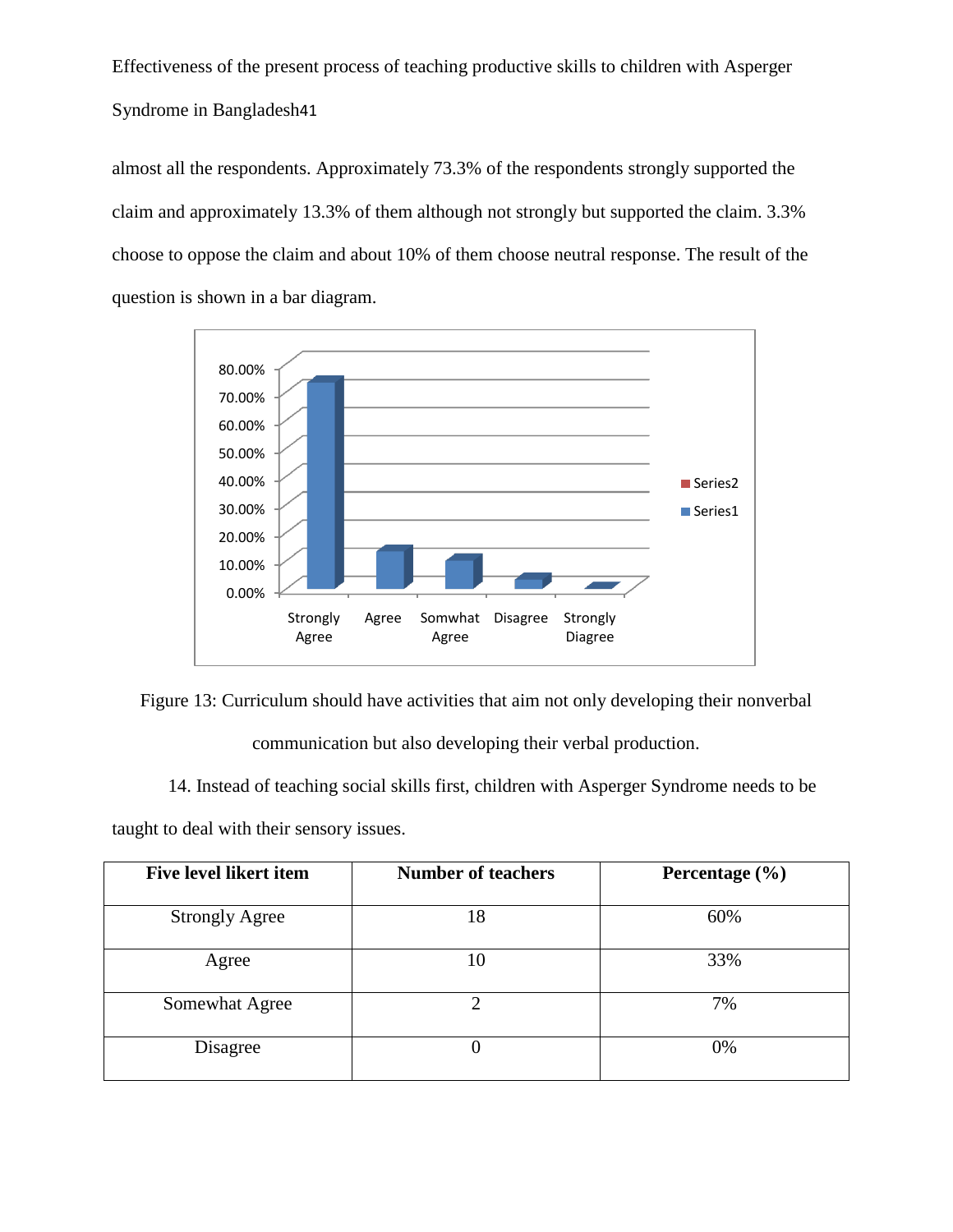Syndrome in Bangladesh42

| <b>Strongly Disagree</b> | 0% |
|--------------------------|----|
|                          |    |

It is a significant issue which highlights the necessity of handling sensoryissues of the children with Asperger syndrome. More than half of the teachers (60%) strongly supported the statement and 33% of also agreed with it. While answering most of the respondents stated that since these children have intense sensory issues so without teaching to deal with it first they would not be able to comprehend any of the subsequent teachings. However it was seen that only some schools are providing sensory therapy to students whereas some are not using this professional method to help these special children deal with their sensory issues. However 7% of the respondent opted for somewhat agreeing the statement. A bar chart is given below illustrating the responses to the statement.



Figure 14: Instead of teaching social skills first, children with Asperger Syndrome needs to be taught to deal with their sensory issues.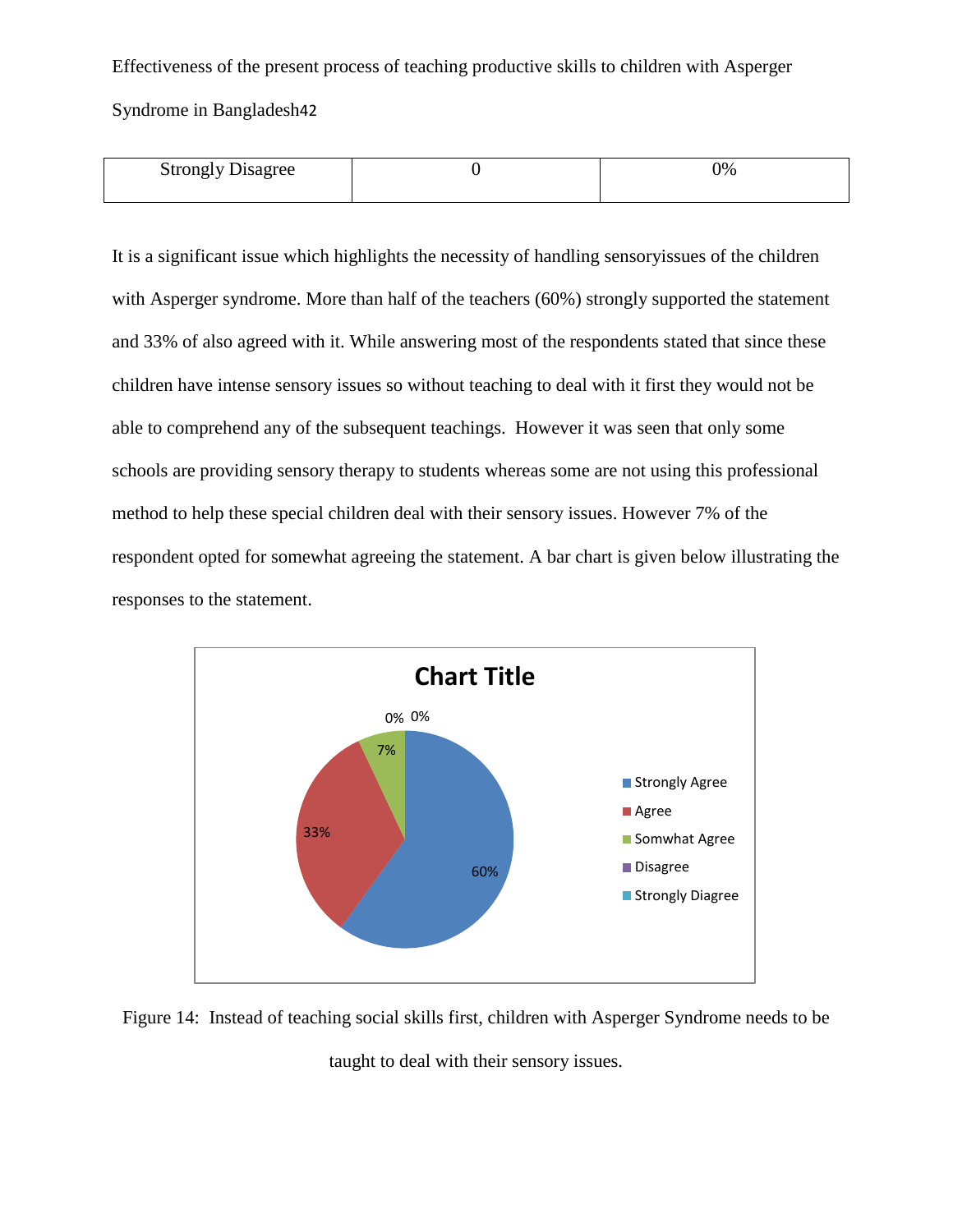15. Different ECE (early childhood education) technologies, (different electronic technology to teach children such as Word talk of Microsoft to teach speaking) should be used to teach effectively.

| <b>Five level likert item</b> | <b>Number of teachers</b> | Percentage $(\% )$ |
|-------------------------------|---------------------------|--------------------|
| <b>Strongly Agree</b>         | 11                        | 37%                |
| Agree                         | 15                        | 50%                |
| Somewhat Agree                |                           | 13%                |
| Disagree                      | 0                         | 0%                 |
| <b>Strongly Disagree</b>      |                           | 0%                 |

In response to this statement, 37% of the teachers strongly supported the statement whereas about half of the teachers agreed that ECE technologies ought to be used for efficient teaching. Although few but 13% of the teachers somewhat agreed with the statement. In the present world the invention of ECE technologies is a blessing especially in the field of special education. Through innovativeECE software"s and apps the task of teaching and learning has becoming easier for both teachers and studentsin the field of special education. Above result proves this ideology. A bar diagram is given below demonstrating the result of the statement.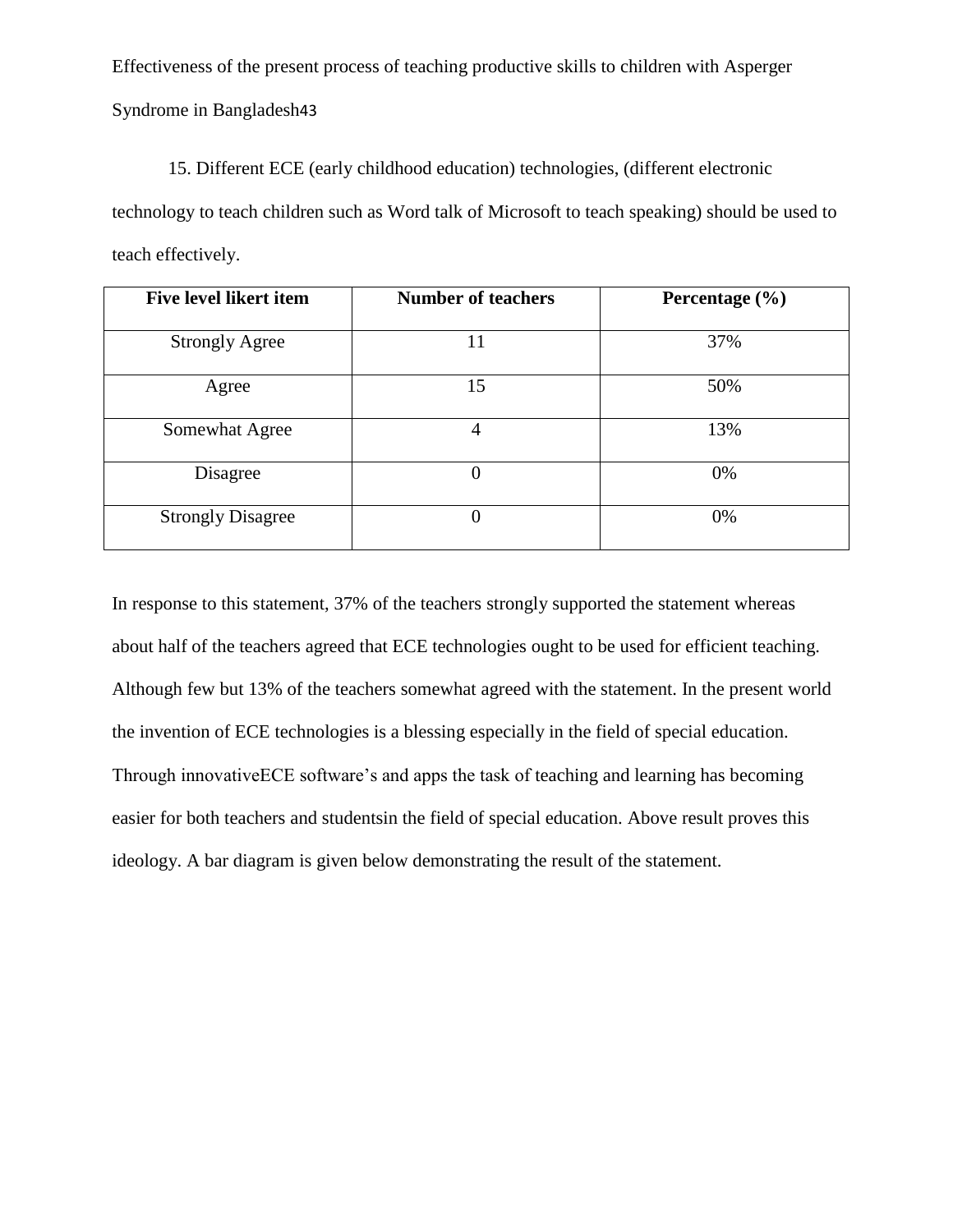Syndrome in Bangladesh44



Figure 15: Different ECE (early childhood education) technologies, (different electronic technology to teach children such as Word talk of Microsoft to teach speaking) should be used to teach effectively.

16. The ratio of teachers to teach children with Asperger Syndrome productive skill is adequate in Bangladesh.

**Five level likert item Number of teachers Percentage (%)** Strongly Agree 0 0% Agree  $0$  0% Somewhat Agree  $0$  0% Disagree 22 73% Strongly Disagree 8 27%

Bangladesh is relevantly new to the concept of ASD consequently the ratio of teachers in the field of special education is lesser than the convention education field of the country. Proving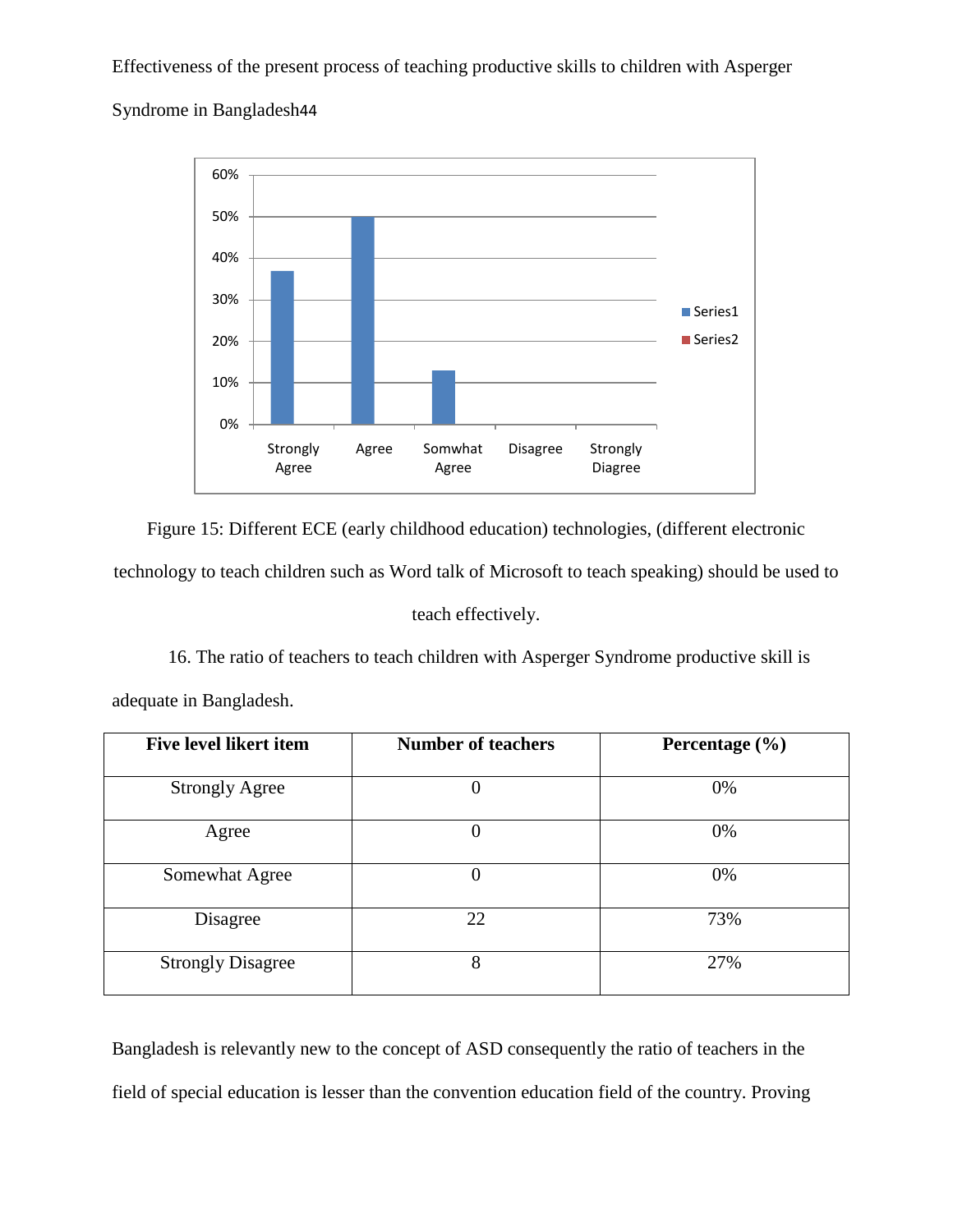this fact all the teachers disagreed with the claim that Bangladesh has adequate number of teachers to teach students with Asperger Syndrome productive skills. 73% of the teachers disagreed with the statement and 27% strongly opposed the claim. They also added that even if teachers are coming to this field they do not teach them for long, they lack patience. It was also found that ratio of teacher to student in Autistic schools are rarely 1:1. It is a serious deficit in the field of special education as 1:1 is the most appropriate way for teaching them as each child with ASD and Asperger Syndrome vary in their characteristics, development and educational needs.They also added government should take initiative to encourage teachers to teach in special schools so that more individuals are motivated to educate ASD children.



Figure 16: The ratio of teachers to teach children with Asperger Syndrome productive skill is adequate in Bangladesh.

17. The ratio of speech therapist is adequate in special schools in Bangladesh.

| Five level likert item | <b>Number of teachers</b> | Percentage $(\% )$ |
|------------------------|---------------------------|--------------------|
|                        |                           |                    |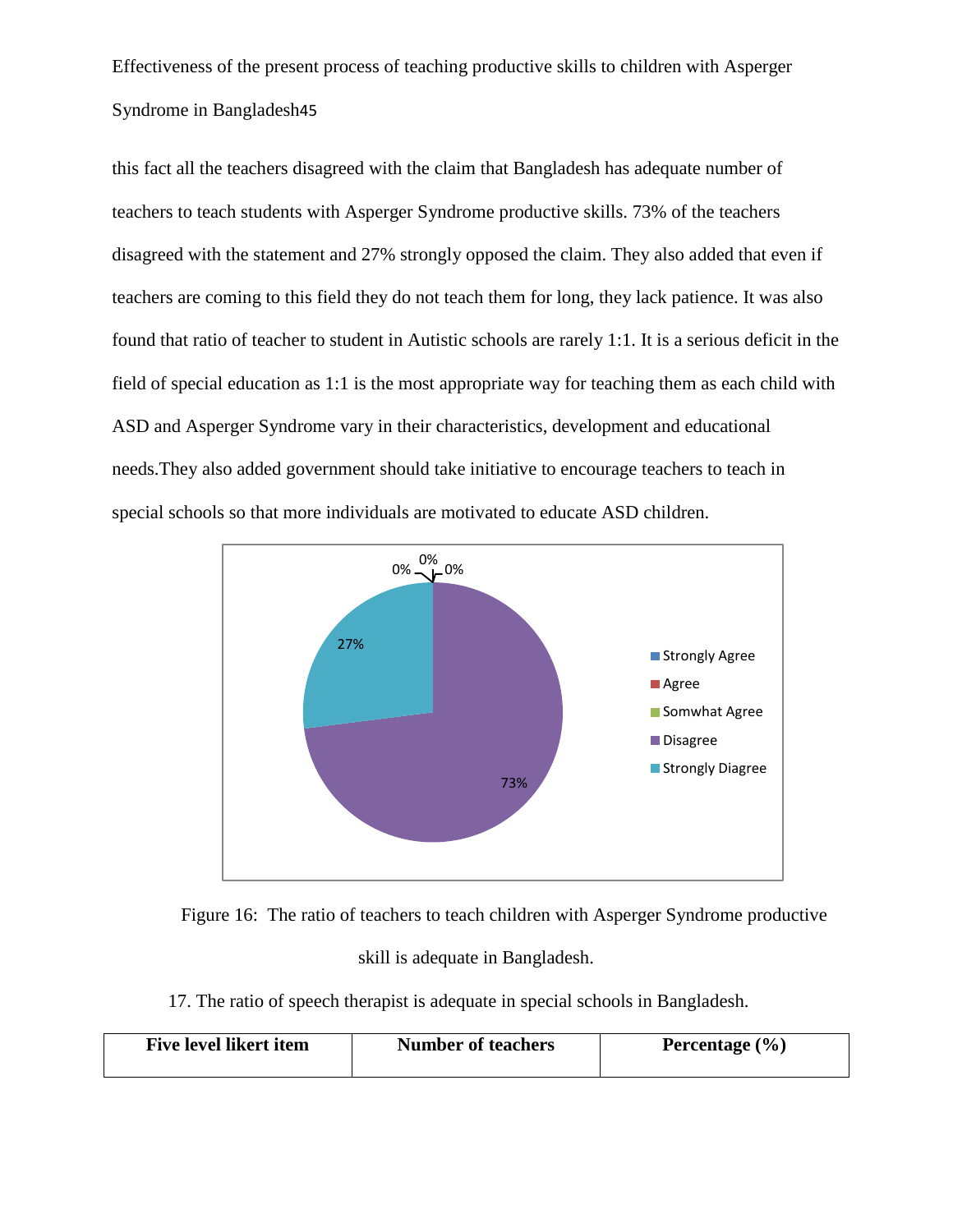| <b>Strongly Agree</b>    |    | 0%  |
|--------------------------|----|-----|
| Agree                    |    | 0%  |
| Somewhat Agree           | ി  | 7%  |
| Disagree                 | 19 | 63% |
| <b>Strongly Disagree</b> |    | 30% |

Syndrome in Bangladesh46

About 63% of the teachers disagreed that Bangladesh has adequate speech therapist followed by 30% strongly opposing the statement. Autism is becoming a growing problem in our country with its number on the increase. Compared to the number of individuals born with it each year, the number of speech therapist in the country is inadequate. Teachers also showed concern that due to inadequate speech therapist ASD children are suffering specially students with high functioning Autism like Asperger syndrome as they with the help of speech therapist can overcome many of their speech difficulties. Almost all the schools surveyed for this paper consists of two speech therapists that are scarce compared to the number of students in the school. Thus Bangladesh has insufficient speech therapist which is affecting the speech development of these students.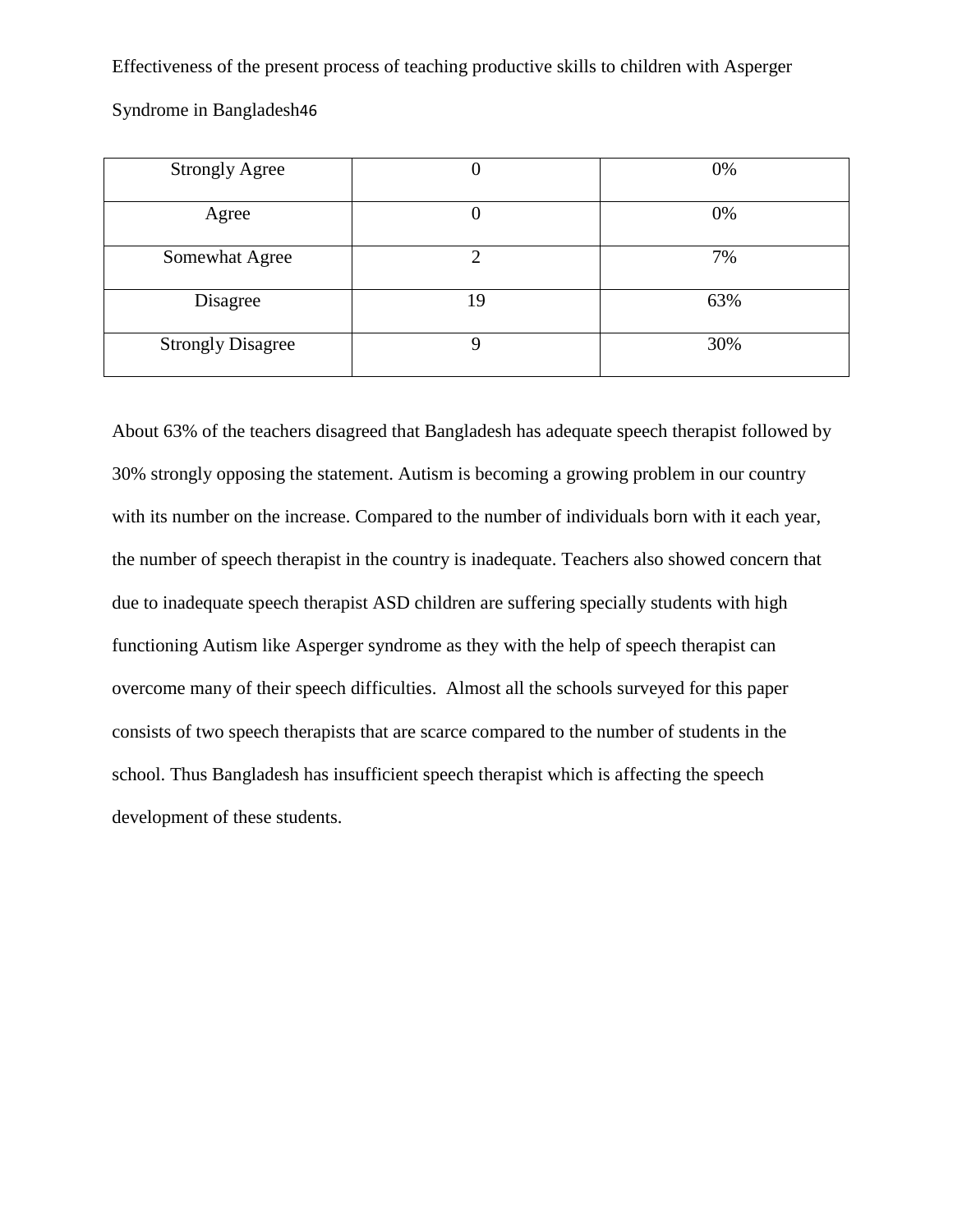Syndrome in Bangladesh47



Figure 17: The ratio of speech therapist is adequate in special schools in Bangladesh.

#### **4.2 Analysis of Interview session:**

1. Does the school provide counseling session or training sessions to teach parents how to deal with their children with Asperger Syndrome?

In answer to this question teachers gave mixed opinions. It was found that some of the schools arrange workshops and training session for parents. In these workshops through demonstrating practical examples parents learn to take care of their child in various circumstances. However some of the teachers admitted that their school do not held any formal training program for parents but guide them to deal with their children. All the teachers mentioned that in times of renewing Individual Education Plan (IEP) they sit with a child"s parents in order to evaluate the progress and add new lesson. When further asked about home work they admitted that parents are given guidance to teach homework lesson effectively however the result varies. They admitted that parents do not always succeed in teaching the same way a lesson has been taught at school.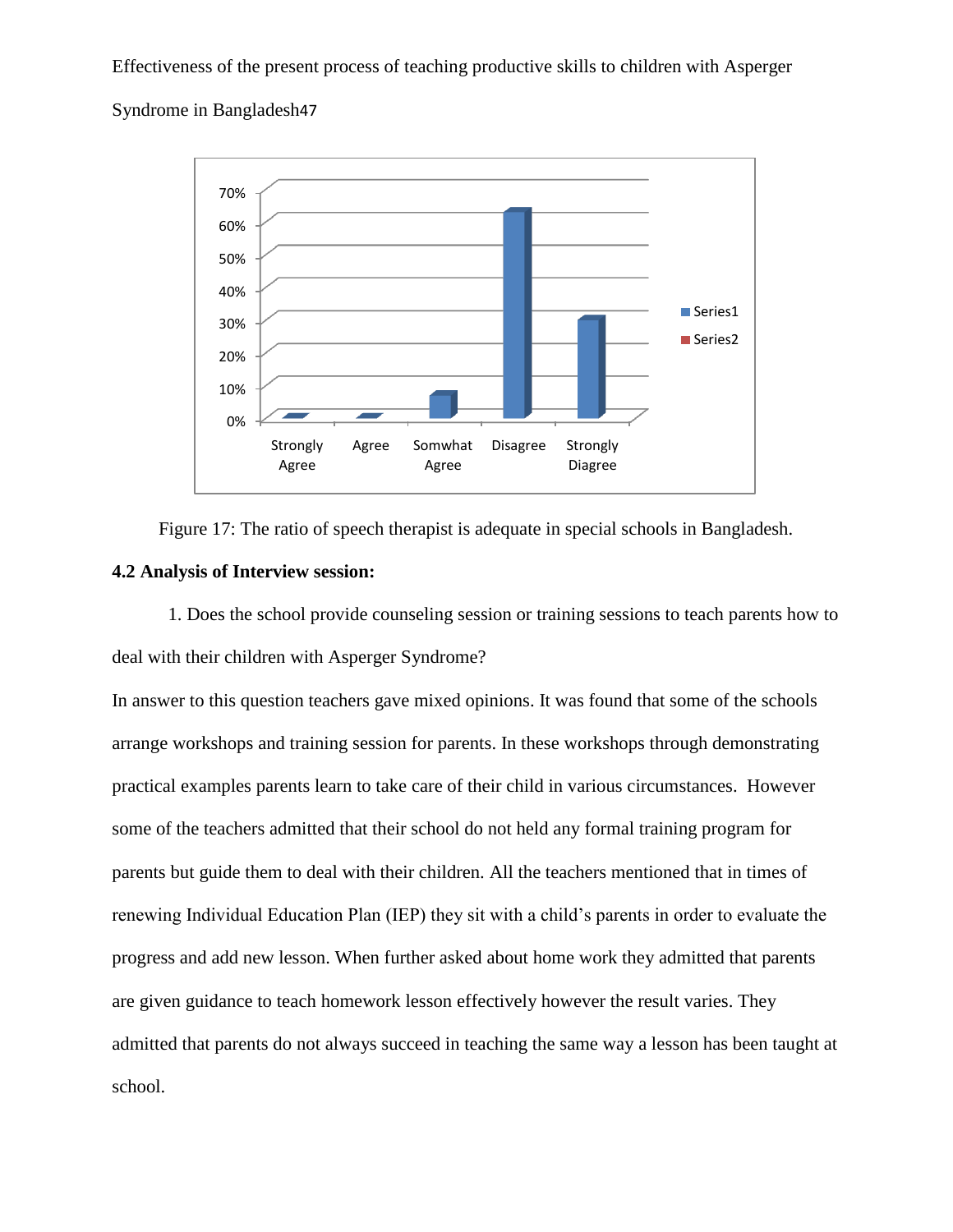The teaching process of special education is not complete without the role of parents as Asperger syndrome children only spends five to six hours in school which is not enough to teach them varies lessons. So parents should be more involved in the process. Respondents also added that there exists a lack of awareness among the parents and also they lack patience. Learning will only occur when the result is same at school and home for the children. In order to do so, parents need to be cooperative with the teachers and should be concerned about the overall developmentas well which will contribute in these children"s teaching process as well. So for fast cognitive and productive skill development cooperation is necessary from both sides. Schools should held practical workshops and training programs for making knowledge and resources accessible for parents regarding their children with Asperger Syndrome.

2. Does the school follow a separate curriculum to teach children with ASD? Out of 13 respondents, not a single one agreed to the question. They all admitted that currently in Bangladesh there is an absence of distinct curriculum for ASD children. However they mentioned having individual lesson plan for each child. Those students who goes to the academic line follows conventional educational curriculum of Bangladesh. So they follow the books issued from educational board of the country for general students. Kluth and Latham (2003) mentioned in their journal that traditional educational system is challenging for these students as they face difficulties in comprehending them unlike general students so they follow a separate curriculum. On the contrary in our country no distinct curriculum exists which willmeet their educational needs and assist their cognitive development. Traditional educational curriculum serves less to special children than any other children without ASD. However sadly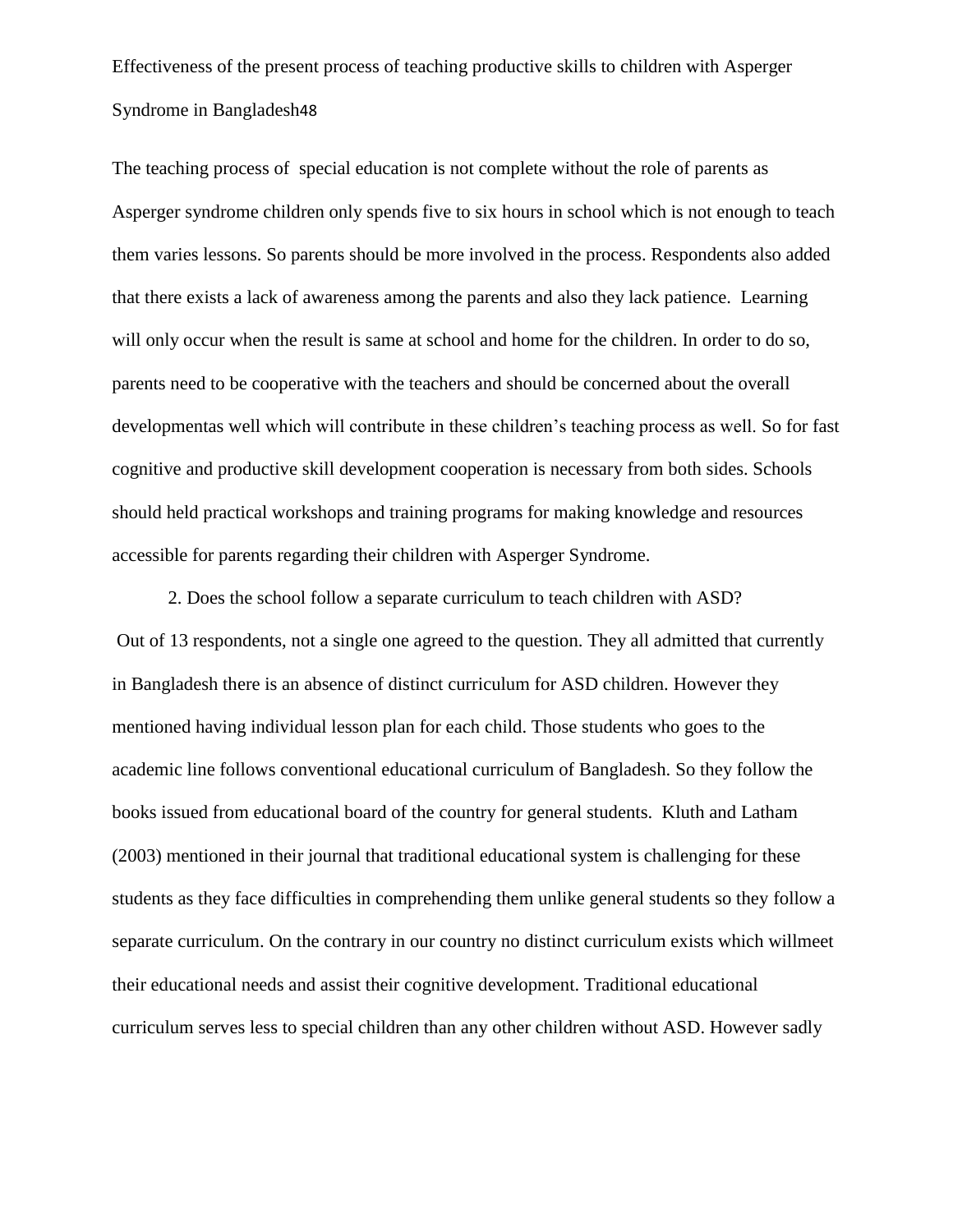the government of our country is neglecting special education field where the number of students are growing with the passage of time.

Imparting knowledge does not only involve practical skills and certified education but also delivered through teaching aids. It was found that most of teachers use traditional teaching aids to teach special children like board, posters, chalk, etc. but in their case the use of pictures and visual elements like posters, visual schedules are mostly used. However it was found that there is absence of books. It is not necessary to design separate books for these children, books having pictures consisting of characters, used for general children can be used for them too. Some of the teachers claimed they use different types of teaching aids like flash cards, different types of games like puzzle etc. The use of different aids is limited to only some special schools.

3. Does the school use different computer technology to teach children with Asperger Syndrome?

In recent years the use of technology has vastly upgraded special education. Innovative apps and software's, computer technology improved children with Asperger Syndrome's performance around the world as well as the development of other ASD children. However in our country the prevalence of technology of any sort is much less compared to the developed countries. Respondents mentioned they have computer classes where students use computers in a period. However it was found only one school use computer technology effectively to teach them productive skills. Teachers of that school mentioned a group of PHD candidates working in Bucket Engineer created an app that is in preliminary stage to teach autistic children writing English characters as a process of their research. Besides this use of video clips are also used moderately. It is the scenario of one school; the rest of the limited number of special schools still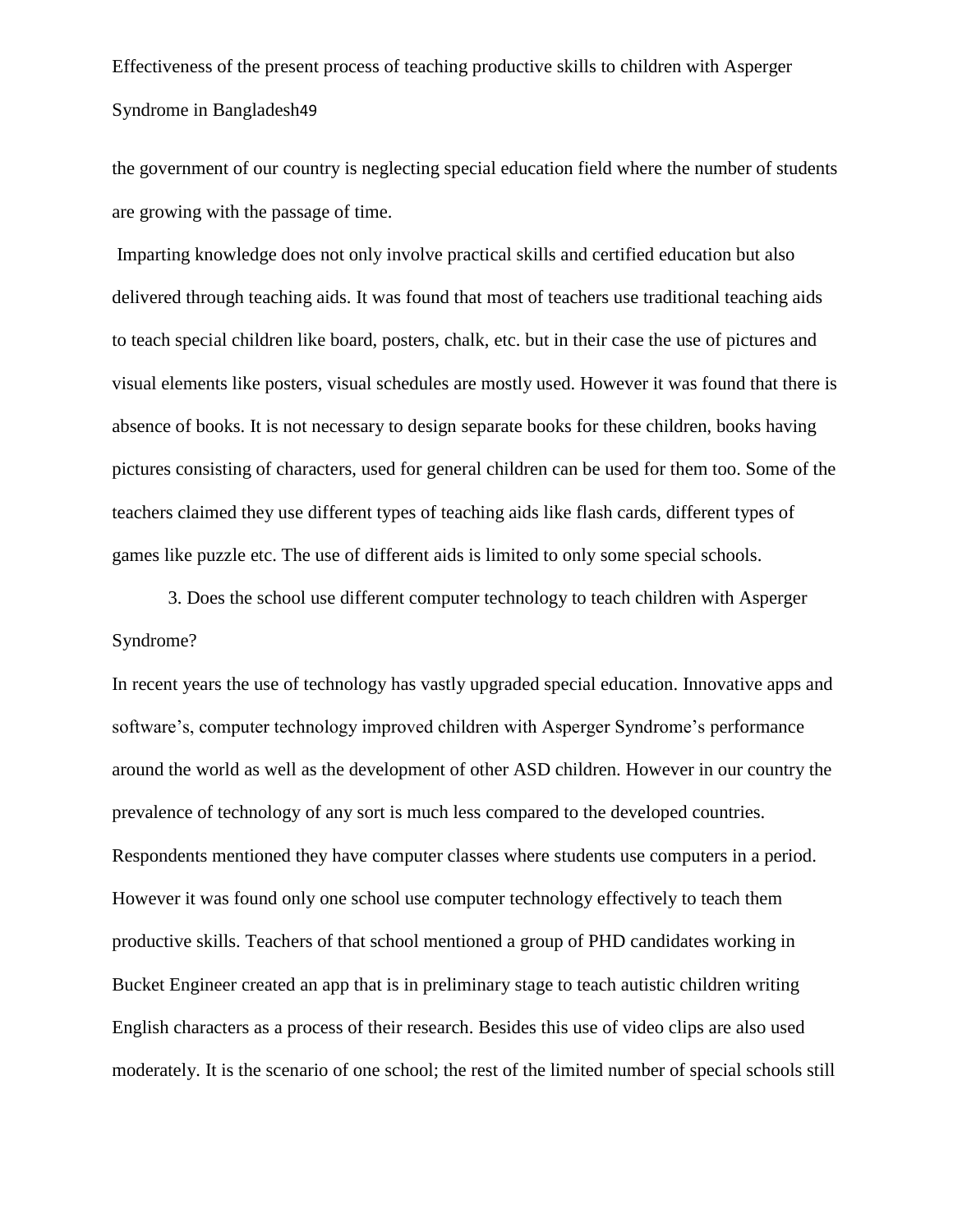does not implement this technology compared to its necessities. The answer to further question regarding the reasons behind the limitation to assessment of technology were thatimplementation of technologies requires huge expense which is not affordable for the schools. The government also does not provide adequate funding in the special field as a result there is a lacking in the implementation of computer technology for teaching children with Asperger Syndrome children productive skills.

4. What are the methods applied in this school to teach them productive skill? ABA is the traditional method which is at present used in all the schools to teach them not only productive skill but any skills. Respondents added that without using positive reinforcement it is impossible to teach them any element. Positive reinforcement not always in the form of reward but in the form applause or compliment such as "very good" or "clapping" are used to strength the learning. Discrete Trial Training or DTT and verbal behavior or VB are other popular methods to teach them behavior and strengthen their learning. Developments using these are occurring but they stated that for these children it is a lengthy process no matter what method is followed. However the use of Floor time method is not seen in Bangladesh which is another popular method in developed countries that requires the involvement of parents. So it can be said in case of methods Bangladesh is still using traditional methods.

Besides these Total Physical Response (TRP) is mostly used to teach them. Multiple intelligence is also used however all the intelligences are not developed such as, musical or rhythmic intelligence is comparatively less emphasized, and others are emphasized according to student"s level. Audio-lingual is less used only with them who have some speech however students take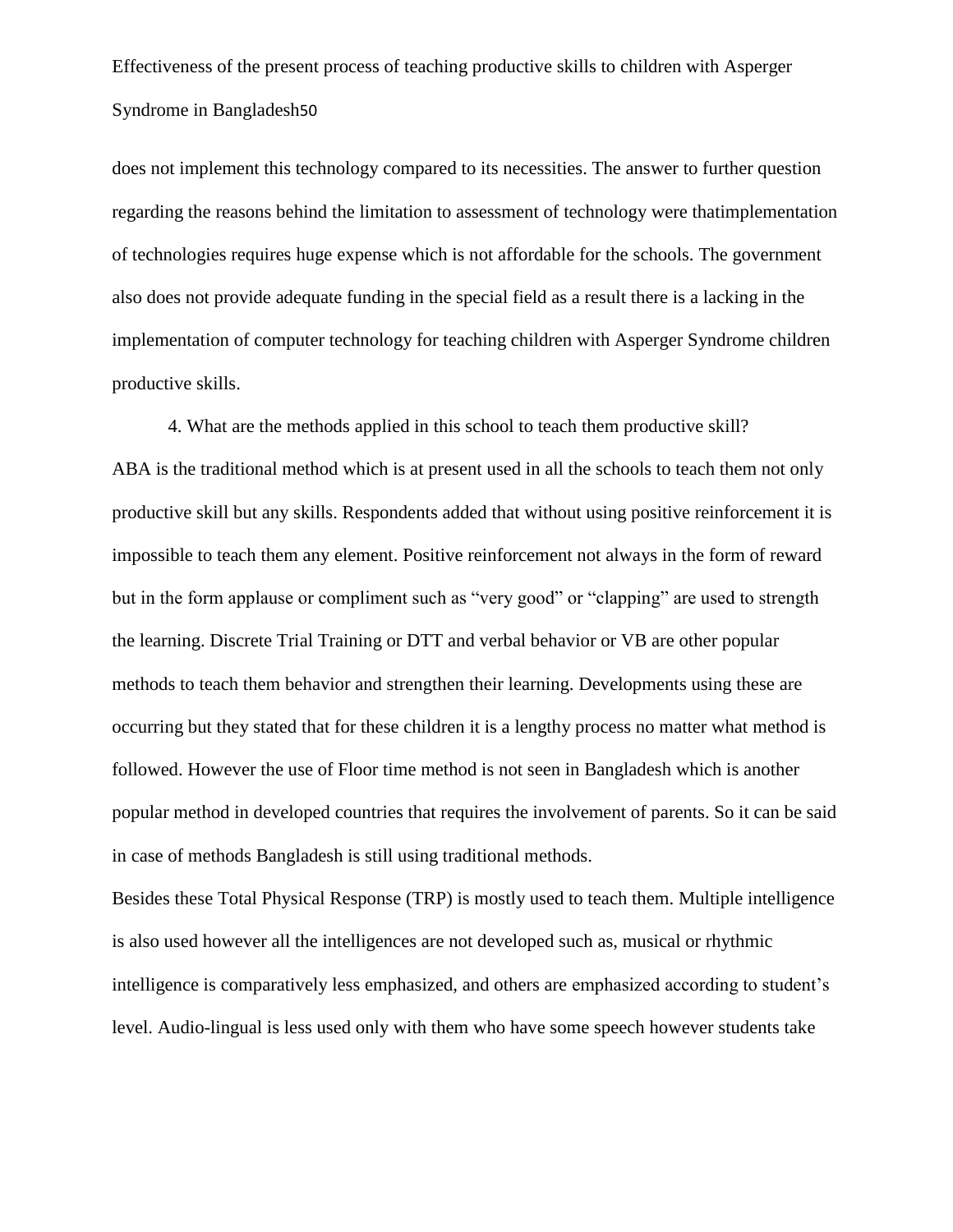much time to respond as they process the words slowly and repeats the last word uttered by the teacher and also opts to no respond.

5. Howthe verbal production of children with Asperger syndrome is developed in this school?

Mainly speech therapist through various speech therapies develops Asperger Syndrome"s children"s speech. In this countryteachers develop their verbal production through a series of stages. Respondents mentioned that at first oral motor imitation though different types of exercise like lip exercise and many othersexercises stimulates their oral motor. After that vocal imitation is taught with five sounds. First vowel sounds are taught then slowly moving to consonants and then moving to two sounds up to five-six words together in a sentence. Besides in all schools speech therapist use tongue exercise, done using a spoon as a tool to practice their tongue movement. This exercise is considered playing a vital role for developing their speech. However the ratios of speech therapist are less compared to the number of students in school. It is not possible for only two speech therapist to attend each student individually in a school. Besides these the ratio of sensory therapist is also negligible in these schools. Also due to inadequate training teachers are not always efficient to develop or progress their speech. The ratio of children in most special schools is 3:1 so it is challenging for teachers as well to attend to each child since each child do not have same level of speech development.

Audio lingual method is used but not on everyone only on those Asperger Syndrome children who can produce sounds. Since they have slow cognitive development so a teacher waits after delivering a sound for them to process and utter it. TRP is commonly used to teach speaking skill by demonstrating some of the words uttered. Respondents shared that full physical prompt are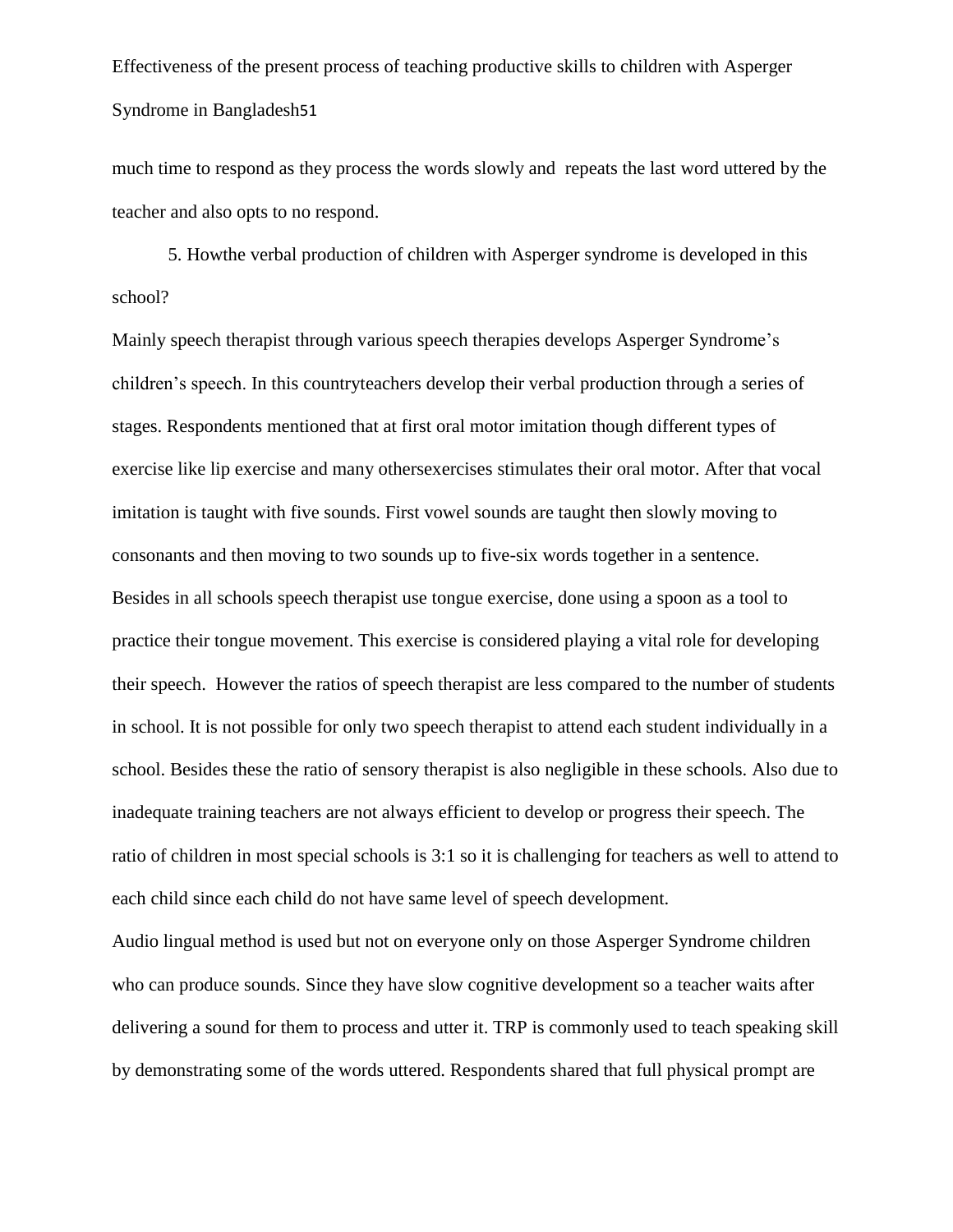given example, "chips dao" showing and as well as uttering. Then level of prompt is reduced according to the progress to partial prompt to no prompt. However all the students do not respond to the teaching at the same time. Some even after having speech prefer not to respond to any level. Some of the teachers are creative as they use different ways to elicit speech from these children however not all teachers choose to be creative. Multiple Intelligence method unlike conventional schools is implemented on Asperger Syndrome. Asperger Syndrome children are mostly visual learners so colorful pictures, posters, charts, visual schedules are used in schools to attract their attention. Here however the use of video clips should be extensive since it will develop their verbal production ability rapidly. The use of these methods varies according to different levels.

6. How writing skills are developed in this school?

In contrast to speaking or speech development, emphasize was less given on developing their writing skills in these special schools. Respondents mentioned compare to speech development, development in writing is a lengthy process. At first finger movement exercise is used to develop their fine motor skill, and then pre writing stage is mastered for example, drawing a circle. After that in the next stage writing letters are taught. Writing is again developed through different types of prompt like holding their hands to join dots to form a character, then partial prompt holding their arms up to only touching their prompt. Since these children normally cannot generate words on their own so teachershelp"s them when necessary to produce writing in the advance stage. Therefore it is seen that the use of prompt is the most used way to cultivate their writing skill in Bangladesh.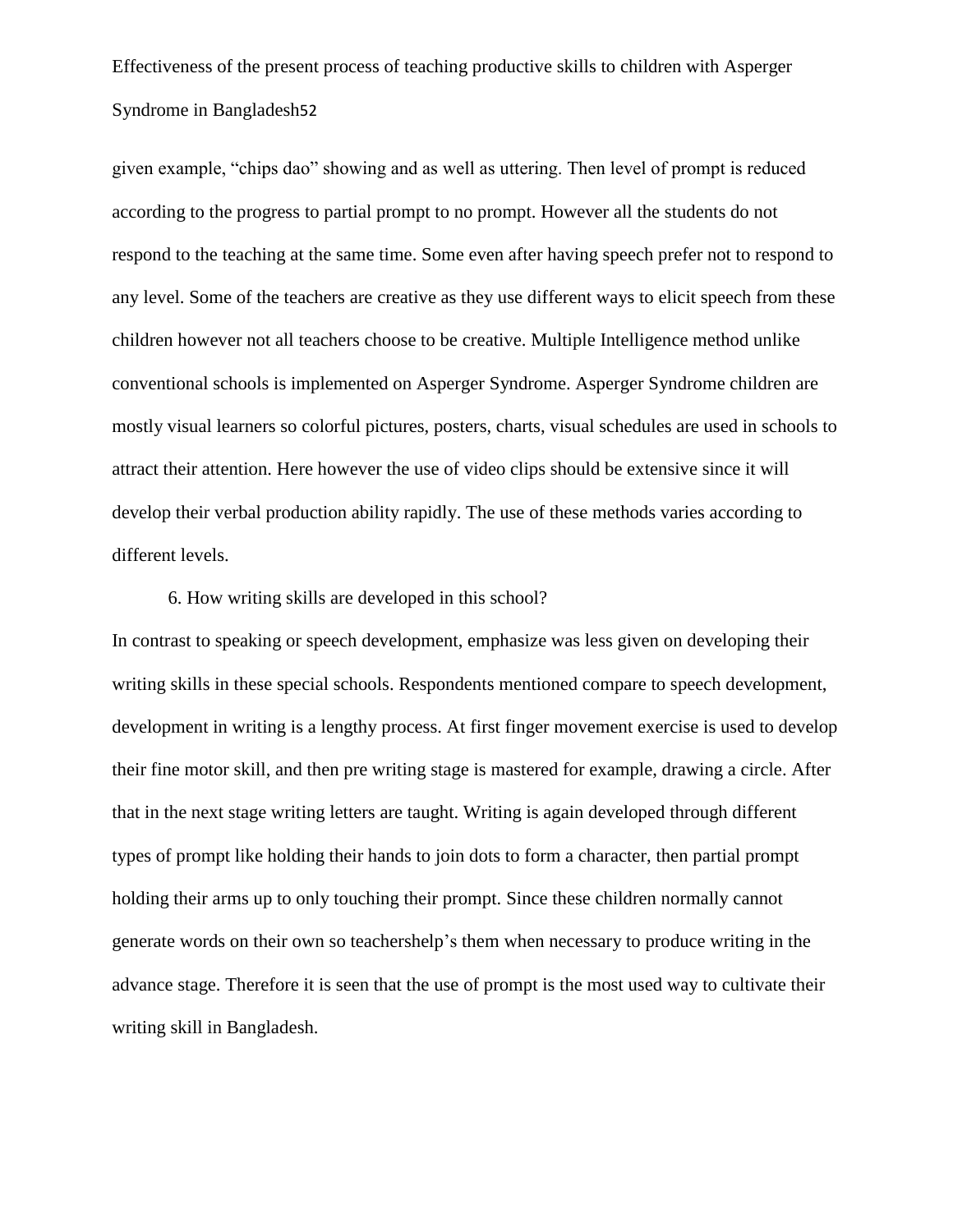Some of the students with Asperger Syndrome and other high functioning Autism are candidates of JSC exams those who has been efficiently developed their writing skill. A school has already proposed for extending the exam time to 4 hours since these children have slow cognitive development and writing skill. The education board still did notresponded to the request but they believe the answer will be affirmative.

While giving answer to the development of writing skill in our country, all respondents agreed that importance has been given to other skills than writing skills. It was found that some of the teachers could not even answer regarding children"s development in this skill. It was also found that Occupational therapist is almost nil in these schools, teachers are providing these therapy without having professional knowledge in this sector. So it was seen that compared to speaking skill, writing skill is less emphasized in special schools. Also it is such a skill that again depends on the level of Asperger Syndrome. Since Asperger Syndrome is high functioning autism so generally after a certain level and through continuous guidance development in writing skill is possible. However due to lack of importance, development is not much seen in this field. Development is expected through using traditional approaches but not using technology.

7. What are at present the challenges in the field of special education which are affecting the overall development process of children with Asperger Syndrome that are further affecting their teaching process?

In answer to this question regarding the problems in special education field in Bangladesh, majority of them stated that the education system itself is defective having no separate curriculum or books for these children. Appropriate Environment is another factor which effects the development of these children as most of these schools are situated at the road side where the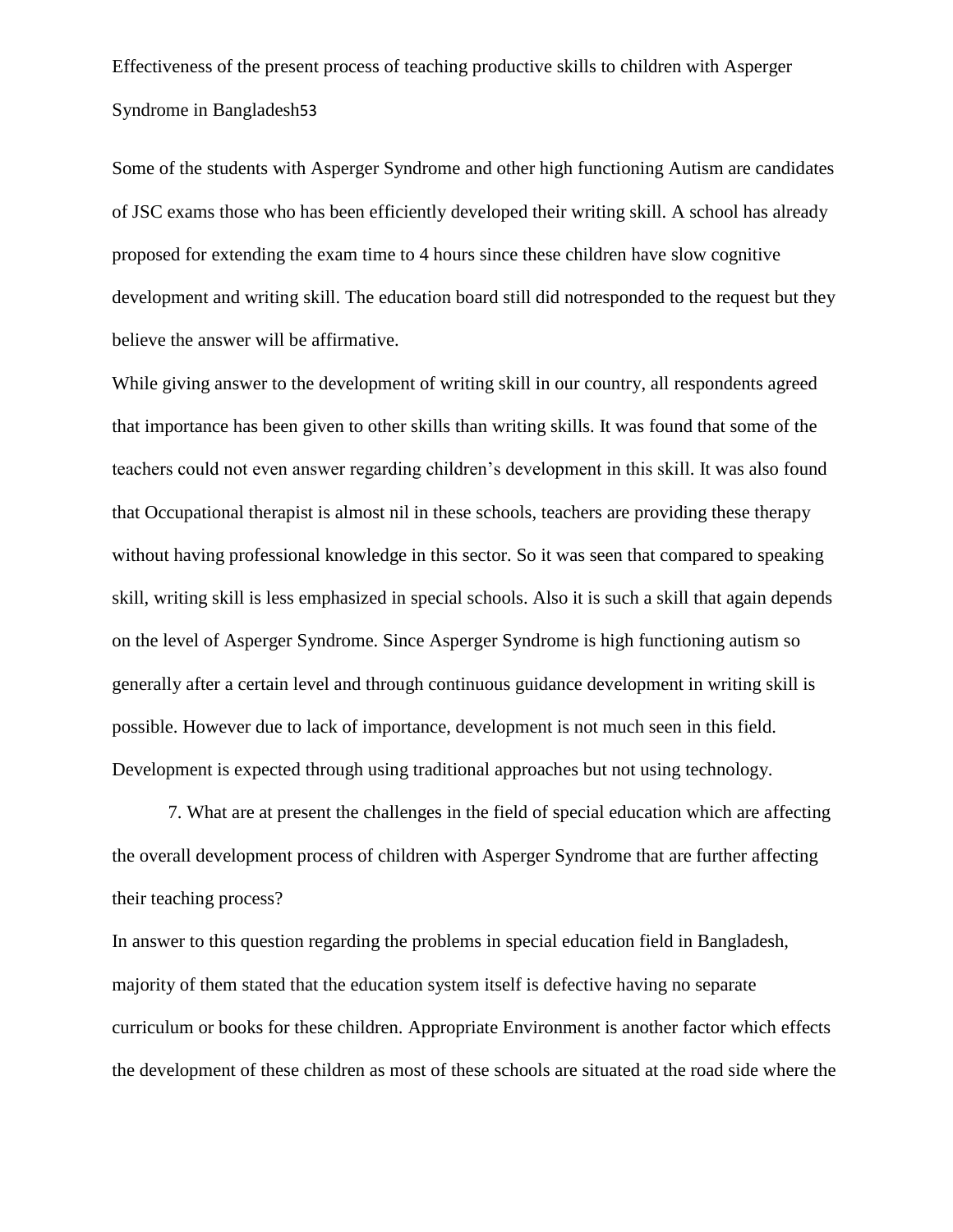sound of horns and people hinders the teaching process. The society"s prejudice regarding these children are major factors further delaying their developmental process. Holmes (2013) statement about Status scale can be mentioned here since these children holds the position of lower status. Their speech lacks emotions and information so in affective and referential scale the measurement is low as well. They also do not think for themselves, lack of empathy towards others and they normally do not understand others point of view. So theory of mind is relatable here. Hence, people often avoid conversing with them as a result their development remains slow which affects the teaching process. The Lack of awareness of parents is considered a major issue. They also believe that effort of the people involved in this field is less comparatively than in other fields. Besides this, patience is another factor influencing the development in the field of education of these children"s since both parents and teachers lack it consequently affecting their process of teaching.

Special schools of Bangladesh are all Dhaka based as a result access to these schools by other parts of the country is nil. When asked about the cost of the school. It was found that these schools have much higher fees therefore it is difficult for Autistic children from middle and lower class families to admit their children here.Appropriate environment for children with ASD is a must but sadly in this country two schools are providing appropriate environment for developing their cognitive process and various skills. Early intervention can go a long way in helping a child with Asperger Syndrome; they can be even admitted to conventional schools of the country. However due to lack of awareness and consciousness of parents early intervention is hardly observed in this country due to this their development is hampered. Also as stated by most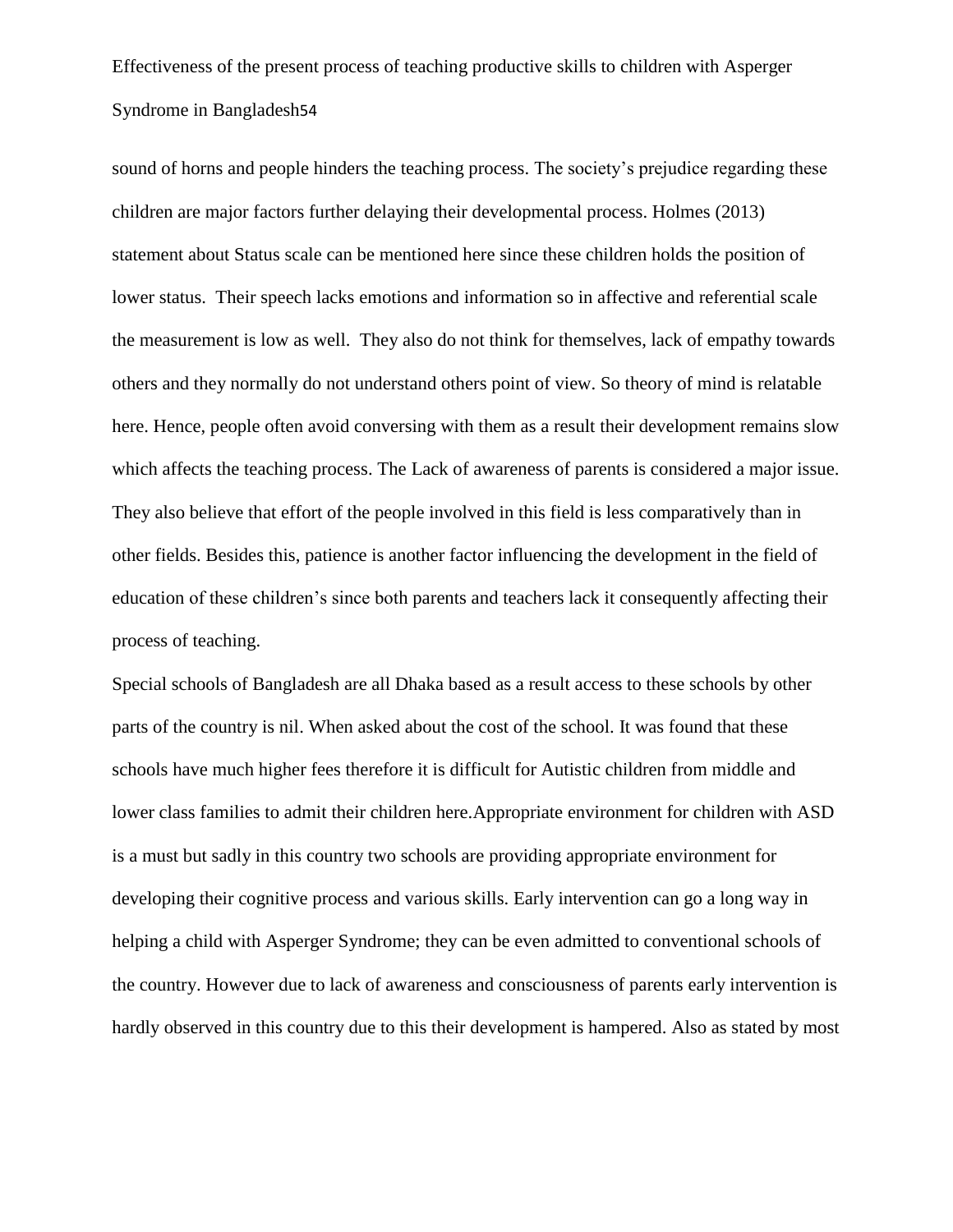respondents most of the parents choose to be in denial even after being confronted. This again is an obstacle of early intervention hinderingboth their cognitive and skill development. Therefore the present teaching process of productive skills to children with Asperger Syndrome in our country is outdated and ineffective compared to the developed countries.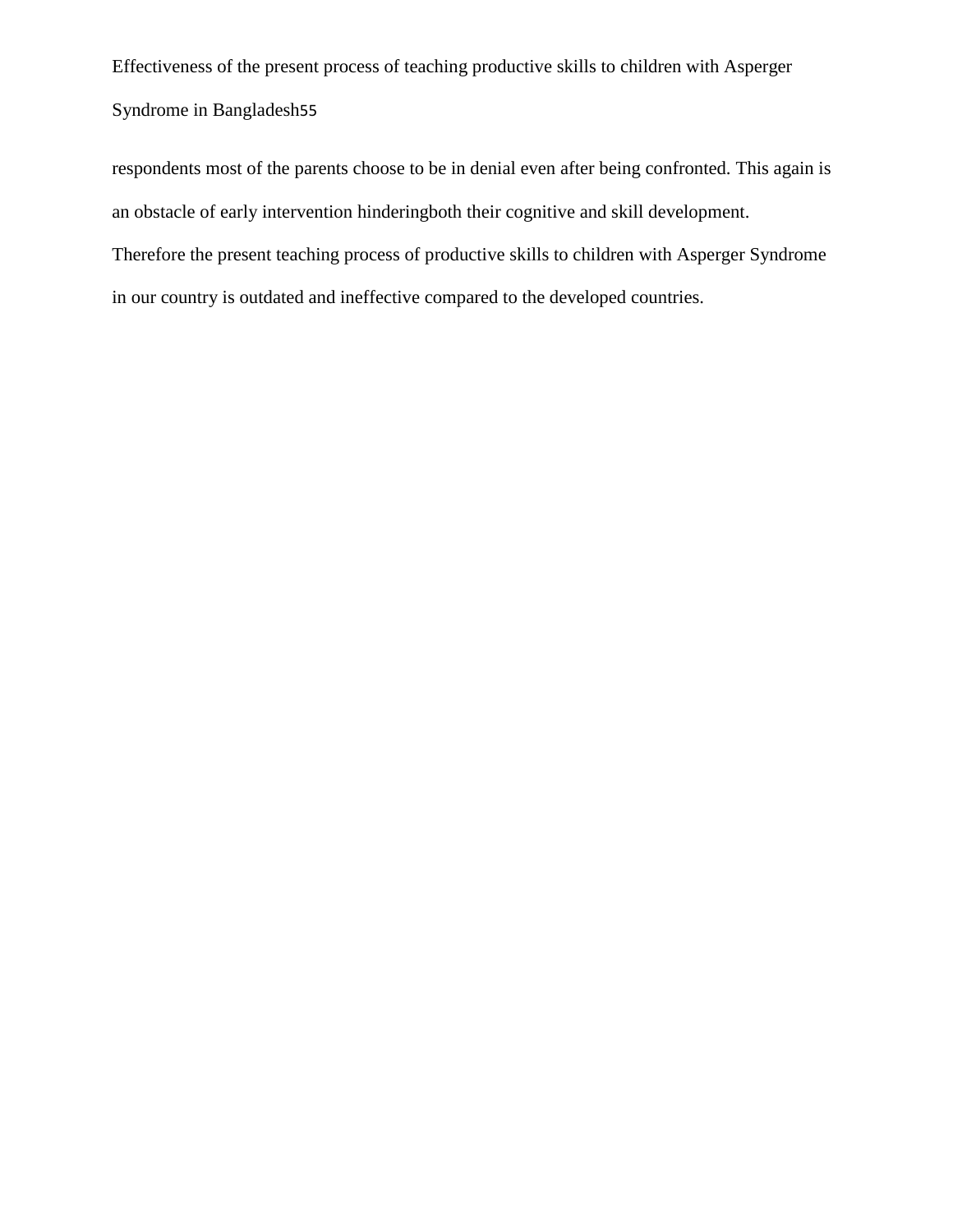## **Chapter 5: Conclusion**

## **5.1 Conclusion**

The role of parents, environment, teachers and education system have a significant impact on the overall development of a child with Asperger Syndrome. Sadly parents are not conscious about their role regarding their children"s development hence they are not active in their development and teaching process. Suitable environment and setting of the school is another factor obstructing their progress. Autistic schools are less cooperative having a mentality that they are being criticized. When it comes to special schools, teachers are considered knowledge providers but in Bangladesh these special teachers lack adequate knowledge needed to educate these children. Most of them through practical experience learn their characteristics neglecting theoretical knowledge in this field. The ratio of speech therapist in the country is comparatively lower than the ratio of teachers consequently development of speaking skill for these children is less. Cost of the few Autistic schools of Dhaka is much higher for middle class and lower class families so not all children diagnosed with autism are enjoying the privilege of learning in these schools. On the top of that, these schools are all Dhaka based which is an indication of less consciousness and awareness.

Comparative to the speaking skill, research and emphasizes on writing skill is significantly less.Unfortunately consciousness in this field by the teachers or care takers is very less. Inadequate speech therapist, professional sensory therapies and occupational therapist is again a problem. Technology is another hindrance to the development of their production skill as its use is limited comparative to western countries. Lack of funding and benefit from the government is considered a major reason of its limited implementation. Patience in this sector is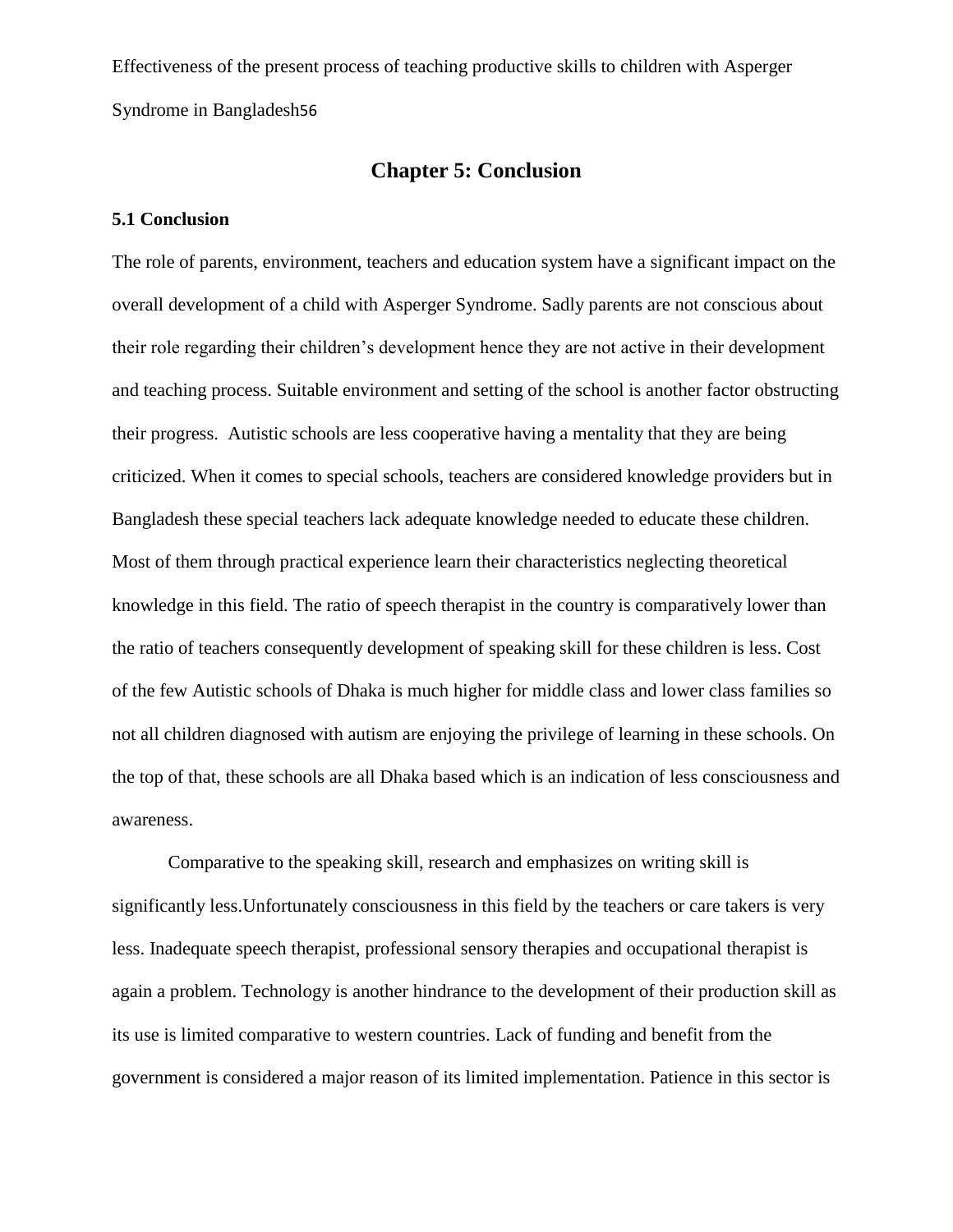a must; unfortunately caretakers and teachers involved in this sector are altering their profession due to lack of patience. Separate curriculum that is considered an essential element for these children are absent in the country. So age old regular curriculum followed by general students is implemented in these schools too. Besides this, parents and others are less conscious about autism.

On the bright side in Bangladesh although slowly but people are becoming conscious about this sector. There is IEP for each child in these schools. Two schools are taking teachers having professional degrees and provide training sessions to their parents. Teaching methods used are effective enough however schools should expand their knowledge of educating these children. Use of prompt is effective. One of the schools is even using different types of teaching aids rather than only limiting to books, copies and black board. Another school took initiative for appealing to extend board examination time to four hours for these children.

So in Bangladesh the present process of teaching productive skill to children with Asperger Syndrome is not effective due a number of reasons. Even though measures are being taken to improve in this field but sadly the rate is slower than developed countries.

### **5.2 Recommendation**:

i. Special schools should be established more not only in Dhaka but around the country as the number of Autistic children are on the rise.

ii. Autistic schools should lessen their fees to admit more students.

iii. Special teachers must have a certified degree or a diploma on special children. Along with this they should be properly trained before appointed. Not only special schools but regular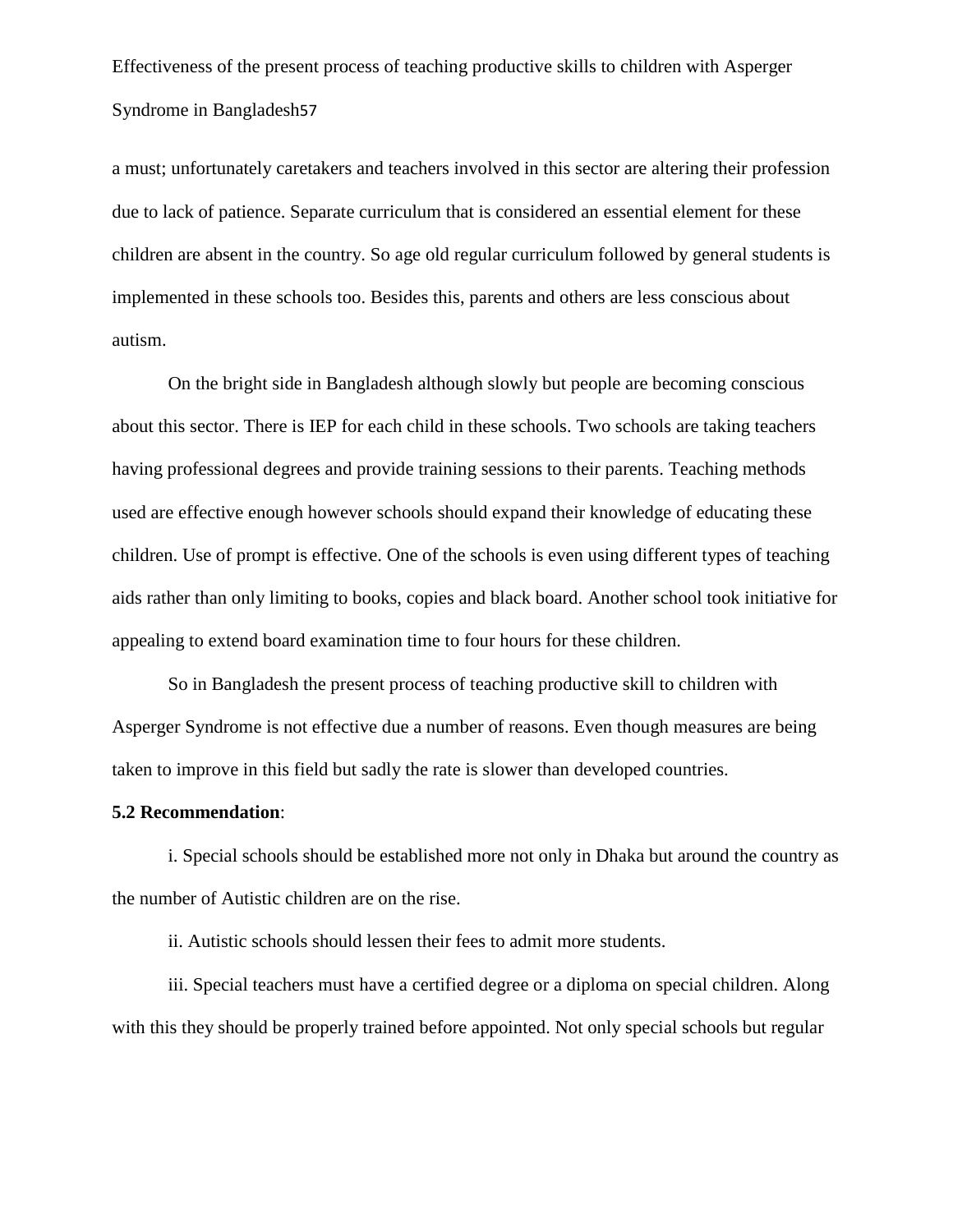schools should appoint special teachers as well since high functioning students also pursues regular education parallel to their special education.

iv. Institution providing professional degrees and trainings on special children should be established more for ensuring quality education. Besides this, special schools should held routine counseling session and practical training programs for parents as well.

v. Every School special and regular should have speech therapist for developing language delays of Autistic children. Special schools should have at least five speech therapist since the number of Autistic children is on the rise in Bangladesh. Encouragement in this sector is much needed to motivate more people to pursue the career of speech therapist. Besides this, sensory and occupational therapy should also be provided more professionally.

vi. Special schools should be more cooperative.

vii. Government should encourage teachers and as well as others involved in special field to work for the development of these children by providing various benefits.

viii. Schools should provide a proper setting for these children with minimal obstruction of sensory issues.

ix. Children should be divided according to their IQ level rather than age in special schools otherwise in a class of two, one will be progressive than another.

x. Implementation of technology should be increased more as the learning process will be easier. It is also essential for the government to provide adequate funding to these schools for the implementation of advance technology.

xi. Advance research is needed in order to develop children with Asperger Syndrome"s writing skill side by side with the research on their speaking skill.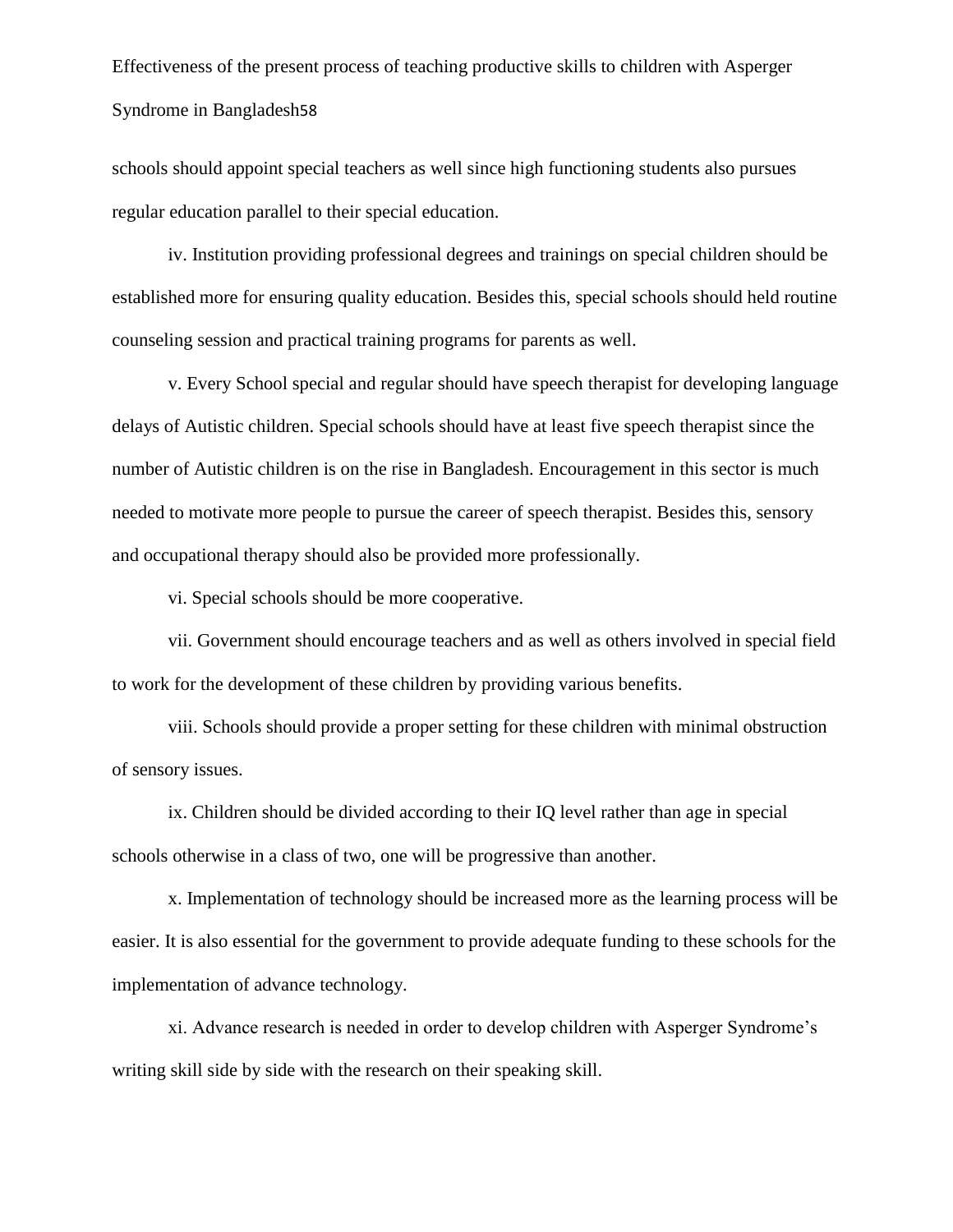xii. Designing separate curriculum for students with Autism Spectrum Disorder is a must having proper books.

xiii. More effort and promotion is needed in this field to raise consciousness of citizen around the country. Propaganda should be made to raise consciousness of the citizens towards these children so that people do not hesitate in conversing with them and behave appropriately this will help in their developmental process consequently in their teaching process as well.

#### **5.3 Future Prospect:**

Bucket Engineer, an institution of the country aiming to change the pathway of education being delivered to autistic children through computer aid is currently along with the help of Harvard University developing a curriculum for students suffering from autism. They are even planning to set an Autistic school for these children. Hopefully with the establishment of a new curriculum change is bound to come in the field of special education.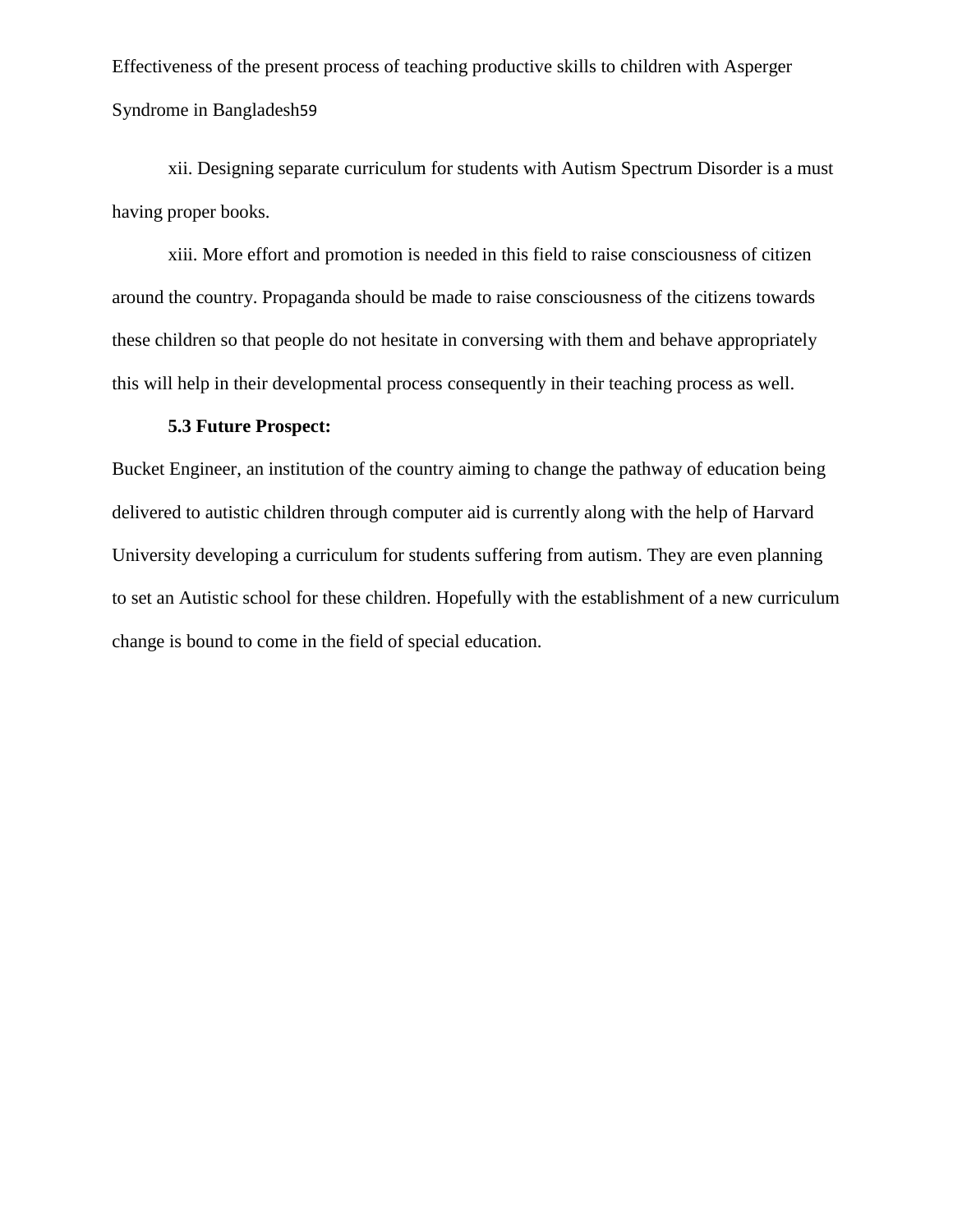# **References**

Alberta Learning. (2003). *Teaching students with autism spectrum disorder.*Alberta, Canada:

Alberta Learning.Retrieved fro[mhttps://education.alberta.ca/media/511995/autism.pdf](https://education.alberta.ca/media/511995/autism.pdf)

Alduais, A. (2012). Integration of Language Learning Theories and Aids Used for Language

Teaching and Learning: A Psycholinguistic Perspective. *Journal of Studies in* 

*Education,2*(4), 108-121. Retrieved from

<http://www.macrothink.org/journal/index.php/jse/article/view/2438/2180>

- Autism Community.( 2011, March). *What is verbal Behavior?* Retrieved from <http://www.autism-community.com/what-is-verbal-behavior/>
- Autism Speaks.(n.d.). Asperger Syndrome. Retrieved from

<https://www.autismspeaks.org/what-autism/asperger-syndrome>

Autism Speaks.(n.d.).Floortime.Retrieved from

<https://www.autismspeaks.org/what-autism/treatment/floortime>

Autism Speaks.(n.d.). Seven Ways to Help Your Nonverbal Child Speak. Retrieved from [https://www.autismspeaks.org/blog/2013/03/19/seven-ways-help-your-nonverbal-child](https://www.autismspeaks.org/blog/2013/03/19/seven-ways-help-your-nonverbal-child-speak)[speak](https://www.autismspeaks.org/blog/2013/03/19/seven-ways-help-your-nonverbal-child-speak)

Autism Speaks. (2013, December). Study Finds Sensory Integration Therapy Benefits Children withAutism. Retrieved from [https://www.autismspeaks.org/science/science-news/study-finds-sensory-integration-](https://www.autismspeaks.org/science/science-news/study-finds-sensory-integration-therapy-benefits-children-autism)

[therapy-benefits-children-autism](https://www.autismspeaks.org/science/science-news/study-finds-sensory-integration-therapy-benefits-children-autism)

Autism Working Group. (2002). *AUTISTIC SPECTRUM DISORDERS A GUIDE TO* 

*CLASSROOM PRACTICE*Retrieved from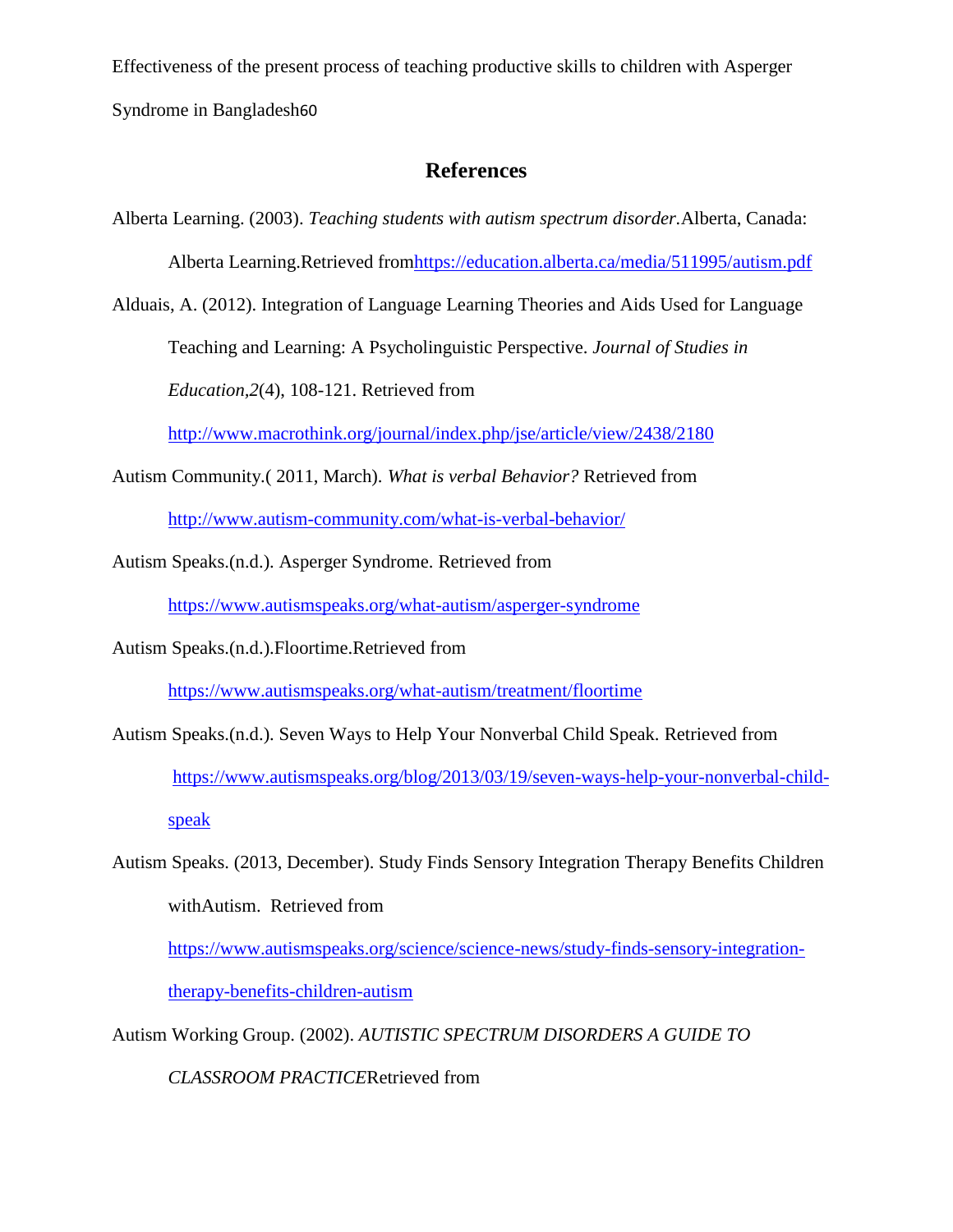[http://www.etini.gov.uk/index/support-material/support-material-general-documents-non](http://www.etini.gov.uk/index/support-material/support-material-general-documents-non-phase-related/support-material-general-documents-documents-relating-to-inspection/autistic-spectrum-disorders-a-guide-to-classroom-practice.htm)[phase-related/support-material-general-documents-documents-relating-to](http://www.etini.gov.uk/index/support-material/support-material-general-documents-non-phase-related/support-material-general-documents-documents-relating-to-inspection/autistic-spectrum-disorders-a-guide-to-classroom-practice.htm)[inspection/autistic-spectrum-disorders-a-guide-to-classroom-practice.htm](http://www.etini.gov.uk/index/support-material/support-material-general-documents-non-phase-related/support-material-general-documents-documents-relating-to-inspection/autistic-spectrum-disorders-a-guide-to-classroom-practice.htm)

- Barnhill, G. P. (2004). Asperger syndrome: A guide for parents and educators. *Helping children at home and school II: Handouts for families and educators.*37-40*.*Retrieved from [http://www.nasponline.org/resources/principals/nasp\\_asperger.pdf](http://www.nasponline.org/resources/principals/nasp_asperger.pdf)
- Buehrly, B. (2005). All Children Can Write! Teaching Strategies for Helping Children with Autism.*Language Arts Journal of Michigan,21*(1), 68-72. Retrieved from <http://scholarworks.gvsu.edu/cgi/viewcontent.cgi?article=1219&context=lajm>
- Burns, M. (2012/2013).New views into the science of educating children with autism.*The Phi Delta Kappan,94*(4), 8-11. Retrieved from

[http://www.jstor.org.proxy1.athensams.net/stable/41763727?Search=yes&resultItemClic](http://www.jstor.org.proxy1.athensams.net/stable/41763727?Search=yes&resultItemClick=true&searchText=New&searchText=views&searchText=into&searchText=the&searchText=science&searchText=of&searchText=educating&searchText=children&searchText=with&searchText=autism&searchUri=%2Faction%2FdoBasicSearch%3FQuery%3DNew%2Bviews%2Binto%2Bthe%2Bscience%2Bof%2Beducating%2Bchildren%2Bwith%2Bautism%26amp%3Bprq%3D%2528New%2Bviews%2Binto%2Bthe%2Bscience%2Bof%2Beducating%2Bchildren%2Bwith%2Bautism%2529%2BAND%2Biid%253A%252810.2307%252Fi40102792%2529%26amp%3Bgroup%3Dnone%26amp%3Bhp%3D25%26amp%3Bfc%3Doff%26amp%3Bwc%3Doff%26amp%3Bso%3Drel&seq=1#page_scan_tab_contents) [k=true&searchText=New&searchText=views&searchText=into&searchText=the&search](http://www.jstor.org.proxy1.athensams.net/stable/41763727?Search=yes&resultItemClick=true&searchText=New&searchText=views&searchText=into&searchText=the&searchText=science&searchText=of&searchText=educating&searchText=children&searchText=with&searchText=autism&searchUri=%2Faction%2FdoBasicSearch%3FQuery%3DNew%2Bviews%2Binto%2Bthe%2Bscience%2Bof%2Beducating%2Bchildren%2Bwith%2Bautism%26amp%3Bprq%3D%2528New%2Bviews%2Binto%2Bthe%2Bscience%2Bof%2Beducating%2Bchildren%2Bwith%2Bautism%2529%2BAND%2Biid%253A%252810.2307%252Fi40102792%2529%26amp%3Bgroup%3Dnone%26amp%3Bhp%3D25%26amp%3Bfc%3Doff%26amp%3Bwc%3Doff%26amp%3Bso%3Drel&seq=1#page_scan_tab_contents) [Text=science&searchText=of&searchText=educating&searchText=children&searchText](http://www.jstor.org.proxy1.athensams.net/stable/41763727?Search=yes&resultItemClick=true&searchText=New&searchText=views&searchText=into&searchText=the&searchText=science&searchText=of&searchText=educating&searchText=children&searchText=with&searchText=autism&searchUri=%2Faction%2FdoBasicSearch%3FQuery%3DNew%2Bviews%2Binto%2Bthe%2Bscience%2Bof%2Beducating%2Bchildren%2Bwith%2Bautism%26amp%3Bprq%3D%2528New%2Bviews%2Binto%2Bthe%2Bscience%2Bof%2Beducating%2Bchildren%2Bwith%2Bautism%2529%2BAND%2Biid%253A%252810.2307%252Fi40102792%2529%26amp%3Bgroup%3Dnone%26amp%3Bhp%3D25%26amp%3Bfc%3Doff%26amp%3Bwc%3Doff%26amp%3Bso%3Drel&seq=1#page_scan_tab_contents) [=with&searchText=autism&searchUri=%2Faction%2FdoBasicSearch%3FQuery%3DNe](http://www.jstor.org.proxy1.athensams.net/stable/41763727?Search=yes&resultItemClick=true&searchText=New&searchText=views&searchText=into&searchText=the&searchText=science&searchText=of&searchText=educating&searchText=children&searchText=with&searchText=autism&searchUri=%2Faction%2FdoBasicSearch%3FQuery%3DNew%2Bviews%2Binto%2Bthe%2Bscience%2Bof%2Beducating%2Bchildren%2Bwith%2Bautism%26amp%3Bprq%3D%2528New%2Bviews%2Binto%2Bthe%2Bscience%2Bof%2Beducating%2Bchildren%2Bwith%2Bautism%2529%2BAND%2Biid%253A%252810.2307%252Fi40102792%2529%26amp%3Bgroup%3Dnone%26amp%3Bhp%3D25%26amp%3Bfc%3Doff%26amp%3Bwc%3Doff%26amp%3Bso%3Drel&seq=1#page_scan_tab_contents) [w%2Bviews%2Binto%2Bthe%2Bscience%2Bof%2Beducating%2Bchildren%2Bwith%2](http://www.jstor.org.proxy1.athensams.net/stable/41763727?Search=yes&resultItemClick=true&searchText=New&searchText=views&searchText=into&searchText=the&searchText=science&searchText=of&searchText=educating&searchText=children&searchText=with&searchText=autism&searchUri=%2Faction%2FdoBasicSearch%3FQuery%3DNew%2Bviews%2Binto%2Bthe%2Bscience%2Bof%2Beducating%2Bchildren%2Bwith%2Bautism%26amp%3Bprq%3D%2528New%2Bviews%2Binto%2Bthe%2Bscience%2Bof%2Beducating%2Bchildren%2Bwith%2Bautism%2529%2BAND%2Biid%253A%252810.2307%252Fi40102792%2529%26amp%3Bgroup%3Dnone%26amp%3Bhp%3D25%26amp%3Bfc%3Doff%26amp%3Bwc%3Doff%26amp%3Bso%3Drel&seq=1#page_scan_tab_contents) [Bautism%26amp%3Bprq%3D%2528New%2Bviews%2Binto%2Bthe%2Bscience%2Bof](http://www.jstor.org.proxy1.athensams.net/stable/41763727?Search=yes&resultItemClick=true&searchText=New&searchText=views&searchText=into&searchText=the&searchText=science&searchText=of&searchText=educating&searchText=children&searchText=with&searchText=autism&searchUri=%2Faction%2FdoBasicSearch%3FQuery%3DNew%2Bviews%2Binto%2Bthe%2Bscience%2Bof%2Beducating%2Bchildren%2Bwith%2Bautism%26amp%3Bprq%3D%2528New%2Bviews%2Binto%2Bthe%2Bscience%2Bof%2Beducating%2Bchildren%2Bwith%2Bautism%2529%2BAND%2Biid%253A%252810.2307%252Fi40102792%2529%26amp%3Bgroup%3Dnone%26amp%3Bhp%3D25%26amp%3Bfc%3Doff%26amp%3Bwc%3Doff%26amp%3Bso%3Drel&seq=1#page_scan_tab_contents) [%2Beducating%2Bchildren%2Bwith%2Bautism%2529%2BAND%2Biid%253A%2528](http://www.jstor.org.proxy1.athensams.net/stable/41763727?Search=yes&resultItemClick=true&searchText=New&searchText=views&searchText=into&searchText=the&searchText=science&searchText=of&searchText=educating&searchText=children&searchText=with&searchText=autism&searchUri=%2Faction%2FdoBasicSearch%3FQuery%3DNew%2Bviews%2Binto%2Bthe%2Bscience%2Bof%2Beducating%2Bchildren%2Bwith%2Bautism%26amp%3Bprq%3D%2528New%2Bviews%2Binto%2Bthe%2Bscience%2Bof%2Beducating%2Bchildren%2Bwith%2Bautism%2529%2BAND%2Biid%253A%252810.2307%252Fi40102792%2529%26amp%3Bgroup%3Dnone%26amp%3Bhp%3D25%26amp%3Bfc%3Doff%26amp%3Bwc%3Doff%26amp%3Bso%3Drel&seq=1#page_scan_tab_contents) [10.2307%252Fi40102792%2529%26amp%3Bgroup%3Dnone%26amp%3Bhp%3D25%](http://www.jstor.org.proxy1.athensams.net/stable/41763727?Search=yes&resultItemClick=true&searchText=New&searchText=views&searchText=into&searchText=the&searchText=science&searchText=of&searchText=educating&searchText=children&searchText=with&searchText=autism&searchUri=%2Faction%2FdoBasicSearch%3FQuery%3DNew%2Bviews%2Binto%2Bthe%2Bscience%2Bof%2Beducating%2Bchildren%2Bwith%2Bautism%26amp%3Bprq%3D%2528New%2Bviews%2Binto%2Bthe%2Bscience%2Bof%2Beducating%2Bchildren%2Bwith%2Bautism%2529%2BAND%2Biid%253A%252810.2307%252Fi40102792%2529%26amp%3Bgroup%3Dnone%26amp%3Bhp%3D25%26amp%3Bfc%3Doff%26amp%3Bwc%3Doff%26amp%3Bso%3Drel&seq=1#page_scan_tab_contents) [26amp%3Bfc%3Doff%26amp%3Bwc%3Doff%26amp%3Bso%3Drel&seq=1#page\\_sca](http://www.jstor.org.proxy1.athensams.net/stable/41763727?Search=yes&resultItemClick=true&searchText=New&searchText=views&searchText=into&searchText=the&searchText=science&searchText=of&searchText=educating&searchText=children&searchText=with&searchText=autism&searchUri=%2Faction%2FdoBasicSearch%3FQuery%3DNew%2Bviews%2Binto%2Bthe%2Bscience%2Bof%2Beducating%2Bchildren%2Bwith%2Bautism%26amp%3Bprq%3D%2528New%2Bviews%2Binto%2Bthe%2Bscience%2Bof%2Beducating%2Bchildren%2Bwith%2Bautism%2529%2BAND%2Biid%253A%252810.2307%252Fi40102792%2529%26amp%3Bgroup%3Dnone%26amp%3Bhp%3D25%26amp%3Bfc%3Doff%26amp%3Bwc%3Doff%26amp%3Bso%3Drel&seq=1#page_scan_tab_contents) [n\\_tab\\_contents](http://www.jstor.org.proxy1.athensams.net/stable/41763727?Search=yes&resultItemClick=true&searchText=New&searchText=views&searchText=into&searchText=the&searchText=science&searchText=of&searchText=educating&searchText=children&searchText=with&searchText=autism&searchUri=%2Faction%2FdoBasicSearch%3FQuery%3DNew%2Bviews%2Binto%2Bthe%2Bscience%2Bof%2Beducating%2Bchildren%2Bwith%2Bautism%26amp%3Bprq%3D%2528New%2Bviews%2Binto%2Bthe%2Bscience%2Bof%2Beducating%2Bchildren%2Bwith%2Bautism%2529%2BAND%2Biid%253A%252810.2307%252Fi40102792%2529%26amp%3Bgroup%3Dnone%26amp%3Bhp%3D25%26amp%3Bfc%3Doff%26amp%3Bwc%3Doff%26amp%3Bso%3Drel&seq=1#page_scan_tab_contents)

Charlop, M. H. (1983). The effects of echolalia on acquisition and generalization of receptive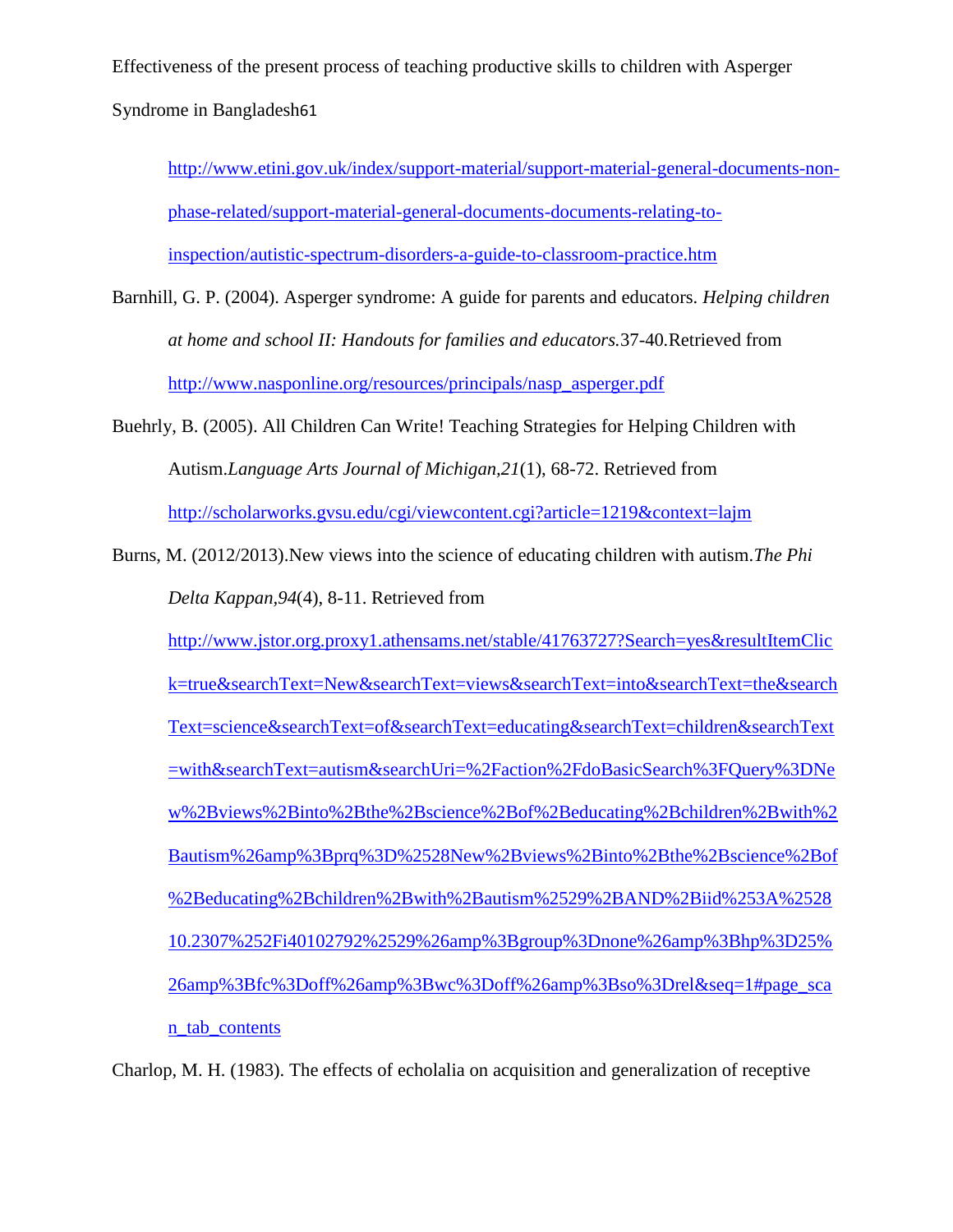labeling in autistic children. *Journal of Applied Behavior Analysis*, *16*(1), 111-126. Retrieved fro[mhttp://www.ncbi.nlm.nih.gov/pmc/articles/PMC1307866/?page=1](http://www.ncbi.nlm.nih.gov/pmc/articles/PMC1307866/?page=1)

Corcoran, D. (2010, may). Stanley I. Greenspan, Developer of "Floor Time" Teaching, Dies at 68. *The New York Times*. Retrieved from

http://www.nytimes.com/2010/05/05/us/05greenspan.html? $r=1$ 

Corsello, C. (2005). Early Intervention in Autism.*Infants & Young Children,18*(2), 74–85-74– 85. Retrieved from [https://depts.washington.edu/isei/iyc/corsello\\_18\\_2.pdf](https://depts.washington.edu/isei/iyc/corsello_18_2.pdf)

Cosgrave, Gavin. (n.d.).*Discrete Trial Training.*Retrieved from

<http://www.educateautism.com/applied-behaviour-analysis/discrete-trial-training.html>

Crissey, P. (2009). *Teaching Communication Skills to Children with Autism*.Attainment

Company. Retrieved from

<http://www.attainmentcompany.com/teaching-communication-skills-autism>

Delano, M. E. (2007). Improving written language performance of adolescents with Asperger syndrome. *Journal of applied behavior analysis*, *40*(2), 345-351. Retrieved from [http://vsmproject.pbworks.com/f/writing.pdfs](http://vsmproject.pbworks.com/f/writing.pdf)

Freeman, D. L. (2000).*Techniques and principles in language teaching* (2<sup>nd</sup>ed.). New York, USA: Oxford University Press.

Enderby, P., & Emerson, J. (1996). Speech And Language Therapy: Does It Work? *BMJ: British Medical Journal,312*(7047), 1655-1658. Retrieved from [http://www.jstor.org/discover/10.2307/29732116?sid=21106179352973&uid=2&uid=37](http://www.jstor.org/discover/10.2307/29732116?sid=21106179352973&uid=2&uid=3737584&uid=70&uid=2134&uid=4) [37584&uid=70&uid=2134&uid=4](http://www.jstor.org/discover/10.2307/29732116?sid=21106179352973&uid=2&uid=3737584&uid=70&uid=2134&uid=4)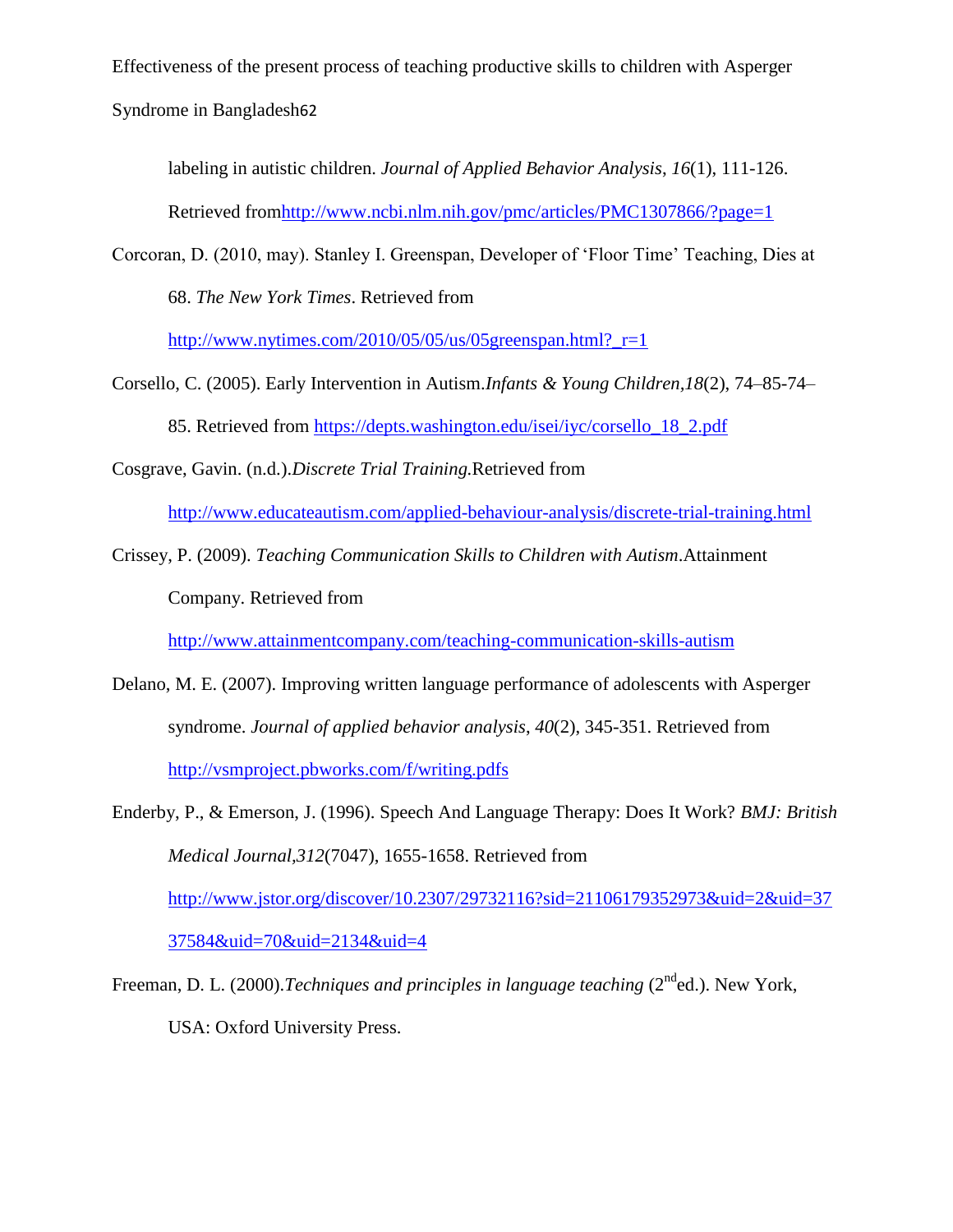Frith, U., &Happé, F. (1994).Language and communication in autistic disorders.*Philosophical Transactions of the Royal Society B: Biological Sciences*, *346*(1315), 97-104. Retrieved from<http://rstb.royalsocietypublishing.org/content/royptb/346/1315/97.full.pdf>

Furniss, G. (2008). Celebrating the Artmaking of Children with Autism.*Art Education,61*(5), 8-

12. Retrieved from

[http://www.jstor.org.proxy1.athensams.net/stable/20694751?Search=yes&resultItemClic](http://www.jstor.org.proxy1.athensams.net/stable/20694751?Search=yes&resultItemClick=true&searchText=Celebrating&searchText=the&searchText=art&searchText=making&searchText=of&searchText=children&searchText=with&searchText=autism&searchUri=%2Faction%2FdoBasicSearch%3FQuery%3DCelebrating%2Bthe%2Bart%2Bmaking%2Bof%2Bchildren%2Bwith%2Bautism%26amp%3Bacc%3Don%26amp%3Bwc%3Don%26amp%3Bfc%3Doff%26amp%3Bgroup%3Dnone) [k=true&searchText=Celebrating&searchText=the&searchText=art&searchText=making](http://www.jstor.org.proxy1.athensams.net/stable/20694751?Search=yes&resultItemClick=true&searchText=Celebrating&searchText=the&searchText=art&searchText=making&searchText=of&searchText=children&searchText=with&searchText=autism&searchUri=%2Faction%2FdoBasicSearch%3FQuery%3DCelebrating%2Bthe%2Bart%2Bmaking%2Bof%2Bchildren%2Bwith%2Bautism%26amp%3Bacc%3Don%26amp%3Bwc%3Don%26amp%3Bfc%3Doff%26amp%3Bgroup%3Dnone) [&searchText=of&searchText=children&searchText=with&searchText=autism&searchUr](http://www.jstor.org.proxy1.athensams.net/stable/20694751?Search=yes&resultItemClick=true&searchText=Celebrating&searchText=the&searchText=art&searchText=making&searchText=of&searchText=children&searchText=with&searchText=autism&searchUri=%2Faction%2FdoBasicSearch%3FQuery%3DCelebrating%2Bthe%2Bart%2Bmaking%2Bof%2Bchildren%2Bwith%2Bautism%26amp%3Bacc%3Don%26amp%3Bwc%3Don%26amp%3Bfc%3Doff%26amp%3Bgroup%3Dnone) [i=%2Faction%2FdoBasicSearch%3FQuery%3DCelebrating%2Bthe%2Bart%2Bmaking](http://www.jstor.org.proxy1.athensams.net/stable/20694751?Search=yes&resultItemClick=true&searchText=Celebrating&searchText=the&searchText=art&searchText=making&searchText=of&searchText=children&searchText=with&searchText=autism&searchUri=%2Faction%2FdoBasicSearch%3FQuery%3DCelebrating%2Bthe%2Bart%2Bmaking%2Bof%2Bchildren%2Bwith%2Bautism%26amp%3Bacc%3Don%26amp%3Bwc%3Don%26amp%3Bfc%3Doff%26amp%3Bgroup%3Dnone) [%2Bof%2Bchildren%2Bwith%2Bautism%26amp%3Bacc%3Don%26amp%3Bwc%3Do](http://www.jstor.org.proxy1.athensams.net/stable/20694751?Search=yes&resultItemClick=true&searchText=Celebrating&searchText=the&searchText=art&searchText=making&searchText=of&searchText=children&searchText=with&searchText=autism&searchUri=%2Faction%2FdoBasicSearch%3FQuery%3DCelebrating%2Bthe%2Bart%2Bmaking%2Bof%2Bchildren%2Bwith%2Bautism%26amp%3Bacc%3Don%26amp%3Bwc%3Don%26amp%3Bfc%3Doff%26amp%3Bgroup%3Dnone) [n%26amp%3Bfc%3Doff%26amp%3Bgroup%3Dnone](http://www.jstor.org.proxy1.athensams.net/stable/20694751?Search=yes&resultItemClick=true&searchText=Celebrating&searchText=the&searchText=art&searchText=making&searchText=of&searchText=children&searchText=with&searchText=autism&searchUri=%2Faction%2FdoBasicSearch%3FQuery%3DCelebrating%2Bthe%2Bart%2Bmaking%2Bof%2Bchildren%2Bwith%2Bautism%26amp%3Bacc%3Don%26amp%3Bwc%3Don%26amp%3Bfc%3Doff%26amp%3Bgroup%3Dnone)

- Graham, S.& Harris, K. (1993).Self-Regulated Strategy Development: Helping Students with Learning Problems Develop as Writers*. The Elementary School Journal,94*(2), 169-181. Retrieved fro[mhttp://www.jstor.org/stable/1001967?seq=2#page\\_scan\\_tab\\_contents](http://www.jstor.org/stable/1001967?seq=2#page_scan_tab_contents)
- Grandin, T. (2002). Teaching tips for children and adults with autism. *Center for the study of Autism*, *2*(5), 1-4. Retrieved from

http://oepf.org/sites/default/files/Teaching%20Tips%20Grandin.pdf

Hart, J. (2012/2013). Navigating autism's swirling waters.*The Phi Delta Kappan,94*(4), 24-27. Retrieved From

[http://www.jstor.org.proxy1.athensams.net/stable/41763731?Search=yes&resultItemClic](http://www.jstor.org.proxy1.athensams.net/stable/41763731?Search=yes&resultItemClick=true&searchText=Navigating&searchText=autism%27s&searchText=swirling&searchText=waters&searchUri=%2Faction%2FdoBasicSearch%3FQuery%3DNavigating%2Bautism%2527s%2Bswirling%2Bwaters%26amp%3Bprq%3D%2528Navigating%2Bautism%2527s%2Bswirling%2Bwaters%2529%2BAND%2Biid%253A%252810.2307%252Fi20205233%2529%26amp%3Bgroup%3Dnone%26amp%3Bwc%3Doff%26amp%3Bfc%3Doff%26amp%3Bhp%3D25%26amp%3Bso%3Drel) [k=true&searchText=Navigating&searchText=autism%27s&searchText=swirling&search](http://www.jstor.org.proxy1.athensams.net/stable/41763731?Search=yes&resultItemClick=true&searchText=Navigating&searchText=autism%27s&searchText=swirling&searchText=waters&searchUri=%2Faction%2FdoBasicSearch%3FQuery%3DNavigating%2Bautism%2527s%2Bswirling%2Bwaters%26amp%3Bprq%3D%2528Navigating%2Bautism%2527s%2Bswirling%2Bwaters%2529%2BAND%2Biid%253A%252810.2307%252Fi20205233%2529%26amp%3Bgroup%3Dnone%26amp%3Bwc%3Doff%26amp%3Bfc%3Doff%26amp%3Bhp%3D25%26amp%3Bso%3Drel) [Text=waters&searchUri=%2Faction%2FdoBasicSearch%3FQuery%3DNavigating%2Ba](http://www.jstor.org.proxy1.athensams.net/stable/41763731?Search=yes&resultItemClick=true&searchText=Navigating&searchText=autism%27s&searchText=swirling&searchText=waters&searchUri=%2Faction%2FdoBasicSearch%3FQuery%3DNavigating%2Bautism%2527s%2Bswirling%2Bwaters%26amp%3Bprq%3D%2528Navigating%2Bautism%2527s%2Bswirling%2Bwaters%2529%2BAND%2Biid%253A%252810.2307%252Fi20205233%2529%26amp%3Bgroup%3Dnone%26amp%3Bwc%3Doff%26amp%3Bfc%3Doff%26amp%3Bhp%3D25%26amp%3Bso%3Drel)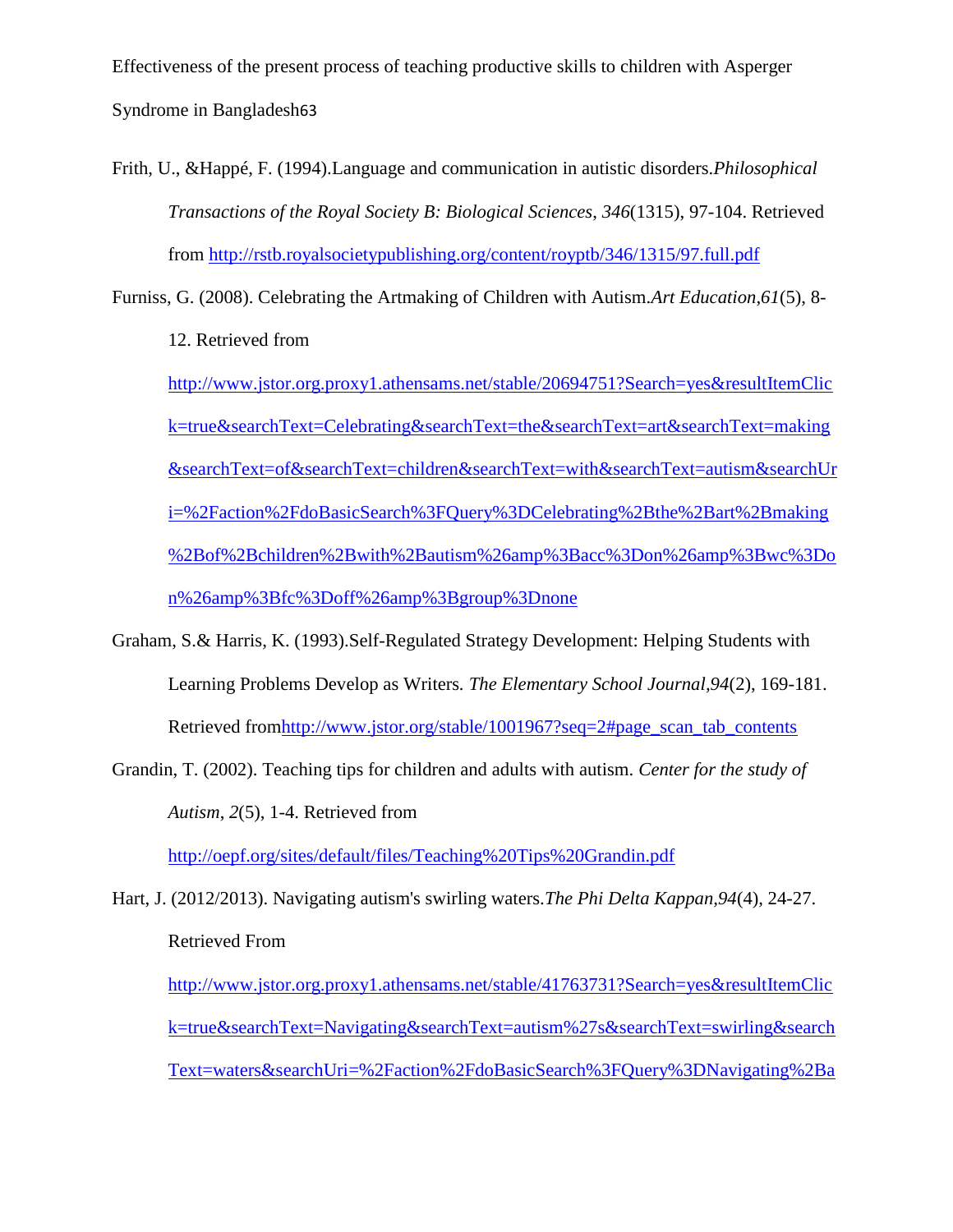Syndrome in Bangladesh64

utism%2527s%2Bswirling%2Bwaters%26amp%3Bprq%3D%2528Navigating%2Bautis m%2527s%2Bswirling%2Bwaters%2529%2BAND%2Biid%253A%252810.2307%252F i20205233%2529%26amp%3Bgroup%3Dnone%26amp%3Bwc%3Doff%26amp%3Bfc %3Doff%26amp%3Bhp%3D25%26amp%3Bso%3Drel

Holmes, J. (2001). *An introduction to sociolinguistics*(2<sup>nd</sup>ed.). London, England: Longman.

Kluth, P.& Latham, J. (2003). Beyond Sight Words: Literacy Opportunities for Students with Autism.*The Reading Teacher,56*(6), 532-535. Retrieved from [http://www.jstor.org.proxy1.athensams.net/stable/20205240?Search=yes&resultItemClic](http://www.jstor.org.proxy1.athensams.net/stable/20205240?Search=yes&resultItemClick=true&searchText=Beyond&searchText=Sight&searchText=Words:&searchText=Literacy&searchText=Opportunities&searchText=for&searchText=Students&searchText=with&searchText=Autism&searchUri=%2Faction%2FdoBasicSearch%3FQuery%3DBeyond%2BSight%2BWords%253A%2BLiteracy%2BOpportunities%2Bfor%2BStudents%2Bwith%2BAutism%26amp%3Bprq%3D%2528Beyond%2BSight%2BWords%253A%2BLiteracy%2BOpportunities%2Bfor%2BStudents%2Bwith%2BAutism%2529%2BAND%2Biid%253A%252810.2307%252Fi40102540%2529%26amp%3Bgroup%3Dnone%26amp%3Bhp%3D25%26amp%3Bfc%3Doff%26amp%3Bso%3Drel%26amp%3Bwc%3Doff&seq=1#page_scan_tab_contents) [k=true&searchText=Beyond&searchText=Sight&searchText=Words:&searchText=Liter](http://www.jstor.org.proxy1.athensams.net/stable/20205240?Search=yes&resultItemClick=true&searchText=Beyond&searchText=Sight&searchText=Words:&searchText=Literacy&searchText=Opportunities&searchText=for&searchText=Students&searchText=with&searchText=Autism&searchUri=%2Faction%2FdoBasicSearch%3FQuery%3DBeyond%2BSight%2BWords%253A%2BLiteracy%2BOpportunities%2Bfor%2BStudents%2Bwith%2BAutism%26amp%3Bprq%3D%2528Beyond%2BSight%2BWords%253A%2BLiteracy%2BOpportunities%2Bfor%2BStudents%2Bwith%2BAutism%2529%2BAND%2Biid%253A%252810.2307%252Fi40102540%2529%26amp%3Bgroup%3Dnone%26amp%3Bhp%3D25%26amp%3Bfc%3Doff%26amp%3Bso%3Drel%26amp%3Bwc%3Doff&seq=1#page_scan_tab_contents) [acy&searchText=Opportunities&searchText=for&searchText=Students&searchText=wit](http://www.jstor.org.proxy1.athensams.net/stable/20205240?Search=yes&resultItemClick=true&searchText=Beyond&searchText=Sight&searchText=Words:&searchText=Literacy&searchText=Opportunities&searchText=for&searchText=Students&searchText=with&searchText=Autism&searchUri=%2Faction%2FdoBasicSearch%3FQuery%3DBeyond%2BSight%2BWords%253A%2BLiteracy%2BOpportunities%2Bfor%2BStudents%2Bwith%2BAutism%26amp%3Bprq%3D%2528Beyond%2BSight%2BWords%253A%2BLiteracy%2BOpportunities%2Bfor%2BStudents%2Bwith%2BAutism%2529%2BAND%2Biid%253A%252810.2307%252Fi40102540%2529%26amp%3Bgroup%3Dnone%26amp%3Bhp%3D25%26amp%3Bfc%3Doff%26amp%3Bso%3Drel%26amp%3Bwc%3Doff&seq=1#page_scan_tab_contents) [h&searchText=Autism&searchUri=%2Faction%2FdoBasicSearch%3FQuery%3DBeyon](http://www.jstor.org.proxy1.athensams.net/stable/20205240?Search=yes&resultItemClick=true&searchText=Beyond&searchText=Sight&searchText=Words:&searchText=Literacy&searchText=Opportunities&searchText=for&searchText=Students&searchText=with&searchText=Autism&searchUri=%2Faction%2FdoBasicSearch%3FQuery%3DBeyond%2BSight%2BWords%253A%2BLiteracy%2BOpportunities%2Bfor%2BStudents%2Bwith%2BAutism%26amp%3Bprq%3D%2528Beyond%2BSight%2BWords%253A%2BLiteracy%2BOpportunities%2Bfor%2BStudents%2Bwith%2BAutism%2529%2BAND%2Biid%253A%252810.2307%252Fi40102540%2529%26amp%3Bgroup%3Dnone%26amp%3Bhp%3D25%26amp%3Bfc%3Doff%26amp%3Bso%3Drel%26amp%3Bwc%3Doff&seq=1#page_scan_tab_contents) [d%2BSight%2BWords%253A%2BLiteracy%2BOpportunities%2Bfor%2BStudents%2B](http://www.jstor.org.proxy1.athensams.net/stable/20205240?Search=yes&resultItemClick=true&searchText=Beyond&searchText=Sight&searchText=Words:&searchText=Literacy&searchText=Opportunities&searchText=for&searchText=Students&searchText=with&searchText=Autism&searchUri=%2Faction%2FdoBasicSearch%3FQuery%3DBeyond%2BSight%2BWords%253A%2BLiteracy%2BOpportunities%2Bfor%2BStudents%2Bwith%2BAutism%26amp%3Bprq%3D%2528Beyond%2BSight%2BWords%253A%2BLiteracy%2BOpportunities%2Bfor%2BStudents%2Bwith%2BAutism%2529%2BAND%2Biid%253A%252810.2307%252Fi40102540%2529%26amp%3Bgroup%3Dnone%26amp%3Bhp%3D25%26amp%3Bfc%3Doff%26amp%3Bso%3Drel%26amp%3Bwc%3Doff&seq=1#page_scan_tab_contents) [with%2BAutism%26amp%3Bprq%3D%2528Beyond%2BSight%2BWords%253A%2B](http://www.jstor.org.proxy1.athensams.net/stable/20205240?Search=yes&resultItemClick=true&searchText=Beyond&searchText=Sight&searchText=Words:&searchText=Literacy&searchText=Opportunities&searchText=for&searchText=Students&searchText=with&searchText=Autism&searchUri=%2Faction%2FdoBasicSearch%3FQuery%3DBeyond%2BSight%2BWords%253A%2BLiteracy%2BOpportunities%2Bfor%2BStudents%2Bwith%2BAutism%26amp%3Bprq%3D%2528Beyond%2BSight%2BWords%253A%2BLiteracy%2BOpportunities%2Bfor%2BStudents%2Bwith%2BAutism%2529%2BAND%2Biid%253A%252810.2307%252Fi40102540%2529%26amp%3Bgroup%3Dnone%26amp%3Bhp%3D25%26amp%3Bfc%3Doff%26amp%3Bso%3Drel%26amp%3Bwc%3Doff&seq=1#page_scan_tab_contents) [Literacy%2BOpportunities%2Bfor%2BStudents%2Bwith%2BAutism%2529%2BAND%](http://www.jstor.org.proxy1.athensams.net/stable/20205240?Search=yes&resultItemClick=true&searchText=Beyond&searchText=Sight&searchText=Words:&searchText=Literacy&searchText=Opportunities&searchText=for&searchText=Students&searchText=with&searchText=Autism&searchUri=%2Faction%2FdoBasicSearch%3FQuery%3DBeyond%2BSight%2BWords%253A%2BLiteracy%2BOpportunities%2Bfor%2BStudents%2Bwith%2BAutism%26amp%3Bprq%3D%2528Beyond%2BSight%2BWords%253A%2BLiteracy%2BOpportunities%2Bfor%2BStudents%2Bwith%2BAutism%2529%2BAND%2Biid%253A%252810.2307%252Fi40102540%2529%26amp%3Bgroup%3Dnone%26amp%3Bhp%3D25%26amp%3Bfc%3Doff%26amp%3Bso%3Drel%26amp%3Bwc%3Doff&seq=1#page_scan_tab_contents) [2Biid%253A%252810.2307%252Fi40102540%2529%26amp%3Bgroup%3Dnone%26a](http://www.jstor.org.proxy1.athensams.net/stable/20205240?Search=yes&resultItemClick=true&searchText=Beyond&searchText=Sight&searchText=Words:&searchText=Literacy&searchText=Opportunities&searchText=for&searchText=Students&searchText=with&searchText=Autism&searchUri=%2Faction%2FdoBasicSearch%3FQuery%3DBeyond%2BSight%2BWords%253A%2BLiteracy%2BOpportunities%2Bfor%2BStudents%2Bwith%2BAutism%26amp%3Bprq%3D%2528Beyond%2BSight%2BWords%253A%2BLiteracy%2BOpportunities%2Bfor%2BStudents%2Bwith%2BAutism%2529%2BAND%2Biid%253A%252810.2307%252Fi40102540%2529%26amp%3Bgroup%3Dnone%26amp%3Bhp%3D25%26amp%3Bfc%3Doff%26amp%3Bso%3Drel%26amp%3Bwc%3Doff&seq=1#page_scan_tab_contents) [mp%3Bhp%3D25%26amp%3Bfc%3Doff%26amp%3Bso%3Drel%26amp%3Bwc%3Do](http://www.jstor.org.proxy1.athensams.net/stable/20205240?Search=yes&resultItemClick=true&searchText=Beyond&searchText=Sight&searchText=Words:&searchText=Literacy&searchText=Opportunities&searchText=for&searchText=Students&searchText=with&searchText=Autism&searchUri=%2Faction%2FdoBasicSearch%3FQuery%3DBeyond%2BSight%2BWords%253A%2BLiteracy%2BOpportunities%2Bfor%2BStudents%2Bwith%2BAutism%26amp%3Bprq%3D%2528Beyond%2BSight%2BWords%253A%2BLiteracy%2BOpportunities%2Bfor%2BStudents%2Bwith%2BAutism%2529%2BAND%2Biid%253A%252810.2307%252Fi40102540%2529%26amp%3Bgroup%3Dnone%26amp%3Bhp%3D25%26amp%3Bfc%3Doff%26amp%3Bso%3Drel%26amp%3Bwc%3Doff&seq=1#page_scan_tab_contents) [ff&seq=1#page\\_scan\\_tab\\_contents](http://www.jstor.org.proxy1.athensams.net/stable/20205240?Search=yes&resultItemClick=true&searchText=Beyond&searchText=Sight&searchText=Words:&searchText=Literacy&searchText=Opportunities&searchText=for&searchText=Students&searchText=with&searchText=Autism&searchUri=%2Faction%2FdoBasicSearch%3FQuery%3DBeyond%2BSight%2BWords%253A%2BLiteracy%2BOpportunities%2Bfor%2BStudents%2Bwith%2BAutism%26amp%3Bprq%3D%2528Beyond%2BSight%2BWords%253A%2BLiteracy%2BOpportunities%2Bfor%2BStudents%2Bwith%2BAutism%2529%2BAND%2Biid%253A%252810.2307%252Fi40102540%2529%26amp%3Bgroup%3Dnone%26amp%3Bhp%3D25%26amp%3Bfc%3Doff%26amp%3Bso%3Drel%26amp%3Bwc%3Doff&seq=1#page_scan_tab_contents)

Larkey, S. (2006). Strategies for teaching students with Autism Spectrum Disorder and other students with special needs. Learning links. Retrieved from [http://www.learninglinks.org.au/wp-content/uploads/2012/11/LLIS-03\\_Autism-](http://www.learninglinks.org.au/wp-content/uploads/2012/11/LLIS-03_Autism-Strategies.pdf)[Strategies.pdf.](http://www.learninglinks.org.au/wp-content/uploads/2012/11/LLIS-03_Autism-Strategies.pdf)

Laura. (2008). *Echolalia……….What It Is and What It Means.* Retrieved from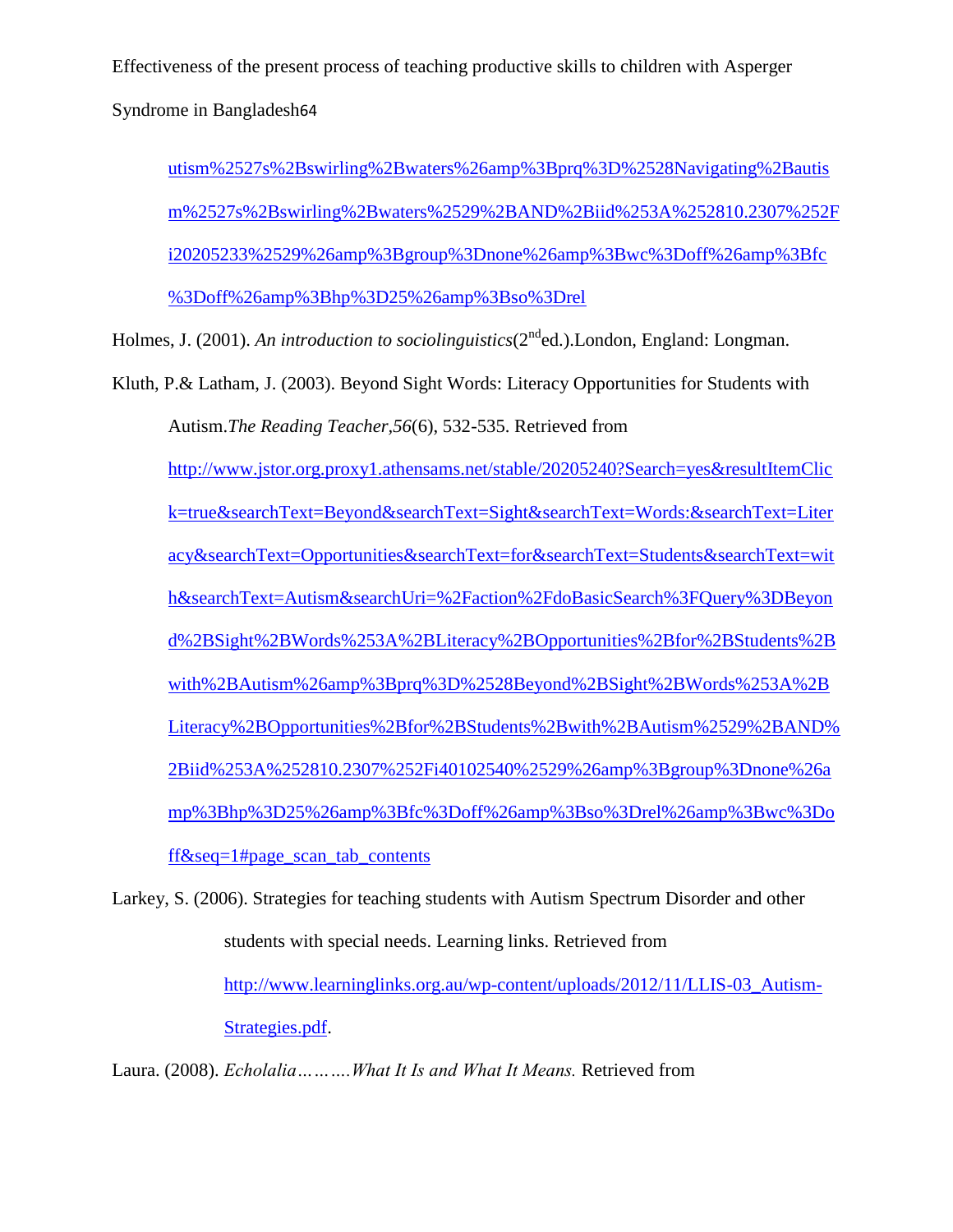<http://teachmetotalk.com/2008/06/01/echolaliawhat-it-is-and-what-it-means/>

- Macintosh, K. E.&Dissanayake, C. (2004). Annotation: the similarities and differences between autistic disorder and Asperger's disorder: a review of the empirical evidence. *Journal of Child Psychology and Psychiatry*, *45*(3), 421-434. Retrieved from <http://onlinelibrary.wiley.com/doi/10.1111/j.1469-7610.2004.00234.x/pdf>
- Mcleod, S. (2007).*Skinner - Operant Conditioning.* Retrieved from <http://www.simplypsychology.org/operant-conditioning.html>
- Olcott, K.&Kluth, P. (2009). Why Everyone Benefits from including Students with Autism in Literacy Classrooms.*The Reading Teacher,62*(7), 548-557. Retrieved from [http://www.jstor.org/discover/10.2307/20464465?sid=21106179352973&uid=3737584&](http://www.jstor.org/discover/10.2307/20464465?sid=21106179352973&uid=3737584&uid=2134&uid=70&uid=4&uid=2) [uid=2134&uid=70&uid=4&uid=2](http://www.jstor.org/discover/10.2307/20464465?sid=21106179352973&uid=3737584&uid=2134&uid=70&uid=4&uid=2)
- Pennington, R. C., Ault, M. J. Schuster, J. W.& Sanders, A. (2010). Using Simultaneous Prompting and Computer-Assisted Instruction to Teach Story Writing to Students with Autism.*Assistive Technology Outcomes and Benefits*, *7*(1), 24-38. Retrieved from <http://files.eric.ed.gov/fulltext/EJ961160.pdf>
- Purnata, N. (2014, August 15).The Other Side of the Spectrum*.The Daily Star*.Retrieved from <http://www.thedailystar.net/the-other-side-of-the-spectrum-36985>
- Saskatchewan Education-Special Education Unit.(1999)*. Teaching Students with Autism: A Guide for Educators*. Retrieved fro[mhttp://www.education.gov.sk.ca/asd](http://www.education.gov.sk.ca/asd)
- Special Learning. (2011). *Whatis Verbal Behavior?*Retrieved from http://www.special-learning.com/article/what is verbal behavior

Spurr, B. (2001). Nurturing the Essentials: Children's Reading, Writing and Speaking Skills.*AQ:*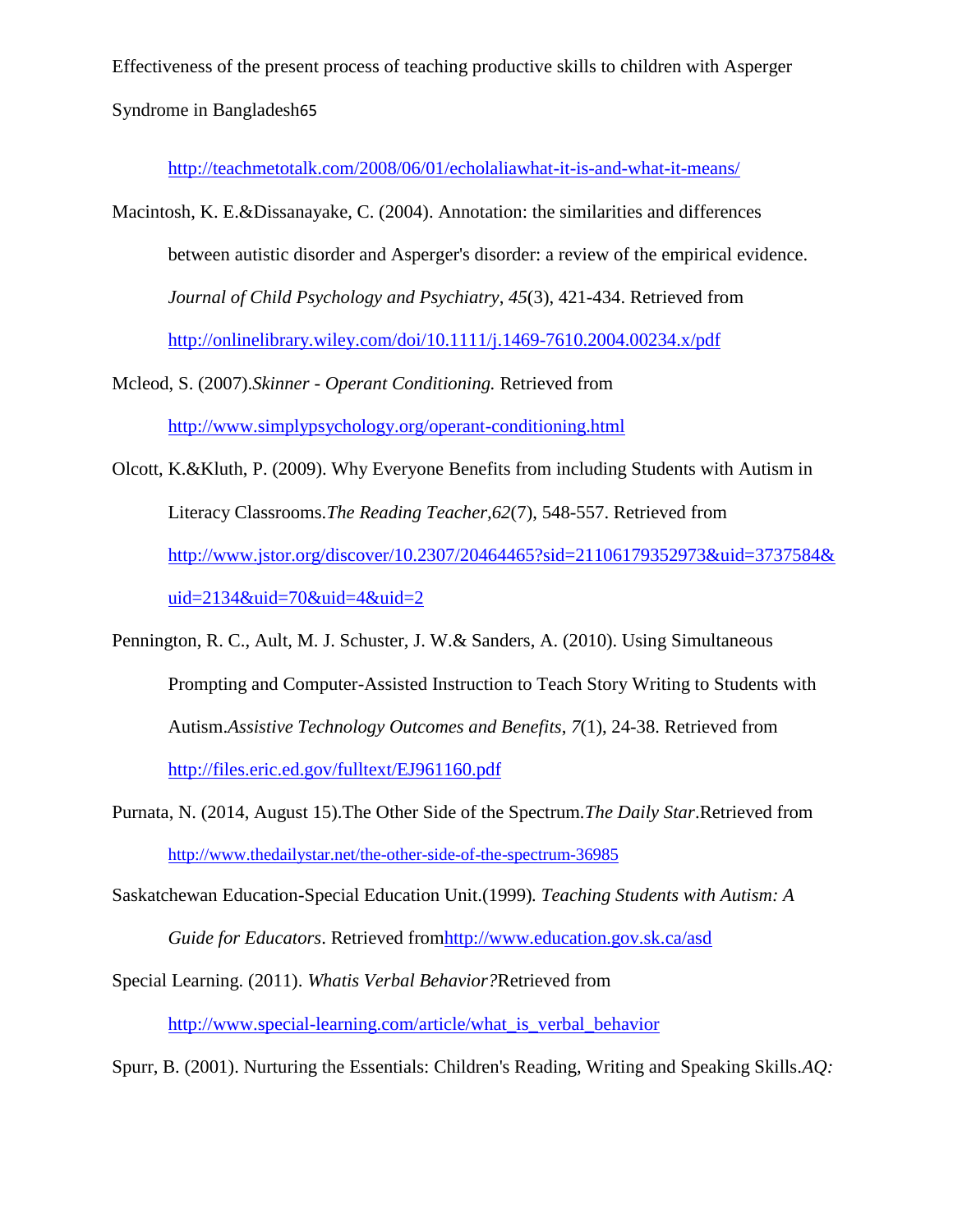Syndrome in Bangladesh66

*Australian Quarterly,73*(6), 28-33. Retrieved from

[http://www.jstor.org/discover/10.2307/20638048?sid=21106184200383&uid=70&uid=3](http://www.jstor.org/discover/10.2307/20638048?sid=21106184200383&uid=70&uid=3737584&uid=4&uid=2&uid=2134) [737584&uid=4&uid=2&uid=2134](http://www.jstor.org/discover/10.2307/20638048?sid=21106184200383&uid=70&uid=3737584&uid=4&uid=2&uid=2134)

Styslinger, M. (2012/2013). Making meaning: Strategies for literacy learning. *The Phi Delta Kappan,,94*(4), 40-45. Retrieved from

[http://www.jstor.org.proxy1.athensams.net/stable/41763734?Search=yes&resultItemClic](http://www.jstor.org.proxy1.athensams.net/stable/41763734?Search=yes&resultItemClick=true&searchText=Making&searchText=meaning:&searchText=Strategies&searchText=for&searchText=literacy&searchText=learning&searchUri=%2Faction%2FdoBasicSearch%3FQuery%3DMaking%2Bmeaning%253A%2BStrategies%2Bfor%2Bliteracy%2Blearning%26amp%3Bprq%3D%2528Making%2Bmeaning%253A%2BStrategies%2Bfor%2Bliteracy%2Blearning%2529%2BAND%2Biid%253A%252810.2307%252Fi40102792%2529%26amp%3Bgroup%3Dnone%26amp%3Bwc%3Doff%26amp%3Bso%3Drel%26amp%3Bhp%3D25%26amp%3Bfc%3Doff&seq=1#page_scan_tab_com) [k=true&searchText=Making&searchText=meaning:&searchText=Strategies&searchText](http://www.jstor.org.proxy1.athensams.net/stable/41763734?Search=yes&resultItemClick=true&searchText=Making&searchText=meaning:&searchText=Strategies&searchText=for&searchText=literacy&searchText=learning&searchUri=%2Faction%2FdoBasicSearch%3FQuery%3DMaking%2Bmeaning%253A%2BStrategies%2Bfor%2Bliteracy%2Blearning%26amp%3Bprq%3D%2528Making%2Bmeaning%253A%2BStrategies%2Bfor%2Bliteracy%2Blearning%2529%2BAND%2Biid%253A%252810.2307%252Fi40102792%2529%26amp%3Bgroup%3Dnone%26amp%3Bwc%3Doff%26amp%3Bso%3Drel%26amp%3Bhp%3D25%26amp%3Bfc%3Doff&seq=1#page_scan_tab_com) [=for&searchText=literacy&searchText=learning&searchUri=%2Faction%2FdoBasicSear](http://www.jstor.org.proxy1.athensams.net/stable/41763734?Search=yes&resultItemClick=true&searchText=Making&searchText=meaning:&searchText=Strategies&searchText=for&searchText=literacy&searchText=learning&searchUri=%2Faction%2FdoBasicSearch%3FQuery%3DMaking%2Bmeaning%253A%2BStrategies%2Bfor%2Bliteracy%2Blearning%26amp%3Bprq%3D%2528Making%2Bmeaning%253A%2BStrategies%2Bfor%2Bliteracy%2Blearning%2529%2BAND%2Biid%253A%252810.2307%252Fi40102792%2529%26amp%3Bgroup%3Dnone%26amp%3Bwc%3Doff%26amp%3Bso%3Drel%26amp%3Bhp%3D25%26amp%3Bfc%3Doff&seq=1#page_scan_tab_com) [ch%3FQuery%3DMaking%2Bmeaning%253A%2BStrategies%2Bfor%2Bliteracy%2Ble](http://www.jstor.org.proxy1.athensams.net/stable/41763734?Search=yes&resultItemClick=true&searchText=Making&searchText=meaning:&searchText=Strategies&searchText=for&searchText=literacy&searchText=learning&searchUri=%2Faction%2FdoBasicSearch%3FQuery%3DMaking%2Bmeaning%253A%2BStrategies%2Bfor%2Bliteracy%2Blearning%26amp%3Bprq%3D%2528Making%2Bmeaning%253A%2BStrategies%2Bfor%2Bliteracy%2Blearning%2529%2BAND%2Biid%253A%252810.2307%252Fi40102792%2529%26amp%3Bgroup%3Dnone%26amp%3Bwc%3Doff%26amp%3Bso%3Drel%26amp%3Bhp%3D25%26amp%3Bfc%3Doff&seq=1#page_scan_tab_com) [arning%26amp%3Bprq%3D%2528Making%2Bmeaning%253A%2BStrategies%2Bfor%](http://www.jstor.org.proxy1.athensams.net/stable/41763734?Search=yes&resultItemClick=true&searchText=Making&searchText=meaning:&searchText=Strategies&searchText=for&searchText=literacy&searchText=learning&searchUri=%2Faction%2FdoBasicSearch%3FQuery%3DMaking%2Bmeaning%253A%2BStrategies%2Bfor%2Bliteracy%2Blearning%26amp%3Bprq%3D%2528Making%2Bmeaning%253A%2BStrategies%2Bfor%2Bliteracy%2Blearning%2529%2BAND%2Biid%253A%252810.2307%252Fi40102792%2529%26amp%3Bgroup%3Dnone%26amp%3Bwc%3Doff%26amp%3Bso%3Drel%26amp%3Bhp%3D25%26amp%3Bfc%3Doff&seq=1#page_scan_tab_com) [2Bliteracy%2Blearning%2529%2BAND%2Biid%253A%252810.2307%252Fi40102792](http://www.jstor.org.proxy1.athensams.net/stable/41763734?Search=yes&resultItemClick=true&searchText=Making&searchText=meaning:&searchText=Strategies&searchText=for&searchText=literacy&searchText=learning&searchUri=%2Faction%2FdoBasicSearch%3FQuery%3DMaking%2Bmeaning%253A%2BStrategies%2Bfor%2Bliteracy%2Blearning%26amp%3Bprq%3D%2528Making%2Bmeaning%253A%2BStrategies%2Bfor%2Bliteracy%2Blearning%2529%2BAND%2Biid%253A%252810.2307%252Fi40102792%2529%26amp%3Bgroup%3Dnone%26amp%3Bwc%3Doff%26amp%3Bso%3Drel%26amp%3Bhp%3D25%26amp%3Bfc%3Doff&seq=1#page_scan_tab_com) [%2529%26amp%3Bgroup%3Dnone%26amp%3Bwc%3Doff%26amp%3Bso%3Drel%2](http://www.jstor.org.proxy1.athensams.net/stable/41763734?Search=yes&resultItemClick=true&searchText=Making&searchText=meaning:&searchText=Strategies&searchText=for&searchText=literacy&searchText=learning&searchUri=%2Faction%2FdoBasicSearch%3FQuery%3DMaking%2Bmeaning%253A%2BStrategies%2Bfor%2Bliteracy%2Blearning%26amp%3Bprq%3D%2528Making%2Bmeaning%253A%2BStrategies%2Bfor%2Bliteracy%2Blearning%2529%2BAND%2Biid%253A%252810.2307%252Fi40102792%2529%26amp%3Bgroup%3Dnone%26amp%3Bwc%3Doff%26amp%3Bso%3Drel%26amp%3Bhp%3D25%26amp%3Bfc%3Doff&seq=1#page_scan_tab_com) [6amp%3Bhp%3D25%26amp%3Bfc%3Doff&seq=1#page\\_scan\\_tab\\_com](http://www.jstor.org.proxy1.athensams.net/stable/41763734?Search=yes&resultItemClick=true&searchText=Making&searchText=meaning:&searchText=Strategies&searchText=for&searchText=literacy&searchText=learning&searchUri=%2Faction%2FdoBasicSearch%3FQuery%3DMaking%2Bmeaning%253A%2BStrategies%2Bfor%2Bliteracy%2Blearning%26amp%3Bprq%3D%2528Making%2Bmeaning%253A%2BStrategies%2Bfor%2Bliteracy%2Blearning%2529%2BAND%2Biid%253A%252810.2307%252Fi40102792%2529%26amp%3Bgroup%3Dnone%26amp%3Bwc%3Doff%26amp%3Bso%3Drel%26amp%3Bhp%3D25%26amp%3Bfc%3Doff&seq=1#page_scan_tab_com)

- Vann, M. (2010).*Speech-Language Therapy for Autistic Children.*Retrieved from <http://www.everydayhealth.com/autism/speech-therapy.aspx>
- Vukelich, C. & Golden, J. (1984). Early Writing: Development and Teaching Strategies. *YC Young Children,39*(2), 3-8. Retrieved from [http://www.jstor.org.proxy1.athensams.net/stable/42724244?Search=yes&resultItemClic](http://www.jstor.org.proxy1.athensams.net/stable/42724244?Search=yes&resultItemClick=true&searchText=Early&searchText=Writing:&searchText=Development&searchText=and&searchText=Teaching&searchText=Strategies&searchUri=%2Faction%2FdoBasicSearch%3FQuery%3DEarly%2BWriting%253A%2BDevelopment%2Band%2BTeaching%2BStrategies&seq=1#page_scan_tab_contents) [k=true&searchText=Early&searchText=Writing:&searchText=Development&searchText](http://www.jstor.org.proxy1.athensams.net/stable/42724244?Search=yes&resultItemClick=true&searchText=Early&searchText=Writing:&searchText=Development&searchText=and&searchText=Teaching&searchText=Strategies&searchUri=%2Faction%2FdoBasicSearch%3FQuery%3DEarly%2BWriting%253A%2BDevelopment%2Band%2BTeaching%2BStrategies&seq=1#page_scan_tab_contents) [=and&searchText=Teaching&searchText=Strategies&searchUri=%2Faction%2FdoBasic](http://www.jstor.org.proxy1.athensams.net/stable/42724244?Search=yes&resultItemClick=true&searchText=Early&searchText=Writing:&searchText=Development&searchText=and&searchText=Teaching&searchText=Strategies&searchUri=%2Faction%2FdoBasicSearch%3FQuery%3DEarly%2BWriting%253A%2BDevelopment%2Band%2BTeaching%2BStrategies&seq=1#page_scan_tab_contents) [Search%3FQuery%3DEarly%2BWriting%253A%2BDevelopment%2Band%2BTeachin](http://www.jstor.org.proxy1.athensams.net/stable/42724244?Search=yes&resultItemClick=true&searchText=Early&searchText=Writing:&searchText=Development&searchText=and&searchText=Teaching&searchText=Strategies&searchUri=%2Faction%2FdoBasicSearch%3FQuery%3DEarly%2BWriting%253A%2BDevelopment%2Band%2BTeaching%2BStrategies&seq=1#page_scan_tab_contents) [g%2BStrategies&seq=1#page\\_scan\\_tab\\_contents](http://www.jstor.org.proxy1.athensams.net/stable/42724244?Search=yes&resultItemClick=true&searchText=Early&searchText=Writing:&searchText=Development&searchText=and&searchText=Teaching&searchText=Strategies&searchUri=%2Faction%2FdoBasicSearch%3FQuery%3DEarly%2BWriting%253A%2BDevelopment%2Band%2BTeaching%2BStrategies&seq=1#page_scan_tab_contents)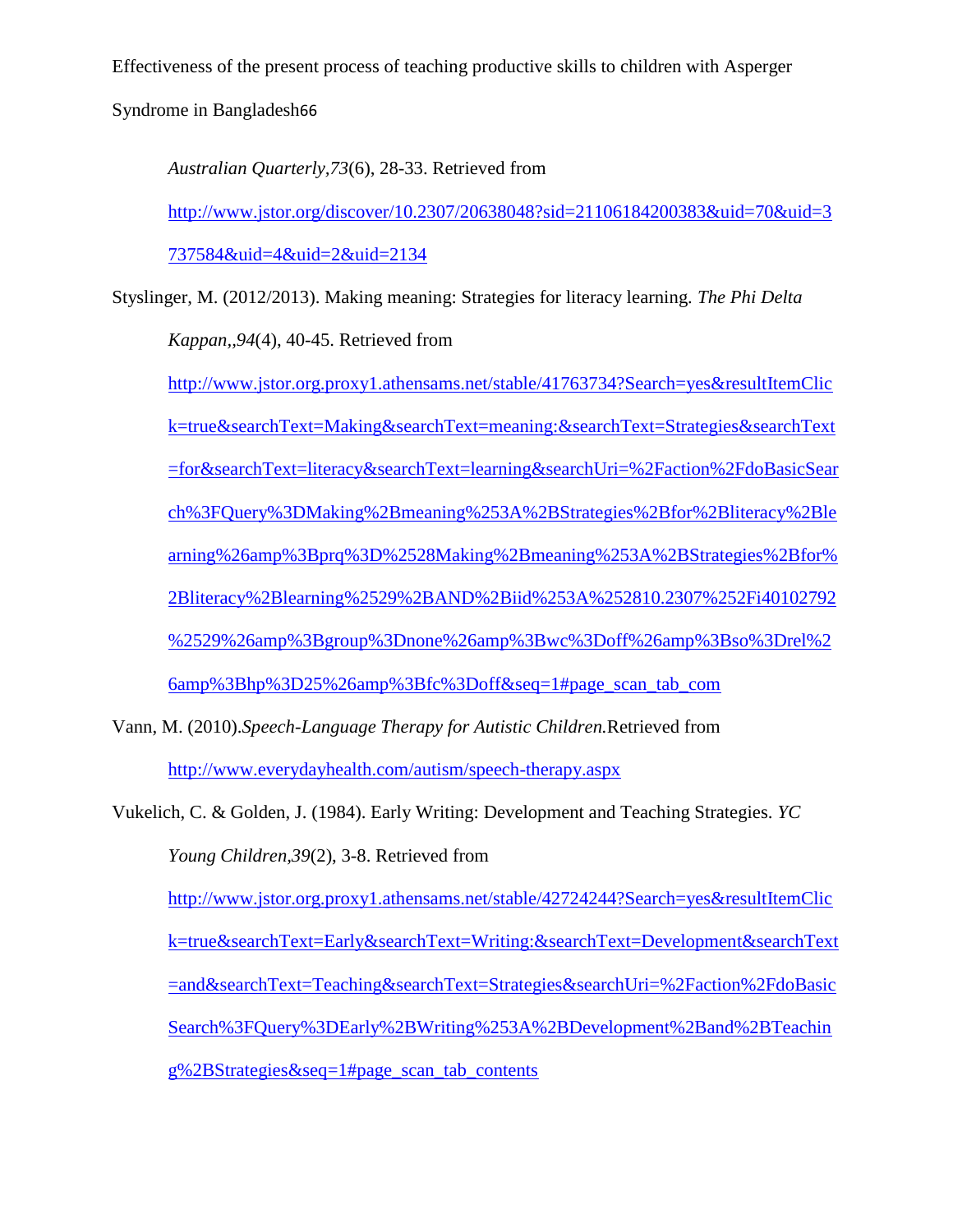Effectiveness of the present process of teaching productive skills to children with Asperger Syndrome in Bangladesh67

Wang, K. (2012). *What you need to know about Echolalia.* Retrieved from [http://www.friendshipcircle.org/blog/2012/04/18/what-you-need-to-know-about](http://www.friendshipcircle.org/blog/2012/04/18/what-you-need-to-know-about-echolalia/)[echolalia/](http://www.friendshipcircle.org/blog/2012/04/18/what-you-need-to-know-about-echolalia/)

Weintraub, A. (2013). *Autism Spectrum Disorders.*Retrieved from

<http://www.webmd.com/brain/autism/autism-spectrum-disorders?page=2>

What is Occupational Therapy? Retrieved from

[http://sensorysmarts.com/what\\_is\\_occupational\\_therapy.html](http://sensorysmarts.com/what_is_occupational_therapy.html)

Willis, C. (2009). Young Children with Autism Spectrum Disorder: Strategies That Work. *YC Young Children,64*(1), 81-89. Retrieved from [http://www.jstor.org.proxy1.athensams.net/stable/42731035?Search=yes&resultItemClic](http://www.jstor.org.proxy1.athensams.net/stable/42731035?Search=yes&resultItemClick=true&searchText=Young&searchText=Children&searchText=with&searchText=Autism&searchText=Spectrum&searchText=Disorder:&searchText=Strategies&searchText=That&searchText=Work&searchUri=%2Faction%2FdoBasicSearch%3FQuery%3DYoung%2BChildren%2Bwith%2BAutism%2BSpectrum%2BDisorder%253A%2BStrategies%2BThat%2BWork%26amp%3Bprq%3D%2528Young%2BChildren%2Bwith%2BAutism%2BSpectrum%2BDisorder%253A%2BStrategies%2BThat%2BWork%2529%2BAND%2Biid%253A%252810.2307%252Fi40082621%2529%26amp%3Bgroup%3Dnone%26amp%3Bso%3Drel%26amp%3Bfc%3Doff%26amp%3Bwc%3Doff%26amp%3Bhp%3D25)

[k=true&searchText=Young&searchText=Children&searchText=with&searchText=Autis](http://www.jstor.org.proxy1.athensams.net/stable/42731035?Search=yes&resultItemClick=true&searchText=Young&searchText=Children&searchText=with&searchText=Autism&searchText=Spectrum&searchText=Disorder:&searchText=Strategies&searchText=That&searchText=Work&searchUri=%2Faction%2FdoBasicSearch%3FQuery%3DYoung%2BChildren%2Bwith%2BAutism%2BSpectrum%2BDisorder%253A%2BStrategies%2BThat%2BWork%26amp%3Bprq%3D%2528Young%2BChildren%2Bwith%2BAutism%2BSpectrum%2BDisorder%253A%2BStrategies%2BThat%2BWork%2529%2BAND%2Biid%253A%252810.2307%252Fi40082621%2529%26amp%3Bgroup%3Dnone%26amp%3Bso%3Drel%26amp%3Bfc%3Doff%26amp%3Bwc%3Doff%26amp%3Bhp%3D25)

[m&searchText=Spectrum&searchText=Disorder:&searchText=Strategies&searchText=T](http://www.jstor.org.proxy1.athensams.net/stable/42731035?Search=yes&resultItemClick=true&searchText=Young&searchText=Children&searchText=with&searchText=Autism&searchText=Spectrum&searchText=Disorder:&searchText=Strategies&searchText=That&searchText=Work&searchUri=%2Faction%2FdoBasicSearch%3FQuery%3DYoung%2BChildren%2Bwith%2BAutism%2BSpectrum%2BDisorder%253A%2BStrategies%2BThat%2BWork%26amp%3Bprq%3D%2528Young%2BChildren%2Bwith%2BAutism%2BSpectrum%2BDisorder%253A%2BStrategies%2BThat%2BWork%2529%2BAND%2Biid%253A%252810.2307%252Fi40082621%2529%26amp%3Bgroup%3Dnone%26amp%3Bso%3Drel%26amp%3Bfc%3Doff%26amp%3Bwc%3Doff%26amp%3Bhp%3D25)

[hat&searchText=Work&searchUri=%2Faction%2FdoBasicSearch%3FQuery%3DYoung](http://www.jstor.org.proxy1.athensams.net/stable/42731035?Search=yes&resultItemClick=true&searchText=Young&searchText=Children&searchText=with&searchText=Autism&searchText=Spectrum&searchText=Disorder:&searchText=Strategies&searchText=That&searchText=Work&searchUri=%2Faction%2FdoBasicSearch%3FQuery%3DYoung%2BChildren%2Bwith%2BAutism%2BSpectrum%2BDisorder%253A%2BStrategies%2BThat%2BWork%26amp%3Bprq%3D%2528Young%2BChildren%2Bwith%2BAutism%2BSpectrum%2BDisorder%253A%2BStrategies%2BThat%2BWork%2529%2BAND%2Biid%253A%252810.2307%252Fi40082621%2529%26amp%3Bgroup%3Dnone%26amp%3Bso%3Drel%26amp%3Bfc%3Doff%26amp%3Bwc%3Doff%26amp%3Bhp%3D25)

[%2BChildren%2Bwith%2BAutism%2BSpectrum%2BDisorder%253A%2BStrategies%2](http://www.jstor.org.proxy1.athensams.net/stable/42731035?Search=yes&resultItemClick=true&searchText=Young&searchText=Children&searchText=with&searchText=Autism&searchText=Spectrum&searchText=Disorder:&searchText=Strategies&searchText=That&searchText=Work&searchUri=%2Faction%2FdoBasicSearch%3FQuery%3DYoung%2BChildren%2Bwith%2BAutism%2BSpectrum%2BDisorder%253A%2BStrategies%2BThat%2BWork%26amp%3Bprq%3D%2528Young%2BChildren%2Bwith%2BAutism%2BSpectrum%2BDisorder%253A%2BStrategies%2BThat%2BWork%2529%2BAND%2Biid%253A%252810.2307%252Fi40082621%2529%26amp%3Bgroup%3Dnone%26amp%3Bso%3Drel%26amp%3Bfc%3Doff%26amp%3Bwc%3Doff%26amp%3Bhp%3D25)

[BThat%2BWork%26amp%3Bprq%3D%2528Young%2BChildren%2Bwith%2BAutism](http://www.jstor.org.proxy1.athensams.net/stable/42731035?Search=yes&resultItemClick=true&searchText=Young&searchText=Children&searchText=with&searchText=Autism&searchText=Spectrum&searchText=Disorder:&searchText=Strategies&searchText=That&searchText=Work&searchUri=%2Faction%2FdoBasicSearch%3FQuery%3DYoung%2BChildren%2Bwith%2BAutism%2BSpectrum%2BDisorder%253A%2BStrategies%2BThat%2BWork%26amp%3Bprq%3D%2528Young%2BChildren%2Bwith%2BAutism%2BSpectrum%2BDisorder%253A%2BStrategies%2BThat%2BWork%2529%2BAND%2Biid%253A%252810.2307%252Fi40082621%2529%26amp%3Bgroup%3Dnone%26amp%3Bso%3Drel%26amp%3Bfc%3Doff%26amp%3Bwc%3Doff%26amp%3Bhp%3D25)

[%2BSpectrum%2BDisorder%253A%2BStrategies%2BThat%2BWork%2529%2BAND](http://www.jstor.org.proxy1.athensams.net/stable/42731035?Search=yes&resultItemClick=true&searchText=Young&searchText=Children&searchText=with&searchText=Autism&searchText=Spectrum&searchText=Disorder:&searchText=Strategies&searchText=That&searchText=Work&searchUri=%2Faction%2FdoBasicSearch%3FQuery%3DYoung%2BChildren%2Bwith%2BAutism%2BSpectrum%2BDisorder%253A%2BStrategies%2BThat%2BWork%26amp%3Bprq%3D%2528Young%2BChildren%2Bwith%2BAutism%2BSpectrum%2BDisorder%253A%2BStrategies%2BThat%2BWork%2529%2BAND%2Biid%253A%252810.2307%252Fi40082621%2529%26amp%3Bgroup%3Dnone%26amp%3Bso%3Drel%26amp%3Bfc%3Doff%26amp%3Bwc%3Doff%26amp%3Bhp%3D25)

[%2Biid%253A%252810.2307%252Fi40082621%2529%26amp%3Bgroup%3Dnone%26](http://www.jstor.org.proxy1.athensams.net/stable/42731035?Search=yes&resultItemClick=true&searchText=Young&searchText=Children&searchText=with&searchText=Autism&searchText=Spectrum&searchText=Disorder:&searchText=Strategies&searchText=That&searchText=Work&searchUri=%2Faction%2FdoBasicSearch%3FQuery%3DYoung%2BChildren%2Bwith%2BAutism%2BSpectrum%2BDisorder%253A%2BStrategies%2BThat%2BWork%26amp%3Bprq%3D%2528Young%2BChildren%2Bwith%2BAutism%2BSpectrum%2BDisorder%253A%2BStrategies%2BThat%2BWork%2529%2BAND%2Biid%253A%252810.2307%252Fi40082621%2529%26amp%3Bgroup%3Dnone%26amp%3Bso%3Drel%26amp%3Bfc%3Doff%26amp%3Bwc%3Doff%26amp%3Bhp%3D25)

[amp%3Bso%3Drel%26amp%3Bfc%3Doff%26amp%3Bwc%3Doff%26amp%3Bhp%3D](http://www.jstor.org.proxy1.athensams.net/stable/42731035?Search=yes&resultItemClick=true&searchText=Young&searchText=Children&searchText=with&searchText=Autism&searchText=Spectrum&searchText=Disorder:&searchText=Strategies&searchText=That&searchText=Work&searchUri=%2Faction%2FdoBasicSearch%3FQuery%3DYoung%2BChildren%2Bwith%2BAutism%2BSpectrum%2BDisorder%253A%2BStrategies%2BThat%2BWork%26amp%3Bprq%3D%2528Young%2BChildren%2Bwith%2BAutism%2BSpectrum%2BDisorder%253A%2BStrategies%2BThat%2BWork%2529%2BAND%2Biid%253A%252810.2307%252Fi40082621%2529%26amp%3Bgroup%3Dnone%26amp%3Bso%3Drel%26amp%3Bfc%3Doff%26amp%3Bwc%3Doff%26amp%3Bhp%3D25)

[25](http://www.jstor.org.proxy1.athensams.net/stable/42731035?Search=yes&resultItemClick=true&searchText=Young&searchText=Children&searchText=with&searchText=Autism&searchText=Spectrum&searchText=Disorder:&searchText=Strategies&searchText=That&searchText=Work&searchUri=%2Faction%2FdoBasicSearch%3FQuery%3DYoung%2BChildren%2Bwith%2BAutism%2BSpectrum%2BDisorder%253A%2BStrategies%2BThat%2BWork%26amp%3Bprq%3D%2528Young%2BChildren%2Bwith%2BAutism%2BSpectrum%2BDisorder%253A%2BStrategies%2BThat%2BWork%2529%2BAND%2Biid%253A%252810.2307%252Fi40082621%2529%26amp%3Bgroup%3Dnone%26amp%3Bso%3Drel%26amp%3Bfc%3Doff%26amp%3Bwc%3Doff%26amp%3Bhp%3D25)

Wilson, D. (2010, March 1). Puzzling Through New Ways to Teach Children with Autism. *Boston Parents Pape*r. Retrieved from

[http://www.mayinstitute.org/pdfs/boston\\_parents\\_paper\\_puzzling\\_through.pdf](http://www.mayinstitute.org/pdfs/boston_parents_paper_puzzling_through.pdf)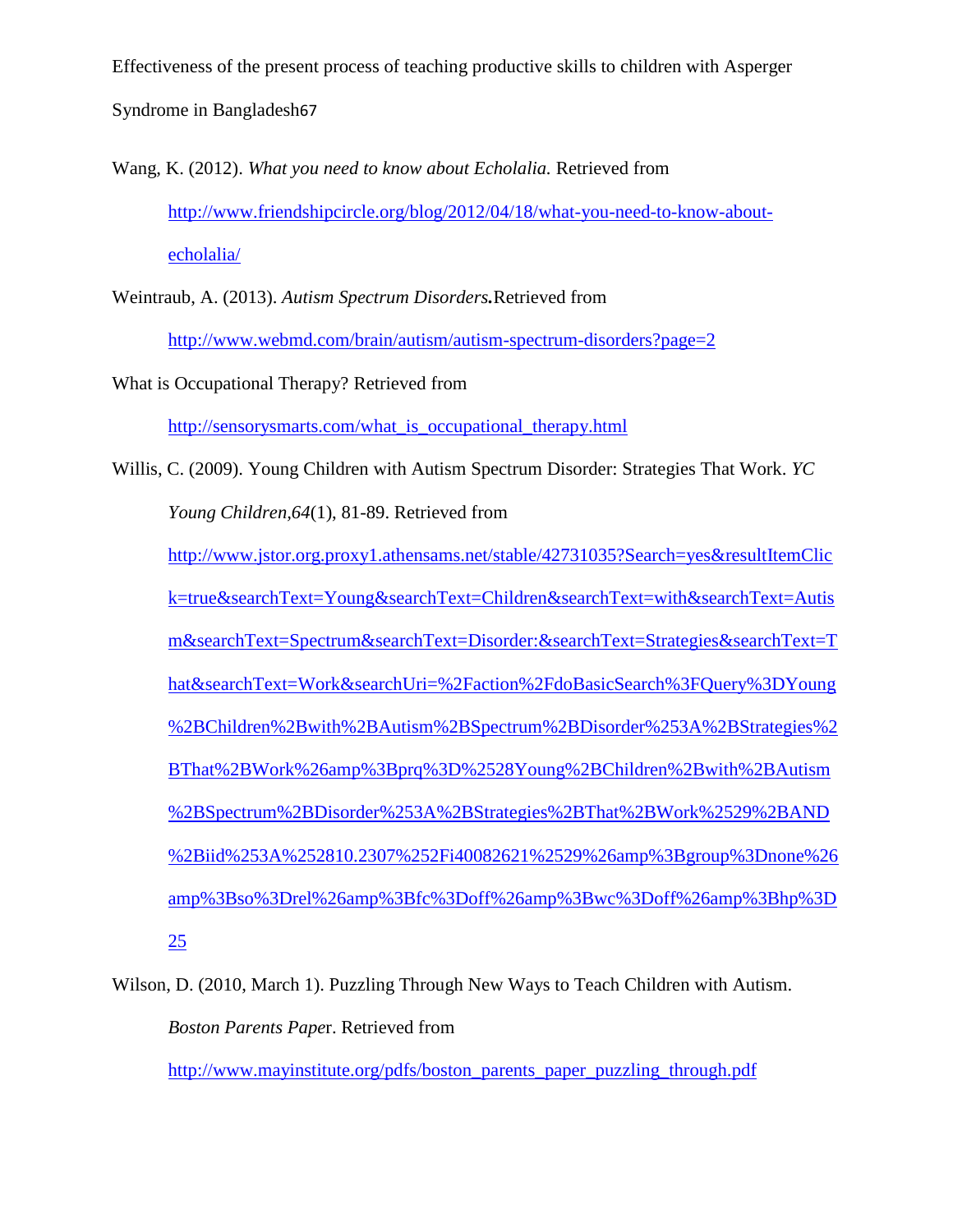Syndrome in Bangladesh68

Zerin, S.A. (2014, May 13). Fostering inclusive education.*The Daily Star*.Retrieved from <http://www.thedailystar.net/fostering-inclusive-education-23813>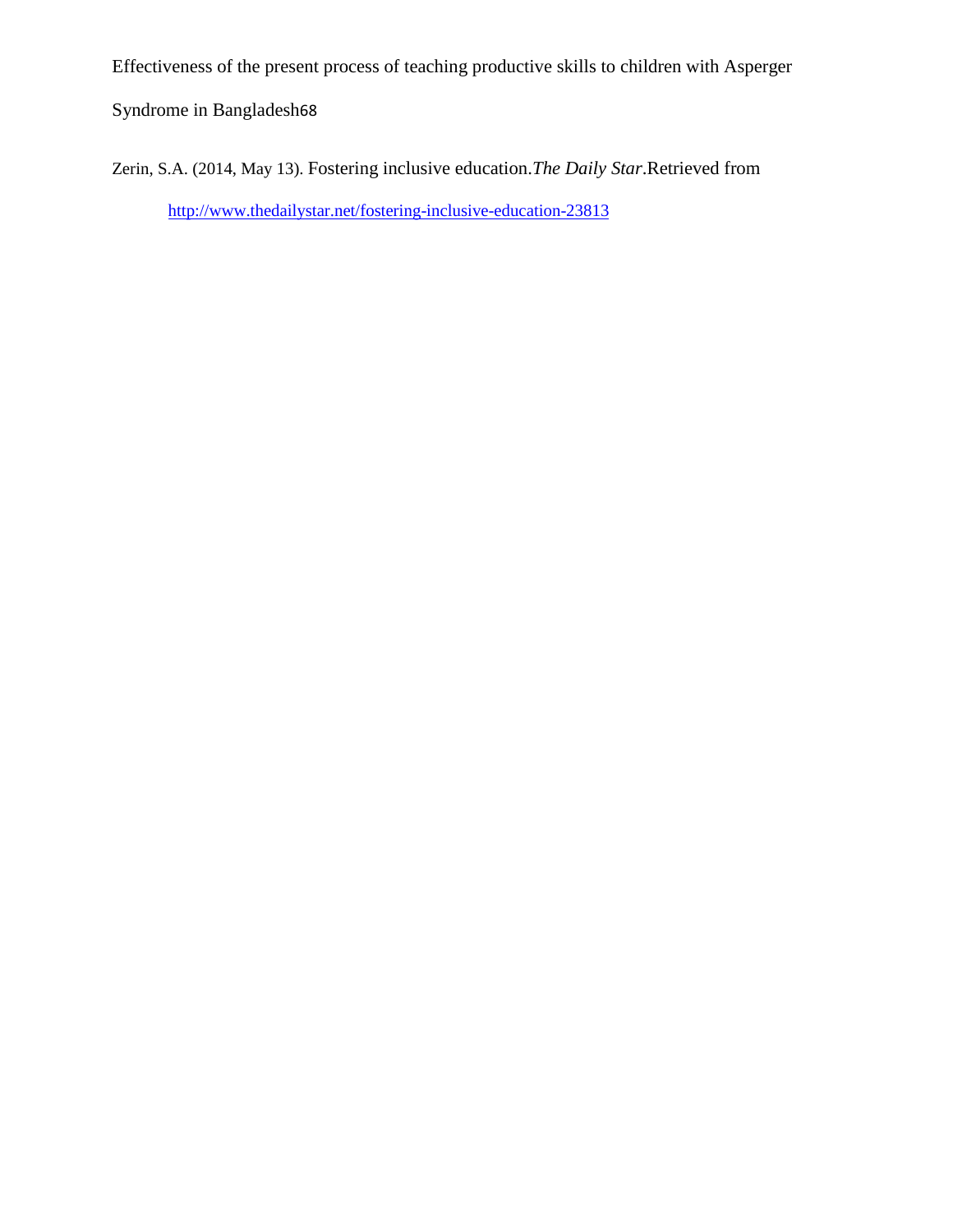Syndrome in Bangladesh69

## **Appendix 1: Survey on teachers**

The following questions are on Autism Spectrum disorder or ASD children (specifically

Asperger Syndrome)

Level: High beginners

- 1. Environment do not play a major role For ASD (Autistic Spectrum Disorder) children
	- a. Strongly agree
	- b. Agree
	- c. Somewhat agree
	- d. Disagree
	- e. Strongly disagree
- 2. A certified degree is necessary for teaching in special schools.
	- a. Strongly agree
	- b. Agree
	- c. Somewhat agree
	- d. Disagree
	- e. Strongly disagree
- 3. Teachers should receive training on the characteristics and educational need of ASD

children.

- a. Strongly agree
- b. Agree
- c. Somewhat agree
- d. Disagree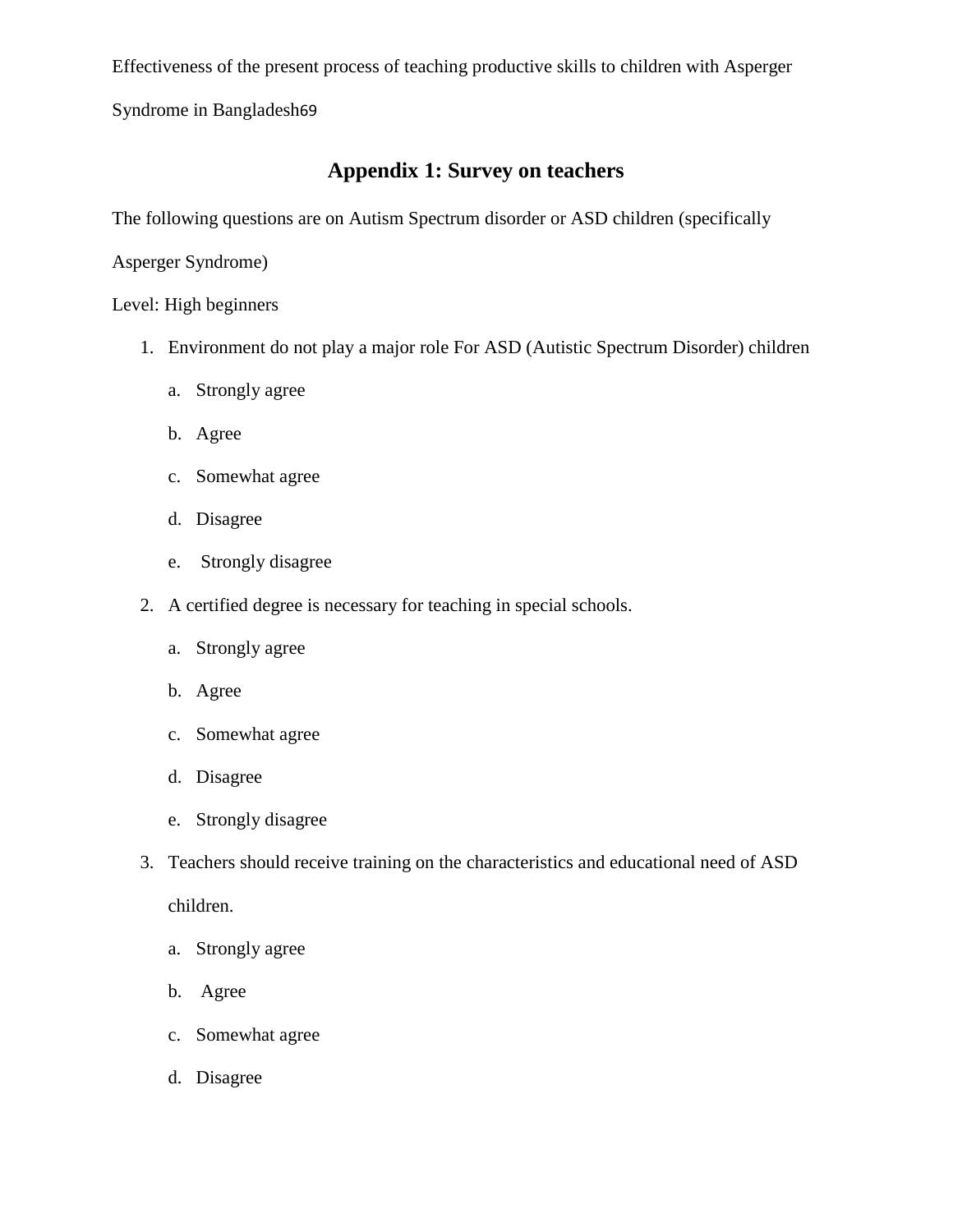## Syndrome in Bangladesh70

- e. Strongly disagree
- 4. Children with ASD should not be divided into different sections according to their IQ level.
	- a. Strongly agree
	- b. Agree
	- c. Somewhat agree
	- d. Disagree
	- e. Strongly disagree
- 5. School should have Individual Family ServicePlan (IFSP) or an Individual Education

Program (IEP) for each child with ASD.

- a. Strongly agree
- b. Agree
- c. Somewhat agree
- d. Disagree
- e. Strongly disagree
- 6. Schools should not follow a separate curriculum for ASD children.
	- a. Strongly agree
	- b. Agree
	- c. Somewhat agree
	- d. Disagree
	- e. Strongly disagree
- 7. Parents have a major role in the teaching process of ASD children.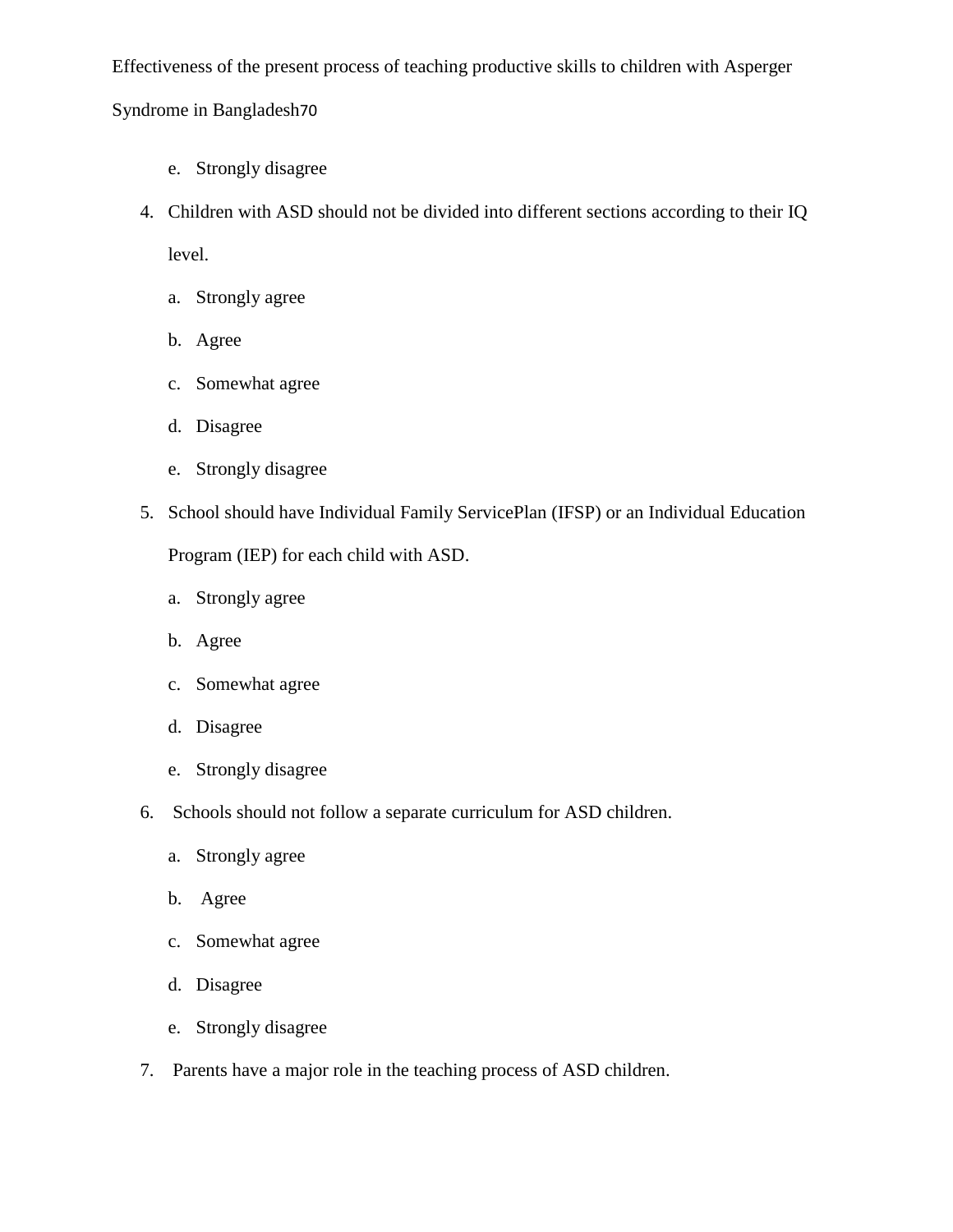Syndrome in Bangladesh71

- a. Strongly agree
- b. Agree
- c. Somewhat agree
- d. Disagree
- e. Strongly disagree
- 8. ABA or Applied Behavior Analysis theory (behaviors are taught by using a system of reward and through consequences) should be applied in schools to educate ASD children.
	- a. Strongly agree
	- b. Agree
	- c. Somewhat agree
	- d. Disagree
	- e. Strongly disagree
- 9. Technology does not play a major role to teach productive skill (speaking and writing).

to children with Asperger syndrome.

- a. Strongly agree
- b. Agree
- c. Somewhat agree
- d. Disagree
- e. Strongly disagree
- 10. Use of computer, mobile etc. devices having keyboard is beneficial for teaching writing to them (children with Asperger Syndrome).
	- a. Strongly agree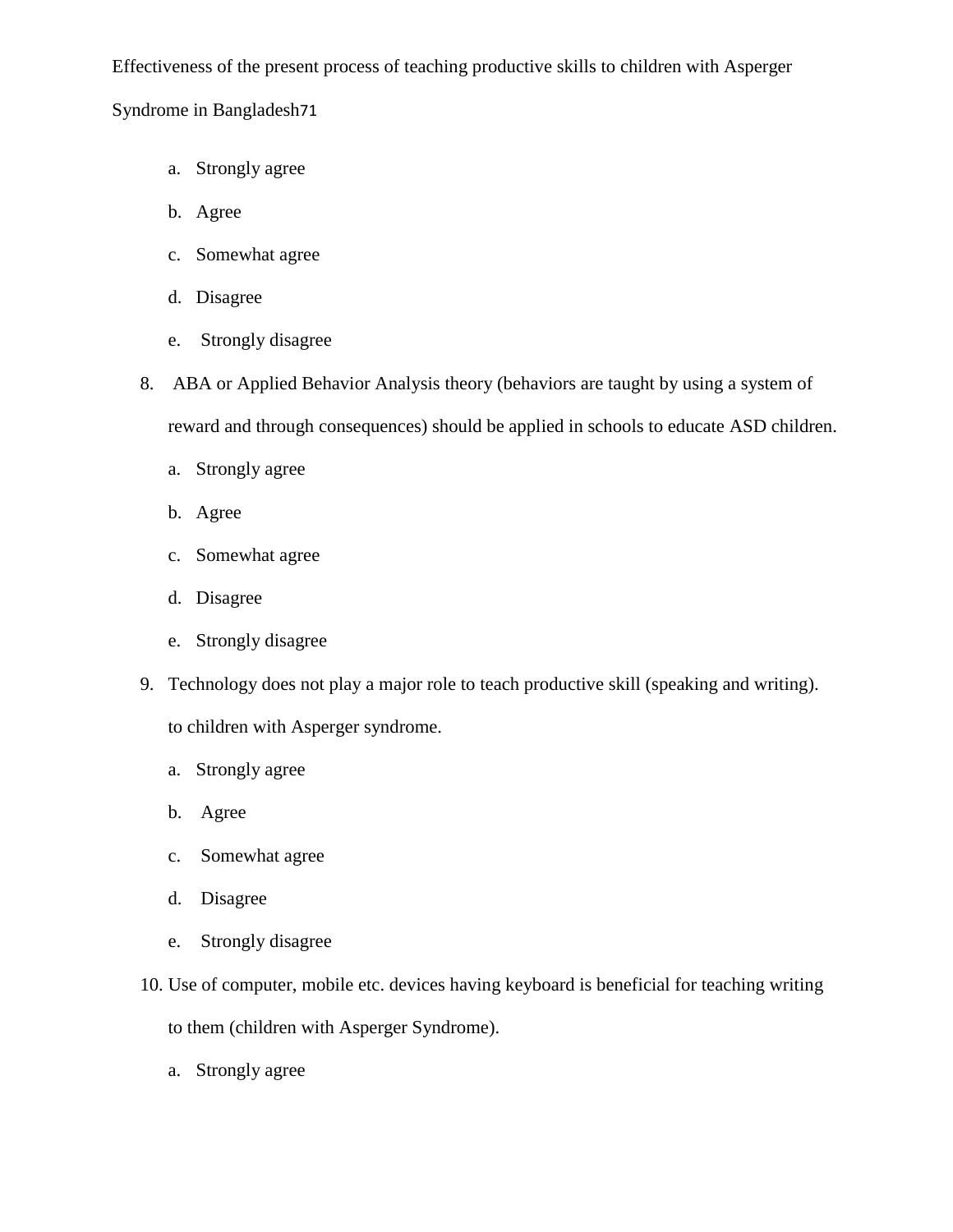Syndrome in Bangladesh72

- b. Agree
- c. Somewhat agree
- d. Disagree
- e. Strongly disagree
- 11. Children with Asperger Syndrome do not filter Verbal instruction and lesson due to their sensory issues.
	- a. Strongly agree
	- b. Agree
	- c. Somewhat agree
	- d. Disagree
	- e. Strongly disagree
- 12. As most children with Asperger Syndrome have echolalia (the immediate and involuntary repetition of words or phrases just spoken by others), it can be used to develop their speaking skill.
	- a. Strongly agree
	- b. Agree
	- c. Somewhat agree
	- d. Disagree
	- e. Strongly disagree
- 13. Curriculum should have activities that aim not only developing their nonverbal communication but also developing their verbal production.
	- a. Strongly agree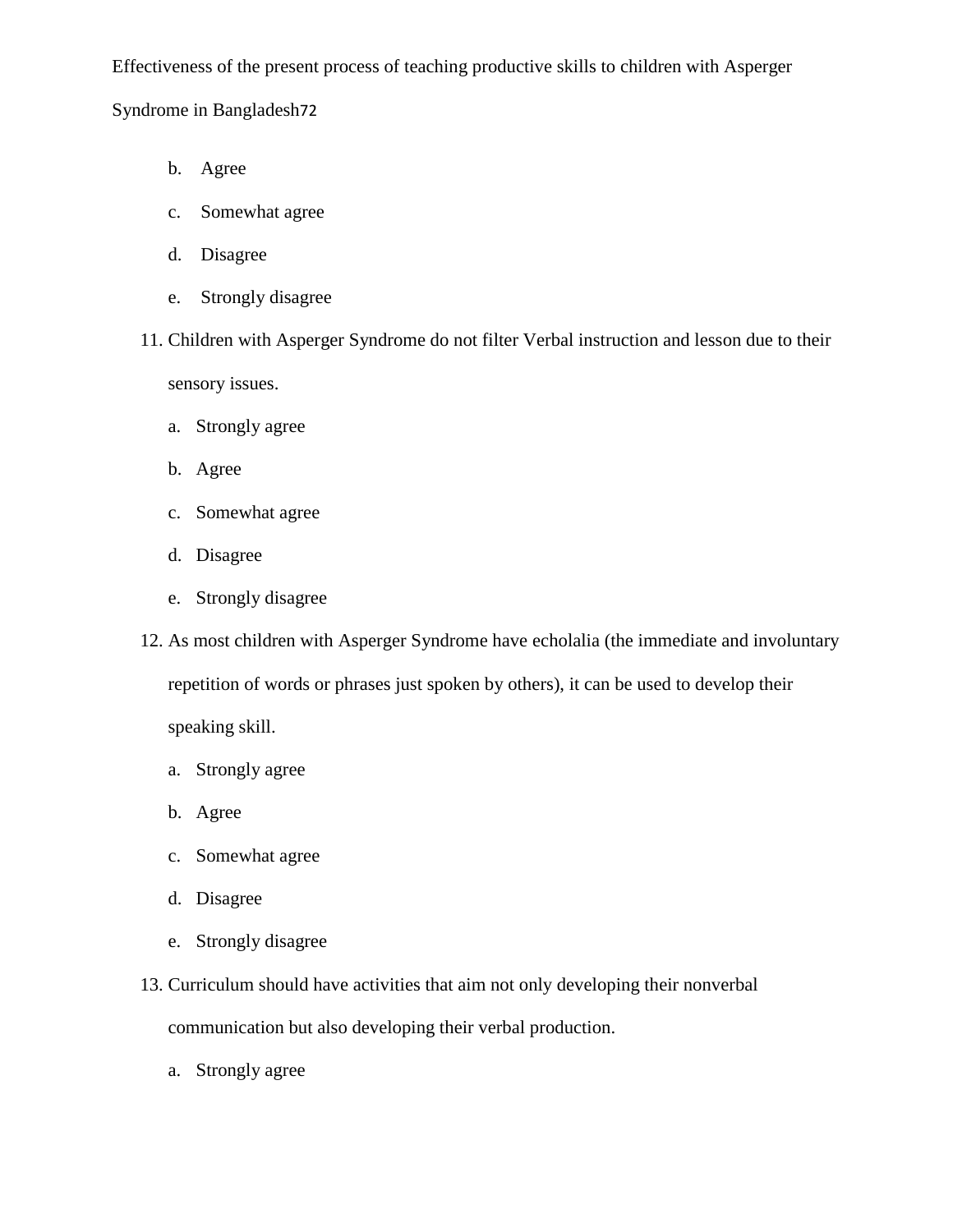Syndrome in Bangladesh73

- b. Agree
- c. Somewhat agree
- d. Disagree
- e. Strongly disagree
- 14. Instead of teaching social skills first, children with Asperger Syndrome needs to be taught to deal with their sensory issues.
	- a. Strongly agree
	- b. Agree
	- c. Somewhat agree
	- d. Disagree
	- e. Strongly disagree
- 15. Different ECE (early childhood education) technologies, (different electronic technology to teach children such as word talk of Microsoft to teach speaking) should be used to teach more effectively.
	- a. Strongly agree
	- b. Agree
	- c. Somewhat agree
	- d. Disagree
	- e. Strongly disagree
- 16. The ratio of teachers to teach children with Asperger Syndrome productive skill is adequate in Bangladesh.
	- a. Strongly agree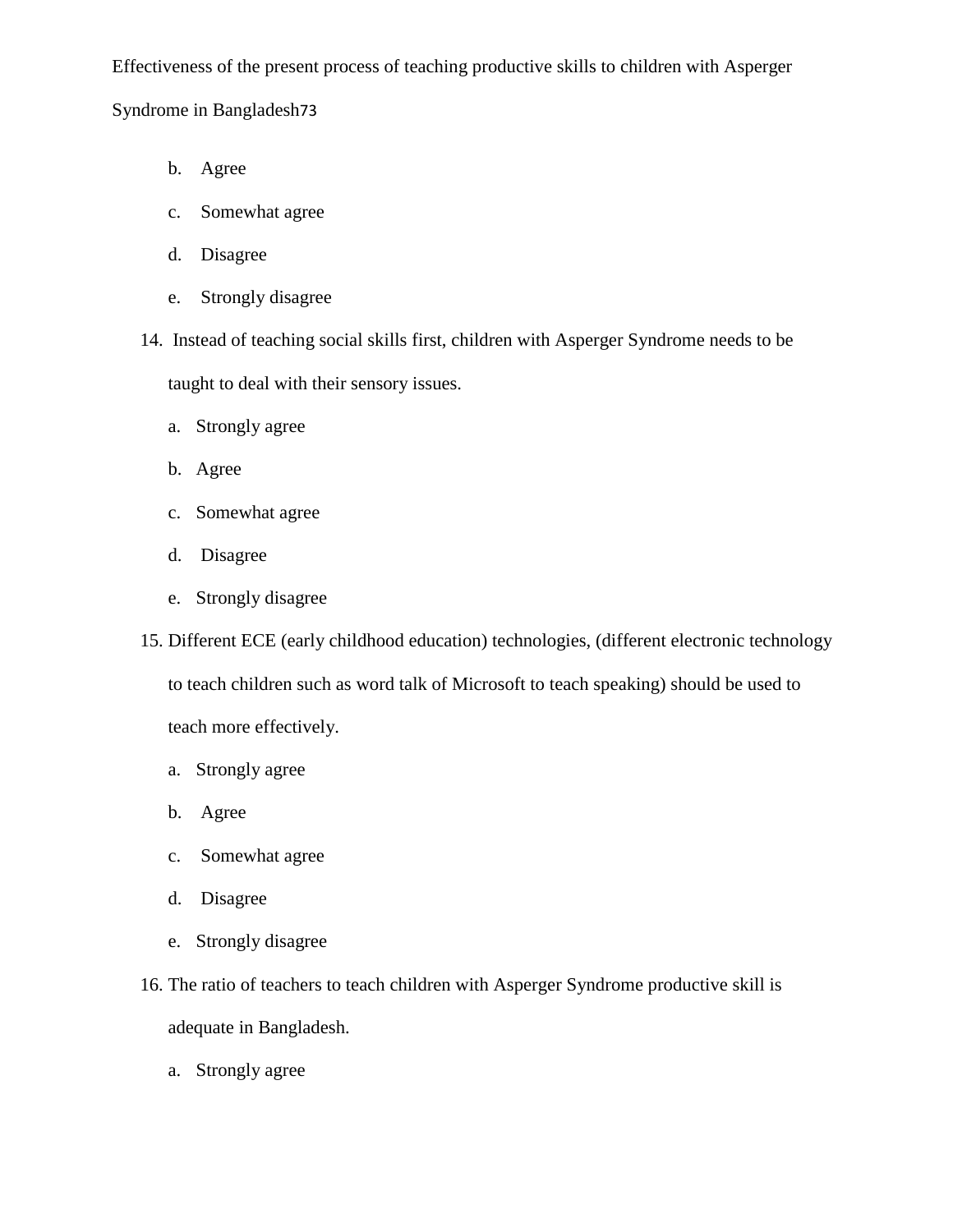Syndrome in Bangladesh74

- b. agree
- c. somewhat agree
- d. disagree
- e. strongly disagree
- 17. The ratio of speech therapist is adequate in special schools in Bangladesh.
	- a. Strongly agree
	- b. Agree
	- c. Somewhat disagree
	- d. Disagree
	- e. Strongly disagree

## **Appendix 2: Questions for the interview of the teachers**

- 1. Does the school provide counseling session or training sessions to teach parents how to deal with their children with Asperger Syndrome?
- 2. Does the school follow a separate curriculum to teach children with ASD?
- 3. Does the school use different computer technology to teach children with Asperger Syndrome?
- 4. What are the methods applied in this school to teach them productive skill?
- 5. How the verbal production of children with Asperger syndrome is developed in this school?
- 6. How writing skills are developed in this school?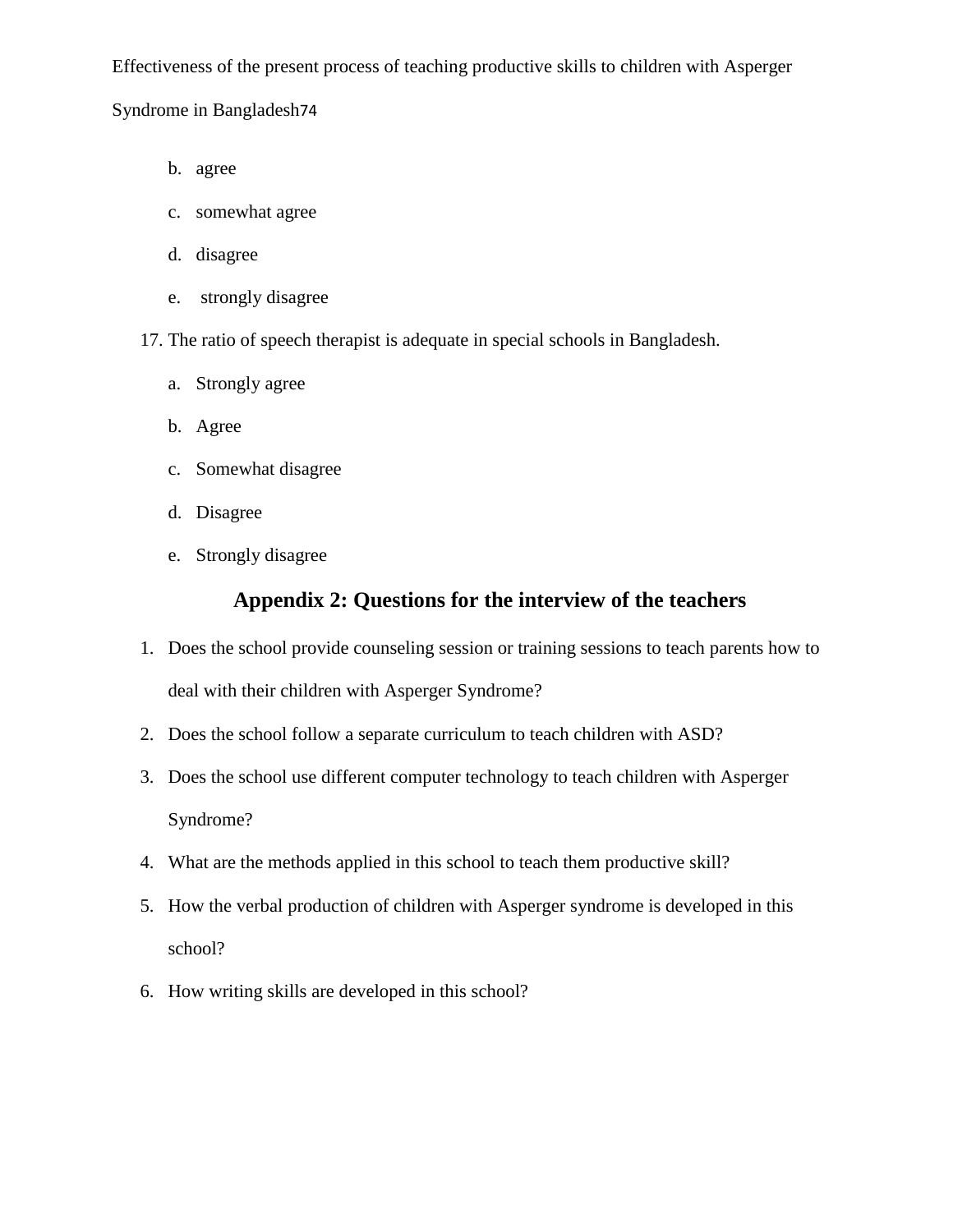Effectiveness of the present process of teaching productive skills to children with Asperger Syndrome in Bangladesh75

7. What are at present the challenges in the field of special education which are affecting the overall development process of children with Asperger Syndrome that are further affecting their teaching process?